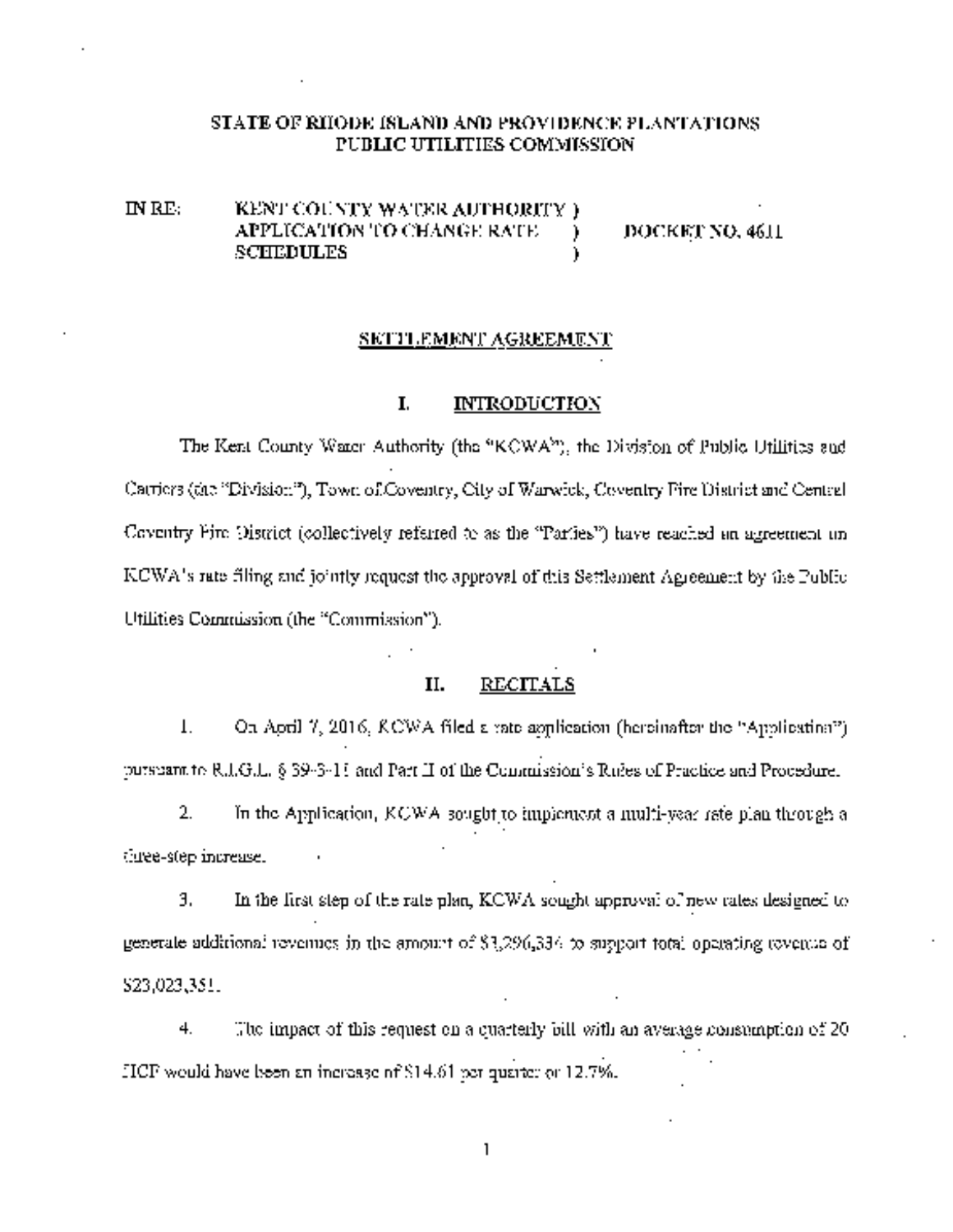5. In the second step of the rate plan, KCWA sought approval to implement rates effective July 1,2017 to collect additional operating revenues of \$874,192.

6. The impact of this request would have been an acrossthe board rate increase of 3.85% on all rate classes.

7. In the third step of the rate plan, KCWA proposed to implement rates effective July 1, 2018 designed to collect additional operating revenues of \$1,480,302. The impact of the third step would have been an acrossthe board rate increase of 6.28% on all rate classes.

8. In the Application, KCWA also proposed the following: 1) a demand surcharge that would be a fixed charge based on meter size to fund \$500,000 of KCWA's debt service, 2) an alternative seasonal rate to promote conservation pursuant to R.I.G.L  $\phi$  39-15.1-3(d), and 5) an optional Public Fire Service Charge based on size of meter.

9. In support of the Application, KCWA filed the direct testimony and schedules of Timothy J. Brown, P.E., General Manager Chief Engineer and Jo-Ann Gershkoff of KCWA; Christopher P.N. Woodcock of Woodcock & Associates, Inc.; and Thomas B. Nicholson, P.E., President/Chief Engineer, C & E Engineering Partners, Inc.

10. The City of Warwick, the Town of Coventry, the Central Coventry Fire District and the Coventry Fire District filed each <sup>a</sup> motion to intervene in this docket, which the Commission granted afier receiving no objections.

11. In response to the Application, the Division conducted an investigation and review with the assistance of staff and two outside expert consultants.

12. In order to assist its investigation and review, the Division issued eight sets of data requests to KCWA to which KCWA responded.

13. Coventry Fire District also conducted discovery of the Application.

2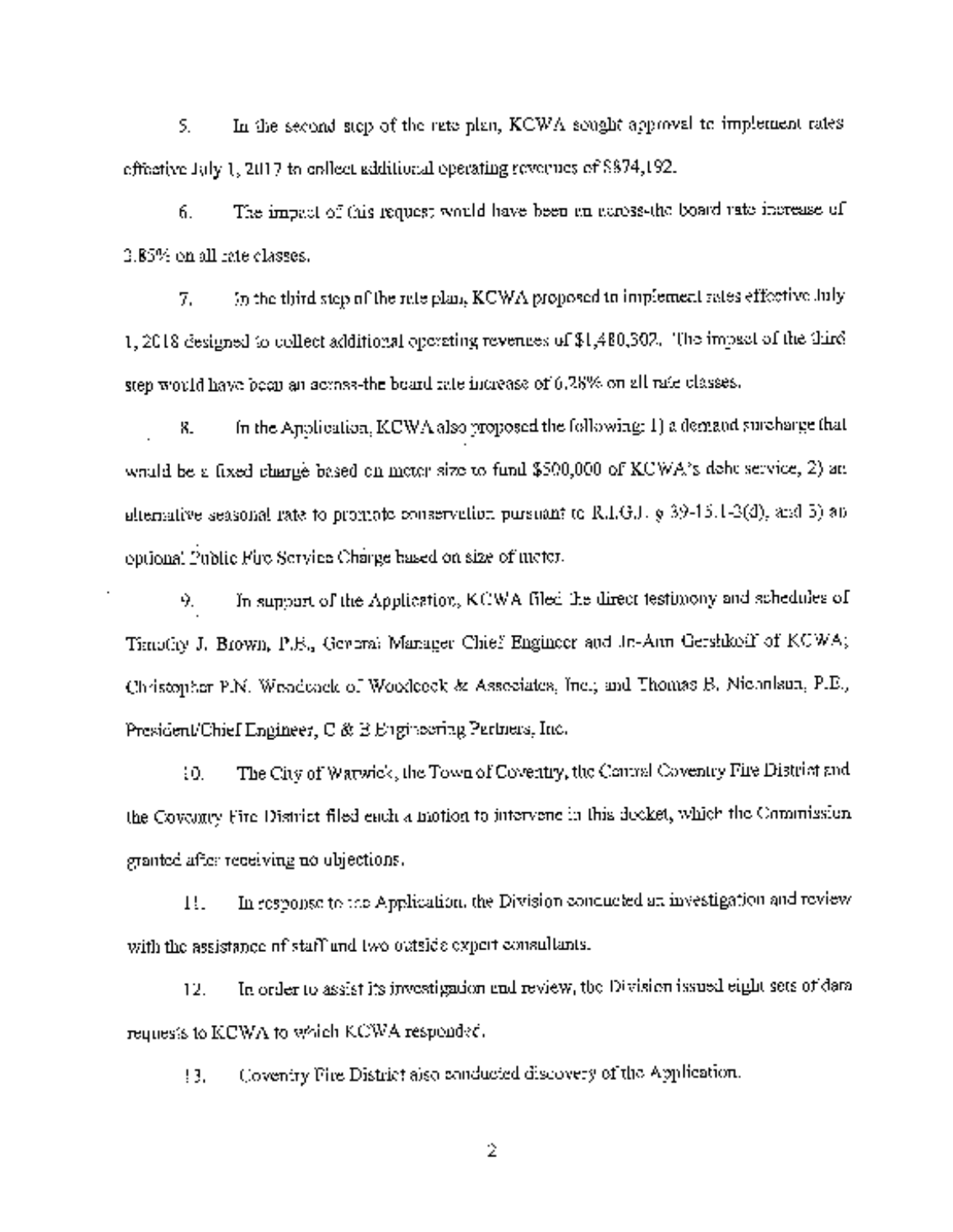14. On September 1, 2016, the Division filed the Direct Testimony of Alberico Mancini, Jerome Mierzwa and Lafayette K. Morgan, Jr.

15. On or about October 20, 2016, KCWA filed Rebuttal Testimony of Mr. Woodcock and Mr. Brown.

16. On November 18, 2016, the Division filed Surrebuttal Testimony of Mr. Morgan and Mr. Mierzwa,

17. On November 18, 2016 Coventry Fire District filed Surrebuttal Testimony of David P. Krekorian, C.P.A., M.S.T.

18. Following the filing of the surrebuttal testimony, the Division and KCWA engaged in extensive settlement discussions and negotiations.

19. The principal differences that remained between the Division and KCWA at this stage of the proceedings were in the following expense categories:

- a) The Adoption of <sup>a</sup> proposed Demand Surcharge;
- b) The adoption of new, direct Public Fire Protection Charges;
- c) IFR expenses;
- d) Reduced CIP expenses;
- e) Employee Benefits;
- ~ Property and Liability Insurance;
- g) Rate Case Expense;
- h) Operation Studies; and
- i) Inflation.

20. After due consideration of the testimony, exhibits and other documentation included in the filings of KCWA, of the Division and of the intervenors, the Parties have now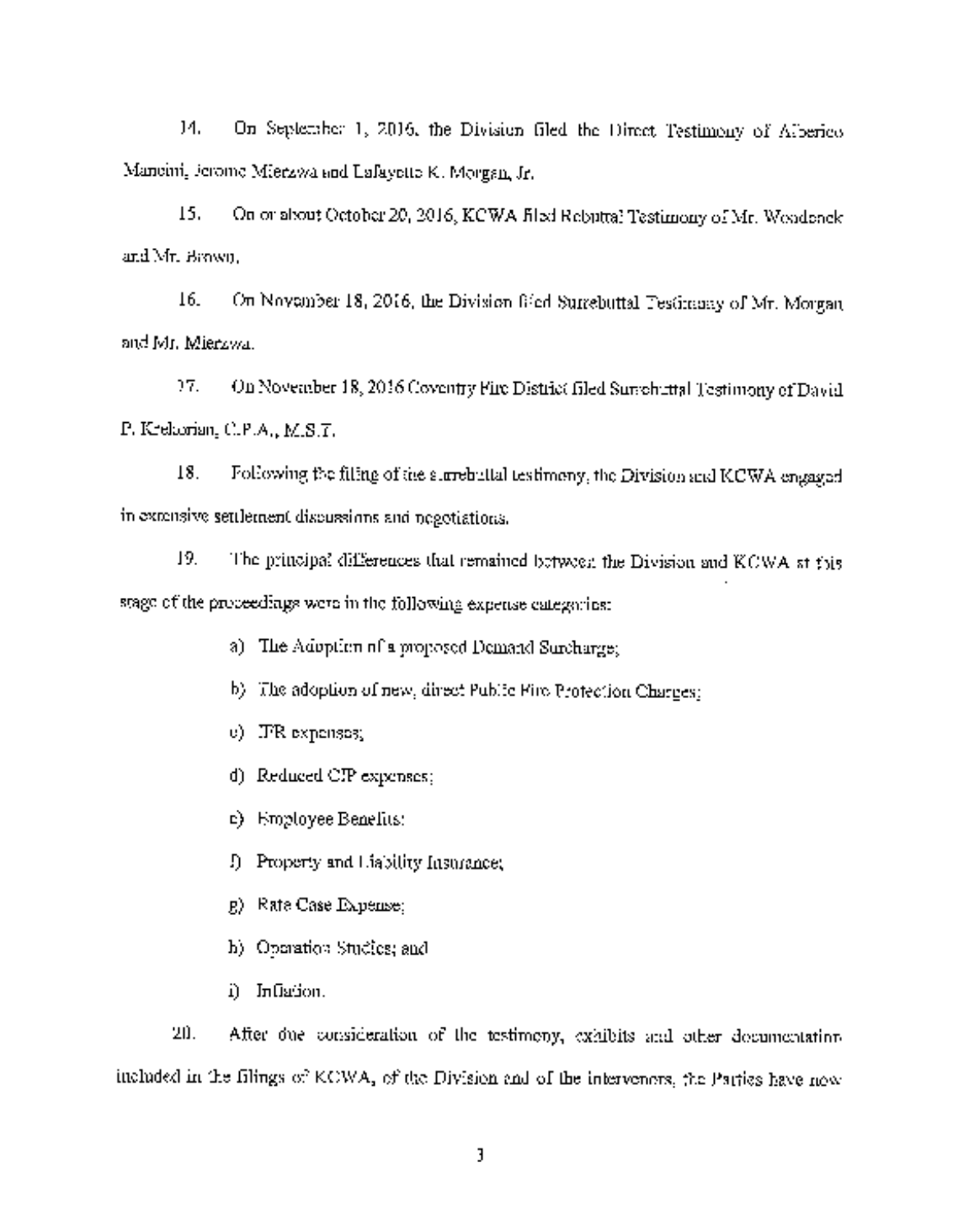agreed to a comprehensive settlement which resolves all issues relating to  $\text{LCWA's replication.}$ The Parties believe that this settlement, as <sup>a</sup> whole, constitutes <sup>a</sup> just and reasonable resolution of the issues in this proceeding, and jointly request its approval by the Commission.

### III. TER<u>MS OF SETTLEMENT</u>

21. Incorporated herein and attached hereto as Exhibit 1 are Joint Settlement Schedules.  $1 - 15$ , (excluding Sch 14 and all Sch 14s<sup>1</sup>) which memorialize the Parties' settlement.

22. As set forth in Exhibit  $\lambda$ , in the first step of KCWA's multi-year rate plan, KCWA is authorized to adjust rates as of January 1,  $2017$  to obtain an amount not to exceed an additional  $\mathcal{L}_{\mathcal{A}}$ \$2,780,976 of revenues or 14.34% of normalized Test Year revenues.

 $\blacksquare$ 

23. The parties agreed to consolidate the second and third steps of the multiyear rate plan into <sup>a</sup> single second step to be effective January 1,2018. As part of this second step increase, and as set forth in Exhibit 1, the parties agree to an increase ofrevenues by an amount not to exceed  $$1,057,660$  or  $4.77\%$ . KCWA agrees to update its production numbers as part of the filing for the second step increase.

24. In addition, the Parties agree to the following terms:

a. KCWA agrees to file <sup>a</sup> request with the Commission, no later than October 1, 2019, to terminate the funding related to the meter replacement program effective January 1, 2020 or on whatever date the program funding is completed. The filing should include the most recent information related to the actual cost of the program as well as the salvage value of old meters.

 $^3$  These dealt with seasonal rates and the Demand Surcharge which are no longer relevant under the proposed. settlement.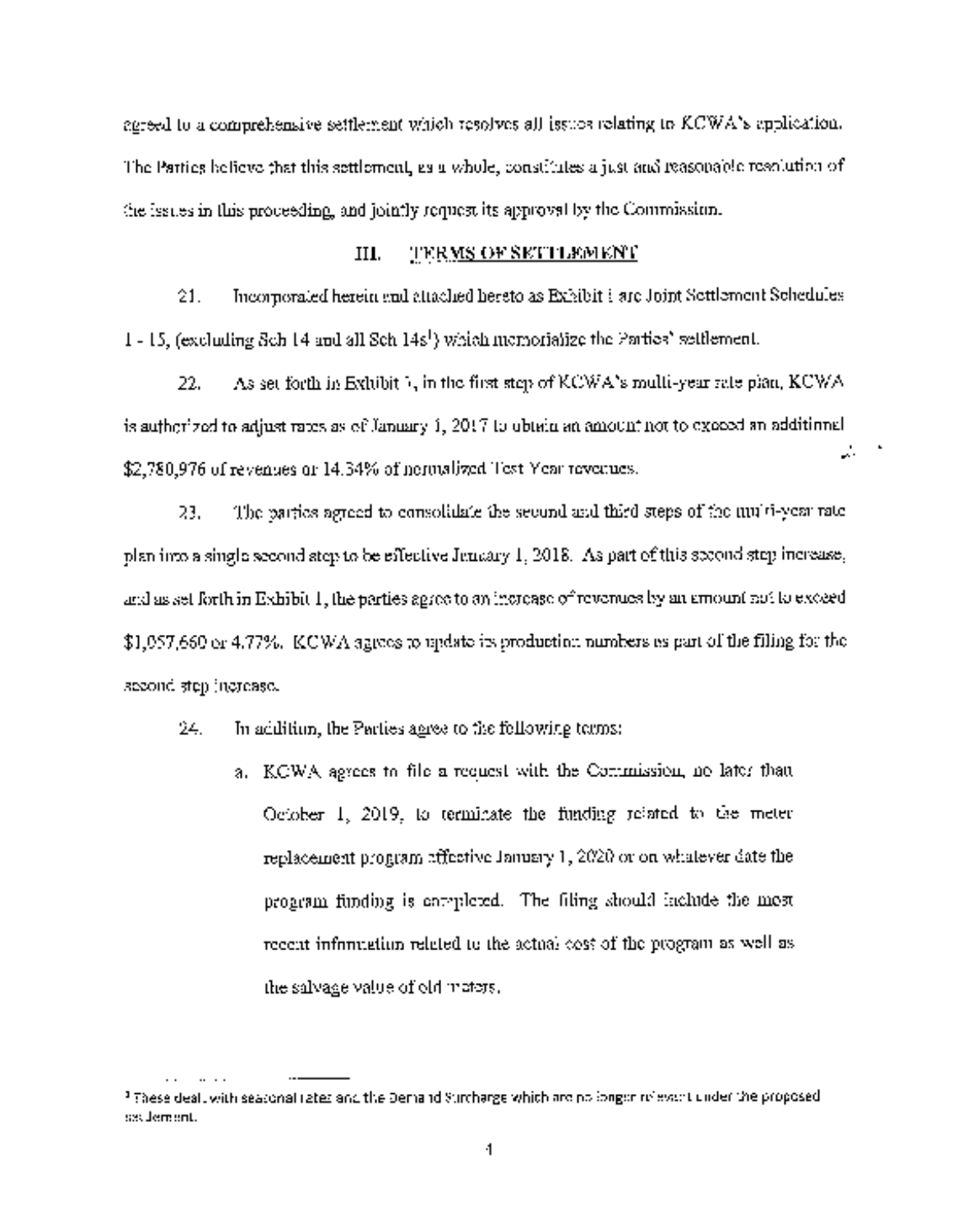- b. KCWA withdraws its proposed demand surcharge and seasonal rate alternatives;
- c. KCWA withdraws its proposal to recover costs associate with public fire service directly from individual retail customers; KCWA also withdraws its request to codify in its tariff the proposed practice of charging for hydrant installations;
- d. By April 1, 2017, KCWA agrees to complete an investigation as to whether compound meters are supporting private protection service, and report the findings of its investigation to the Division and the Commission;
- e. KCWA will not codify in any tariff filing its current practice of charging for lost water caused by the actions of third persons;
- $\hat{\tau}$ . The parties agree to the method used for derivation of public and private fire service costs as appropriate. However, because of the magnitude of the public and private fire charge increases, the parties agree to limit the increase in public and private fire charges in the initial step in this docket to a 30% increase. In KCWA's next rate filing, the parties agree to move the public and private fire service charges toward the full cost of service.
- g. Kent County Water Authority will be allowed to draw from the Cash Capital Account in advance to find the Meter Replacement Program with the full understanding that the Cash Capital Fund will be

5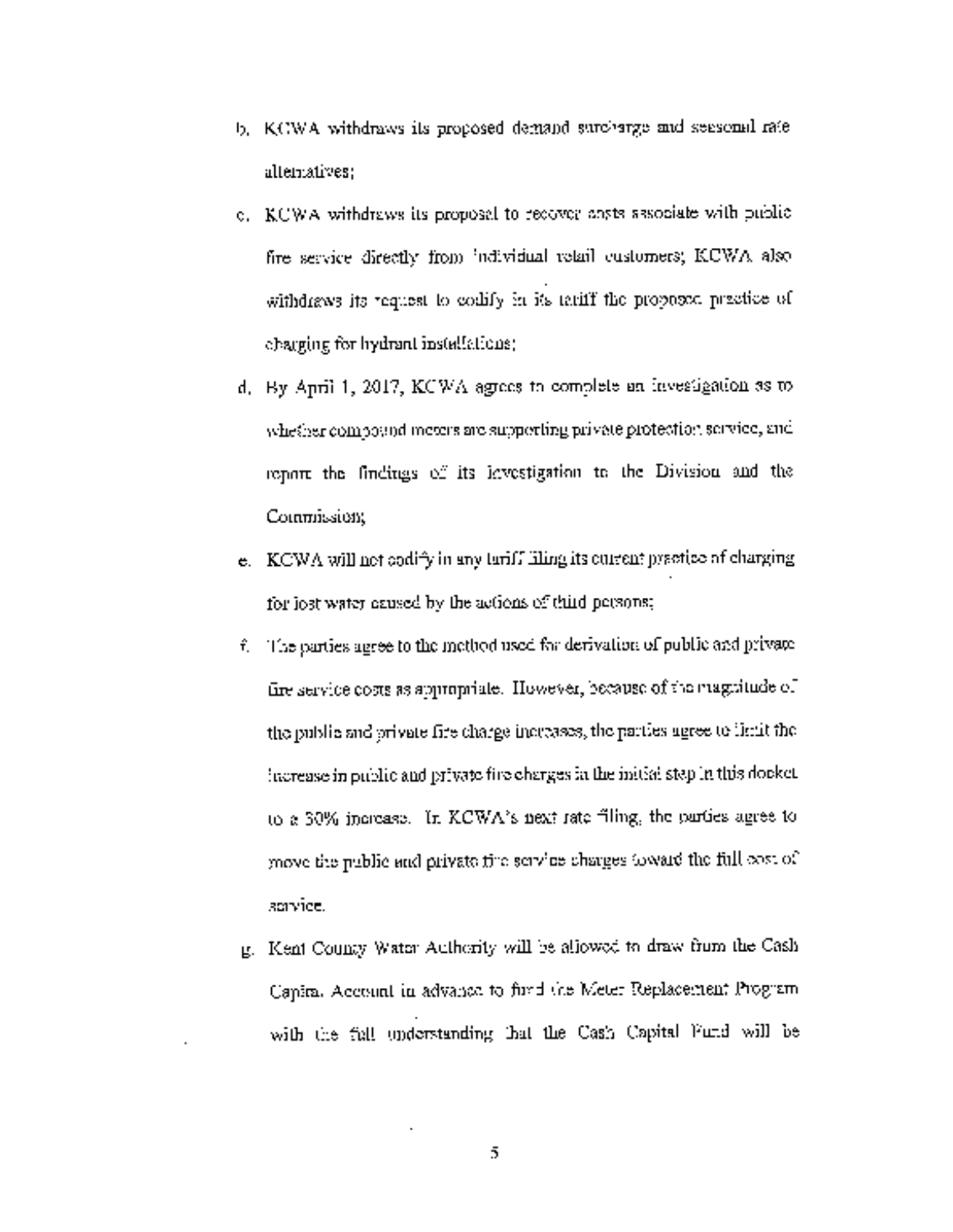reimbursed from collections restricted to the Meter Replacement Program, prior to the Meter Replacement Program completion;

- h. The parties agree that KCWA will continue with all current reporting requirements; and
- i. The parties agree that KCWA will fund its Commission restricted accounts at the following levels.

|                                     |                  | Step Increase         |
|-------------------------------------|------------------|-----------------------|
| Account                             | <b>Hate Year</b> | Effective Jan 1, 2018 |
| Infrastructure Replacement          | \$5,400,000      | \$6,000,000           |
| Debt Service                        | \$7,178,500      | \$2,183,500           |
| Cash Capital                        | \$1,753,819      | \$1,453,819           |
| <b>Itenewal &amp; Repl - Equip.</b> | \$100,000        | \$100,000             |

# IV. EFFECT OF SETTLEMENT

25. This Settlement Agreement is the result of <sup>a</sup> negotiated settlement. The discussions which have produced this Settlement Agreement have been conducted with the explicit understanding that all offers of settlement and discussion relating thereto are and shall be privileged, shall be without prejudice to the position of any party or participant presenting such offer or participating in any such discussion, and are not to be used in any manner in connection with these or other proceedings.

26. The agreement by any party to the terms of this Settlement Agreement shall not be construed as an agreement as to any matter of fact or law beyond the terms thereof. By entering into this Settlement Agreement, matters or issues other than those explicitly identified in this agreement have not been settled upon or conceded by any party to this Settlement Agreement, and nothing in this agreement shall preclude any party from taking any position in any future proceeding regarding such unsettled matters.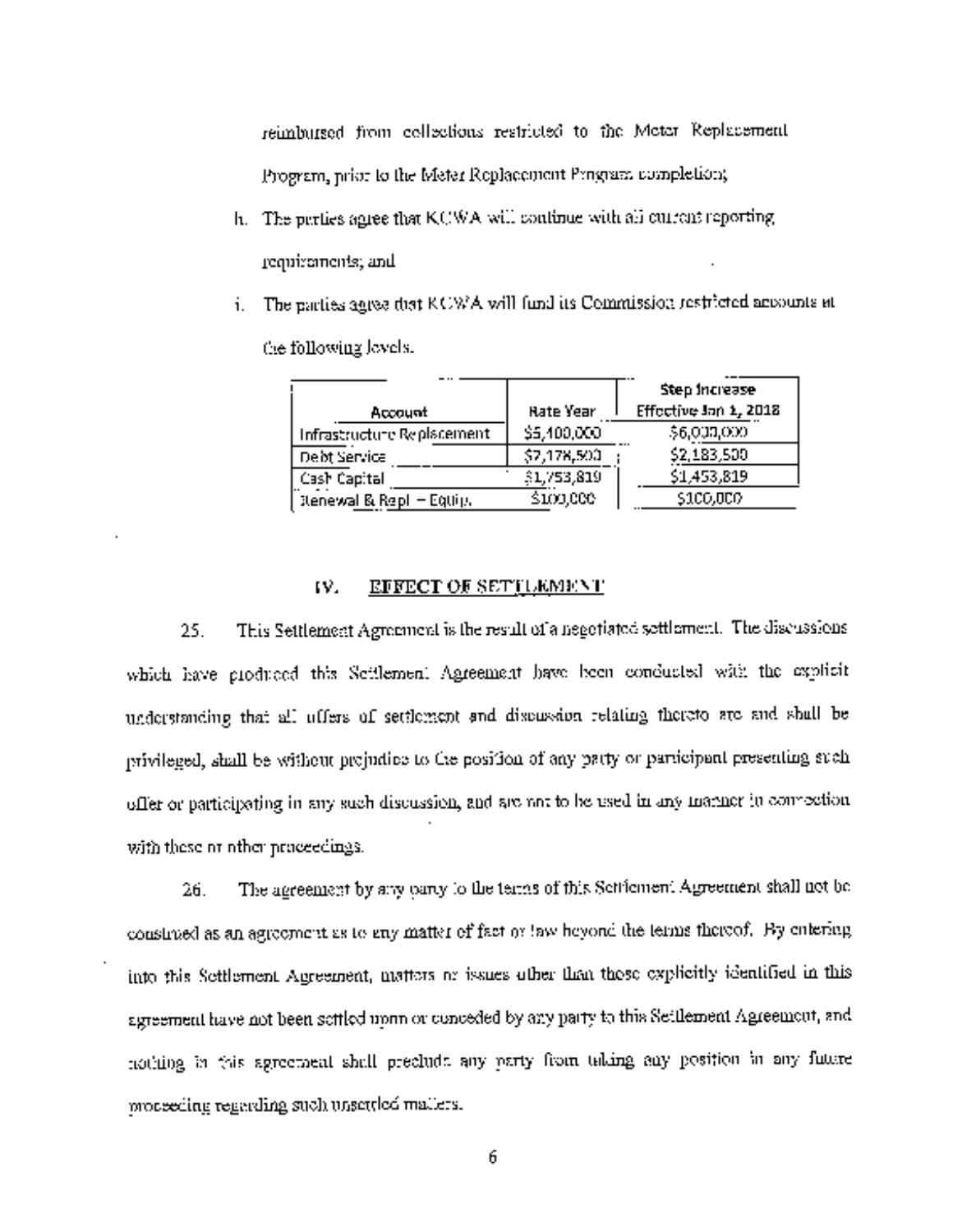27. In the event that the Commission rejects this Settlement Agreement, or modifies this agreement or any provision therein, then this agreement shall be deemed withdrawn and shall be null and void in all respects.

IN WITNESS WHEREOF, the Parties agree that this Settlement Agreement is reasonable, in the public interest and in accordance with law and regulatory policy, and have caused this agreement to be executed by their respective representatives, each being authorized to do so.

Dated at Warwick this  $\frac{1}{2016}$  day of  $\frac{1}{2016}$ .

KENT COUNTY WATER AUHTORITY By its attorney,

Mary B. Shekarchi, # 4767 Attorney at Law 33 College Hill Rd., Suite #l5E Warwick, RI 02886 Tel. #: (401) 8285030 Fax (401) 8231400 E-mail: Marybali@aol.comDIVISION OF PUBLIC UTILTIES AND CARRIERS By its attorney,

Leo J. Wold, #3613 Assistant Attorney General Department of Attorney General 150 South Main Street Providence, RI 02903 Tel. #: (401) 2744400, x 2218 EMail: LWold~riag.ri.gov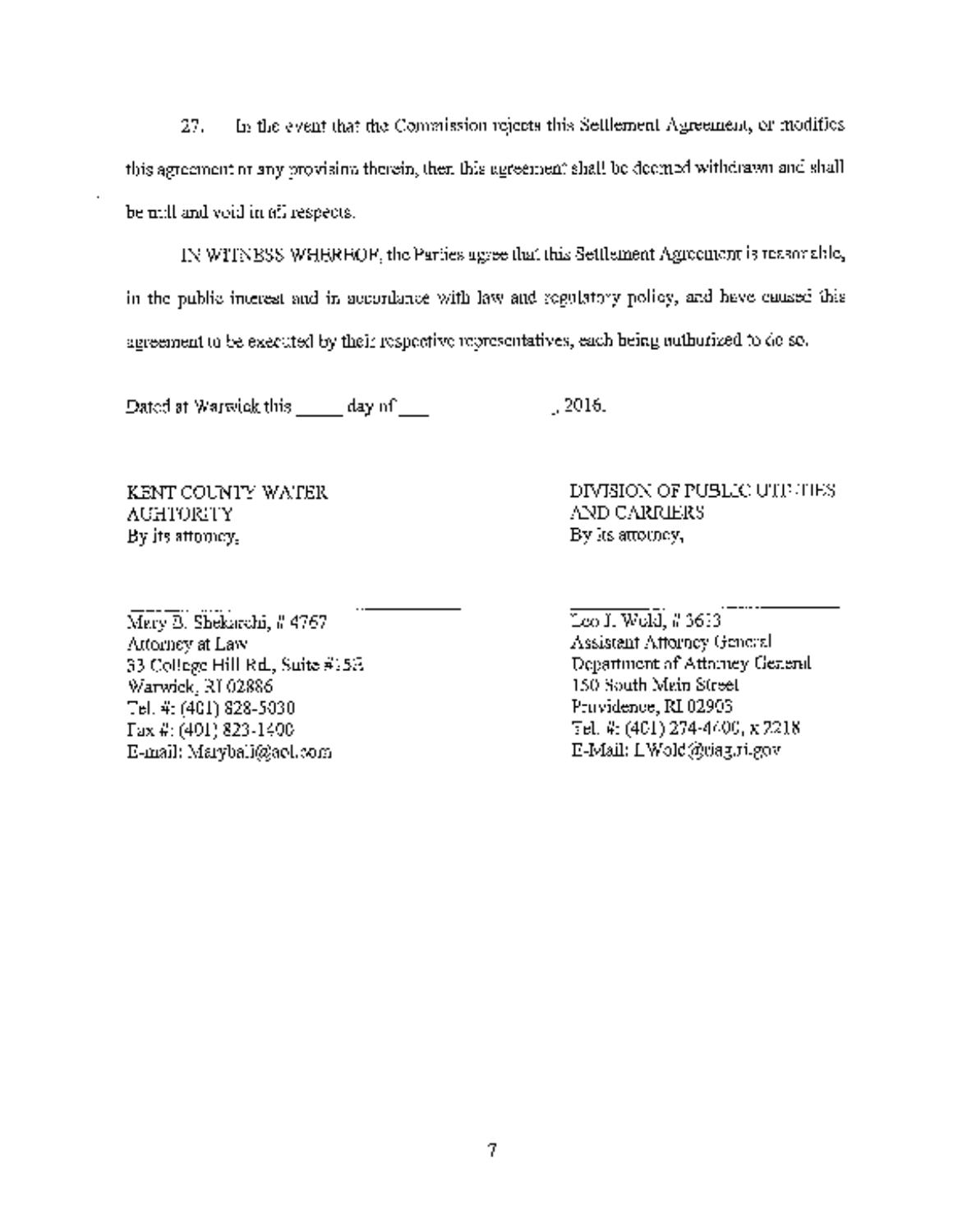TOWN OF COVENTRY and CENTRAL COVENTRY FIRE DISTRICT By its attorney,

Nicholas Gorham, Esq., #4136 David M. D'Agostino, Esq., # 6288 Gorham & Gorham, Inc. 25 Danielson Pike North Scituate, RI 02857 Tel. It: (401) 6471400 Fax. # (401)6471446 E-mail: nickgorham@eurhamlaw.com E-mail: daviddagostino@gorhamlaw.com

CITY OF WARWICK By its attorney

COVENTRY FIRE DISTRICT By its attorney,

Arthur M. Read, *II*, *it* 830 Del Sesto & Read, Incorporated 100 Jefferson Blvd. Warwick, RI 02888 Tel. #: (401) 739~2020 Email: Art@Delamrlaw.com

Peter D. Ruggiero, Esq., # 5733 Warwick City Solicitor Ruggerio, Brochu & Petrarca 20 Centerville Road Warwick, RI 02886 Tel. # (401) 737-8700 Fax. # (401) 737-0735 Email: Peter@Rubroc.com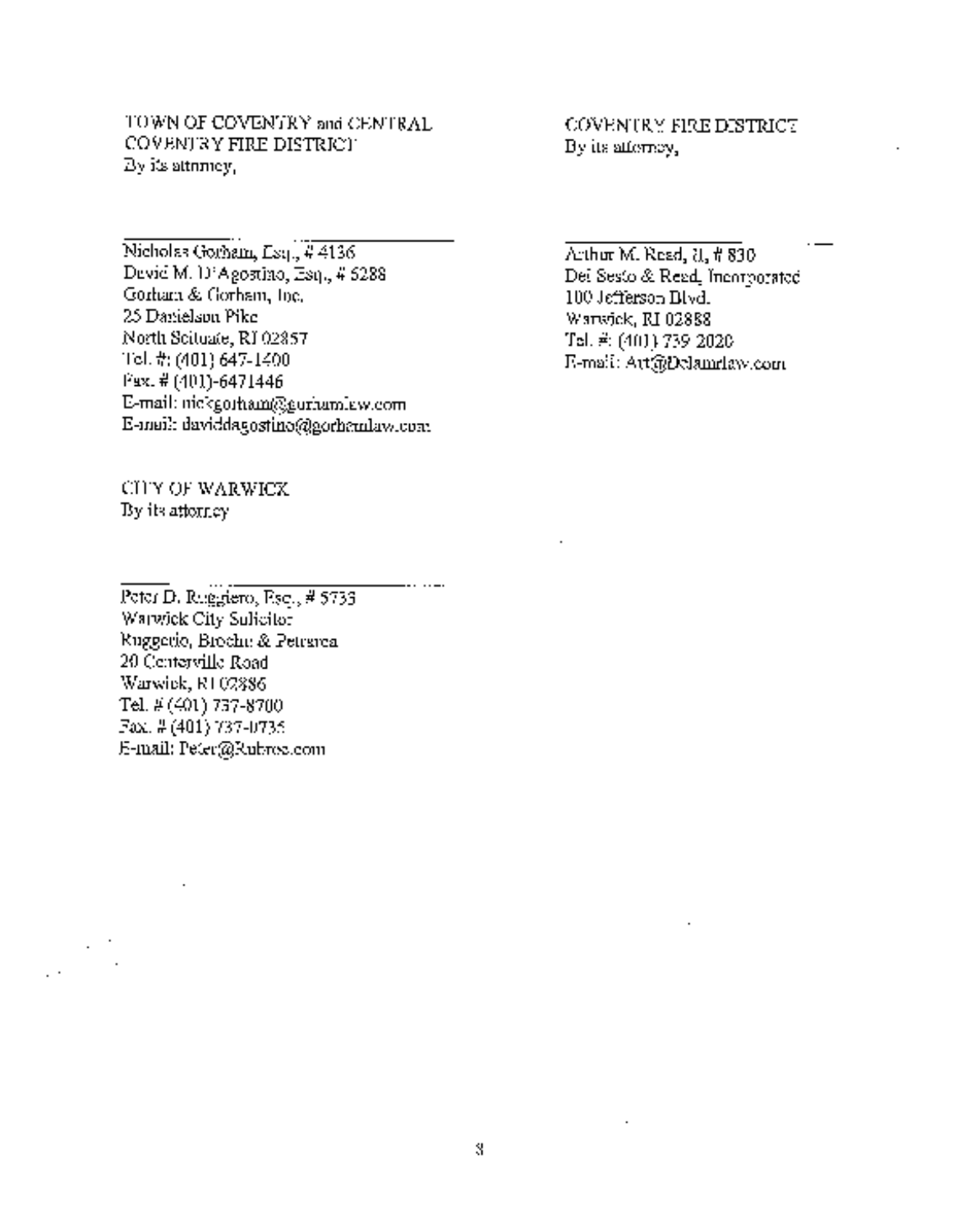# CERTIFICATE OF SERVICE

 $\sim$ 

 ${\rm I}$  certify that a copy of the document was forwarded by email to the Service List in the above docket on the  $\sim$  day of ,2016.

 $\frac{1}{2}$  and  $\frac{1}{2}$  and  $\frac{1}{2}$  and  $\frac{1}{2}$  and  $\frac{1}{2}$  and  $\frac{1}{2}$  and  $\frac{1}{2}$  and  $\frac{1}{2}$ 

 $\sim$ 

 $\overline{\phantom{a}}$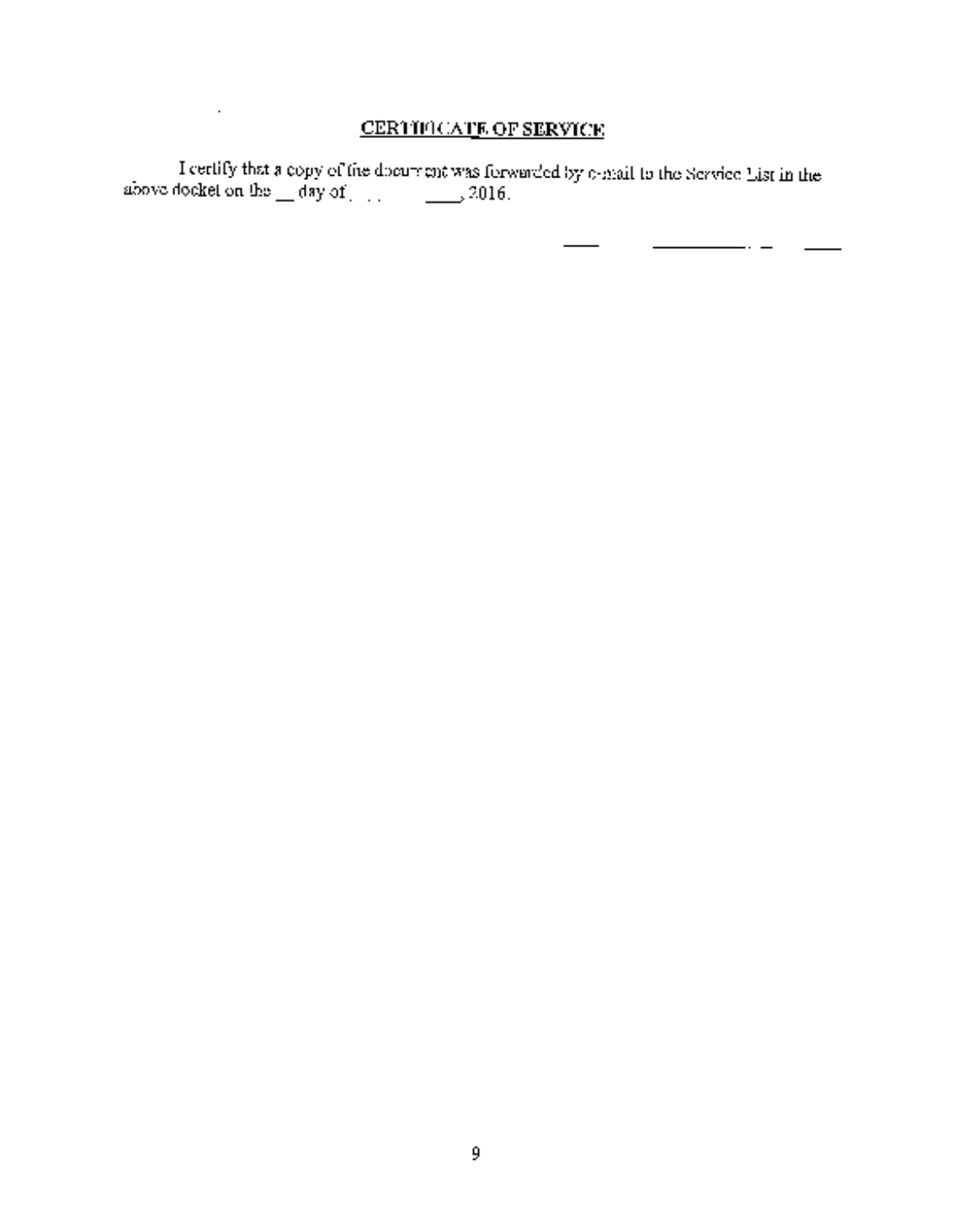Joint Seth. Sch. <sup>1</sup> Pg. <sup>1</sup> of3

# PRO FORMA EXPENSES \_\_\_\_\_\_\_\_\_\_\_\_\_ Adjustments Detail

|                                 |                  | <b>Summary of</b>       | Rott Year     | <b>Labor Increase</b>       | One               | Oiler i              | <b>Supporting</b>               | Nail Abor   |
|---------------------------------|------------------|-------------------------|---------------|-----------------------------|-------------------|----------------------|---------------------------------|-------------|
|                                 | <b>Test Year</b> |                         | v:1/16-630/1Z | (Sch 18/11)                 | <b>Then Gosts</b> | Adjustments Schoduke |                                 | lullehar,   |
| Figures <u>Hem</u>              | June 37, 2015.   | Adjustments             |               |                             |                   |                      |                                 |             |
| SOURCE OF SUPPLY                |                  |                         |               | \$0                         |                   |                      | \$18,520 nt Sold, Sca. 1D       |             |
| triatm of wederstroply situally | TD.              | 210,527                 | 518,620       | EQ.                         |                   |                      | 4102057 of Battl. 3ch. 1G       |             |
| rau chesco water                | \$4,892,638      | $-5702,052$             | 54,297,631    | 40                          | 70.               | 5683.27              |                                 | 30          |
| <b>Bublaki</b>                  | \$4,500,358      | -5123,537               | 54,316,181    |                             |                   |                      |                                 |             |
| PUMPING CPL-SATIONS             |                  |                         |               | $\mathcal{F}(\mathcal{C})$  |                   |                      |                                 | \$1,031     |
| fuel for pumping.               | \$22.003         | 55,031                  | \$25,642      |                             |                   |                      | <i>s163,277 m actL Go</i> t. TE |             |
| payer                           | \$608,405        | 3163,277                | \$769,583     | $\infty$                    |                   |                      |                                 | 3195        |
| labor-pumping                   | 582,493          | 55 355                  | \$85,648      | \$3,160                     |                   |                      |                                 | ŦD          |
|                                 | 50.              | 80                      | -99           | 50                          |                   |                      |                                 | \$61        |
| pumping expense.                | 963,769          | 822.CP 1                | 528,410       | \$22,228                    |                   |                      |                                 | EU.         |
| maint. - structures & improv-   | 59               | SC.                     | 50            | 50                          |                   |                      |                                 |             |
| idesel vil                      | 526.985          | <u>121.391</u>          | 533,577       | 520,728                     |                   |                      |                                 | \$953       |
| majat - cquip                   |                  | 8211, RFS               | \$1,024.210   | \$46,115                    | ŦD                | \$169,277            |                                 | 52,432      |
| Sobrest                         | EU12,005         |                         |               |                             |                   |                      |                                 |             |
| WATER TREADVENT                 |                  |                         | \$1,52,912    | ŦΠ                          |                   |                      | \$122,393 nt Sect. Sch. 1E.     |             |
| diemkas                         | 540.316          | 3122.393                | 2194,000      | 57.189                      |                   |                      |                                 | \$.86       |
| kbu                             | \$165,426        | 57,075                  | \$AB,397      | IJ.                         |                   |                      |                                 | 62.017      |
| operating / Miklimeds           | \$15.420         | SP 977                  |               | S.                          |                   |                      |                                 | <b>ST99</b> |
| maint - water treat legality    | 517,556          | 5759                    | 8.0,356       | $\mathcal{L}_{\mathcal{L}}$ |                   |                      |                                 | 530         |
| mattic sirudore.                | <u> 5851</u>     | $\mathbf{\mathbf{220}}$ | <b>TEL</b>    | \$7,159                     | \$0               | \$122,308            |                                 | 54.792      |
| Subtotal                        | \$310,372        | 3133.773                | 5444.345      |                             |                   |                      |                                 |             |
| TRANG & TARTIFL EXPLINGE        |                  |                         |               | 5U                          |                   |                      |                                 | УG,         |
| sinnaga taoditiw exp.           | 50               | $\sim$                  | 30            | \$D                         |                   |                      |                                 | \$1,081     |
| izbur.                          | 573749           | \$1,001                 | \$24,829      | 40                          |                   |                      |                                 | \$4,683     |
| w.pples-                        | 5100275          | 54,893                  | 4111,730      |                             |                   |                      |                                 | \$156       |
| <b>ISECT-THREE</b>              | \$52,568         | s2,411                  | \$54,709      | 51 C 23                     |                   |                      |                                 | 31          |
| $match: E_F\otimes k\otimes p$  | 51%              | Ţ1                      | $-12$         | $\boldsymbol{z}$ 0          |                   |                      |                                 | 30          |
|                                 | 50               | ŧŲ                      | $\mathcal{M}$ | SC.                         |                   |                      |                                 | 3603        |
| quel, install.                  | 510,256          | 5,609                   | \$19,851      | $\mathcal{G}_\alpha$        |                   |                      |                                 | 52.494      |
| n:Isc.                          | 547,000          | 52.594                  | 529,594       | 59.                         |                   |                      |                                 | 5124        |
| maint-situated reports.         | 510, 185         | \$841                   | \$21,306      | 4.07                        |                   |                      |                                 | \$9.971     |
| maint, resió vidp               | 5563,001         | \$60,671                | \$526, 552    | <b>SE4, BDJ</b>             |                   |                      |                                 | 51,606      |
| ment - mains                    | \$105.802        | \$44,455                | \$150,350     | 542.852                     |                   |                      |                                 | \$4,725     |
| mani, - pervice                 |                  | 58,123                  | \$145,946     | 51.801                      |                   |                      |                                 |             |
| mant. - meters                  | \$199,822        | 53,439                  | \$82,970      | 51426                       |                   |                      |                                 | \$2,013     |
| maint - hydranis                | \$79,554         |                         | -568          | 型                           |                   |                      |                                 | <u>90</u>   |
| pgrainteton labor               | <u>_554</u>      | <u>10</u>               | \$1,284,290   | \$103,625                   | 50.               | -50                  | 大山                              | 626,300     |
| 3.69251                         | \$1,184,782      | \$150.014               |               |                             |                   |                      |                                 |             |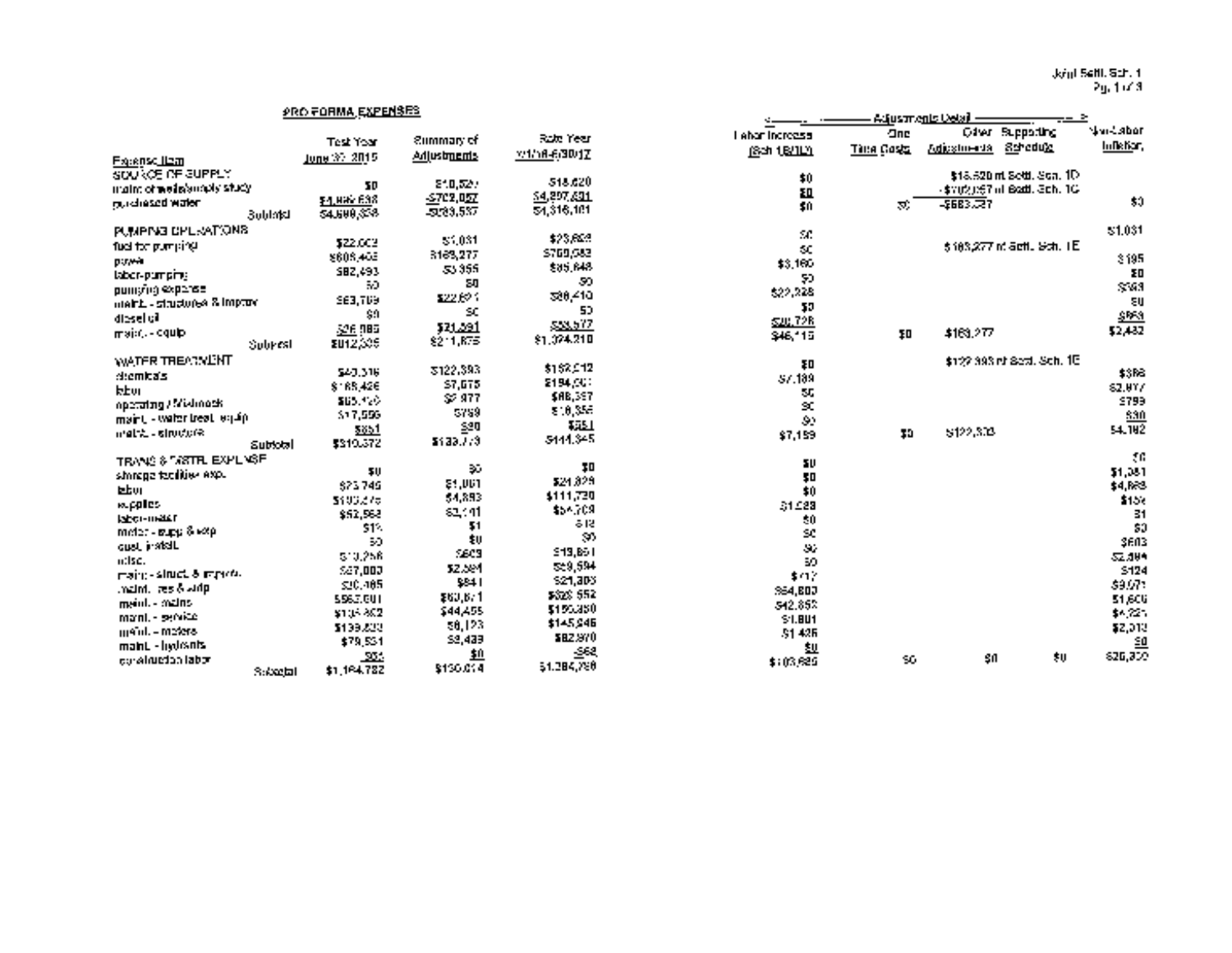Joint Settl. Sch. <sup>1</sup> Pg. 2 of 3

#### PRO FORMA EXPENSES \_\_\_\_\_\_\_\_\_\_\_\_\_\_ Adjustments Detail Test Year Summary of Rate Year Labor Increase One Other Other Supporting Non-Labor Increase One Other Supporting Non-Labor Increase Cone Other Supporting Initiation  ${\rm E}$ pense Item June 30,2015 Adjustments 711/1662130111 (Schedule Inflation Inflation Inflation Inflation Inflation Inflation Inflation Inflation Inflation Inflation Inflation Inflation Inflation Inflation Inflation Infl CUSTOMER ACCOUNT \$259 labormeterread \$110,533 \$4,533 \$4,533 \$4,533 \$4,533 \$269 \$269 \$269 \$269 \$4,533 \$4,533 \$269 \$269 \$269 \$269 \$269 oust record labor \$204,210 \$8,301 \$212,511 \$7,848 \$453 oust records sup \$95,811 \$4,360 \$100,171 so \$4,360 meter read supplies \$2,505 \$114 \$2,619 \$0 \$114 uncellectible \$57,397 ~z&i.a \$6~QQR  $\mathbf{M}$ \$7,806 المواطنية المستقلة المستقلة المستقلة المستقلة المستقلة المستقلة المستقلة المستقلة المستقلة المستقلة المستقلة ا<br>والتقارب المستقلة المستقلة المستقلة المستقلة المستقلة المستقلة المستقلة المستقلة المستقلة المستقلة المستقلة ال ADMIN. & GENERAL \$12,492 salaries 5428,341 \$36,783 \$468,341 \$36,783 \$17,784 \$46,833 \$17,784 \$17,783 \$17,784 \$17,783 \$17,784 \$17,784 \$1 office supplies & expenses \$257,632 \$11,724 \$269,356 \$0 \$11,724 insurance (propertylliability) \$249,166 \$20,175 \$269,341 \$269,341 \$269,341 \$27,000 mil. Sch. 10 \$20,000 mil.<br>تاريخ طور الأوروباريو (Settl. Sch. 10 \$20,000 \$20,000 \$20,000 \$20,000 \$20,000 \$20,000 \$20,000 \$20,000 \$20,000 OPEB Trust Contrib. \$0 \$80,000 \$80,000 \$60,000 \$80,000 \$0 \$0 \$0,000 \$0,000 \$0,000 \$0 \$0,000 \$80,000 \$0 \$0,000<br>\$20,000 nt Settl. Sch. 1 Settl. Sch. 1 Dec. 1 Dec. 1 Dec. 1 Dec. 1 Dec. 1 Dec. 1 Dec. 1 Dec. 2 (1990 \$1,000 \$ employee benefits \$927,939 \$37,939 \$37,918 \$965,000 \$47,000 \$47,000 \$96.718 \$0.000 \$17,000 \$17,000 \$17,000 \$17  $51,331$ maintplant 5146.750 \$6,084 \$1,584 \$1,584 \$1,584 \$1,584 \$1,584 \$1,584 \$1,584 \$1,584 \$1,584 \$1,584 \$1,584 \$1,584 majnt. vehicles \$60,303 \$3,726 \$2,726 \$2,726 \$2,726 \$142 \$2,884 \$2,884 \$12 \$12 \$12 \$12 \$12 \$12 \$12 \$12 \$12 \$2, miscellaneous \$15,340 \$221 \$221 \$721 \$16,561 \$16,561 \$16,561 \$16,561 \$16,561 \$16,561 \$16,561 \$16,561 \$1721 \$17 vacatione over the material and material structure of the structure of the structure of the structure of the s<br>holiday, sick \$299,762 \$12,591 \$12,591 \$12,591 \$10 \$10,829 \$15,770 mX Sell, Sch. 1E<br>https://www.com/structure.c regul.exp. \$136,920 \$15,778 \$15,778 \$15,778 \$0 \$15,778 \$0 \$15,778 \$15.78 \$15.78 \$15.78 \$15.78 \$15.78 \$15.78 \$1 25 992 outside service  $\frac{\text{S89, B7}}{2}$   $\frac{1}{2}$   $\frac{1}{2}$   $\frac{1}{2}$   $\frac{1}{2}$   $\frac{1}{2}$   $\frac{1}{2}$   $\frac{1}{2}$   $\frac{1}{2}$   $\frac{1}{2}$   $\frac{1}{2}$   $\frac{1}{2}$   $\frac{1}{2}$   $\frac{1}{2}$   $\frac{1}{2}$   $\frac{1}{2}$   $\frac{1}{2}$   $\frac{1}{2}$   $\frac{1}{2}$   $\frac{1}{2$  $S_{\rm{LDM}}$   $S_{\rm{2.512,530}}$   $S_{\rm{2.848,528}}$   $S_{\rm{2.841,528}}$   $S_{\rm{3.849,539}}$   $S_{\rm{3.849,539}}$   $S_{\rm{2.843,539}}$   $S_{\rm{2.843,539}}$   $S_{\rm{2.843,539}}$  $T_{\rm{OTAL-26N}}$   $\rm{410.370.313}$   $\rm{440.102}$   $\rm{449.02}$   $\rm{210.411}$   $\rm{211.22}$   $\rm{211.22}$   $\rm{211.22}$   $\rm{211.22}$   $\rm{211.22}$   $\rm{211.22}$   $\rm{211.22}$   $\rm{211.22}$   $\rm{211.22}$   $\rm{211.22}$   $\rm{211.22}$   $\rm{$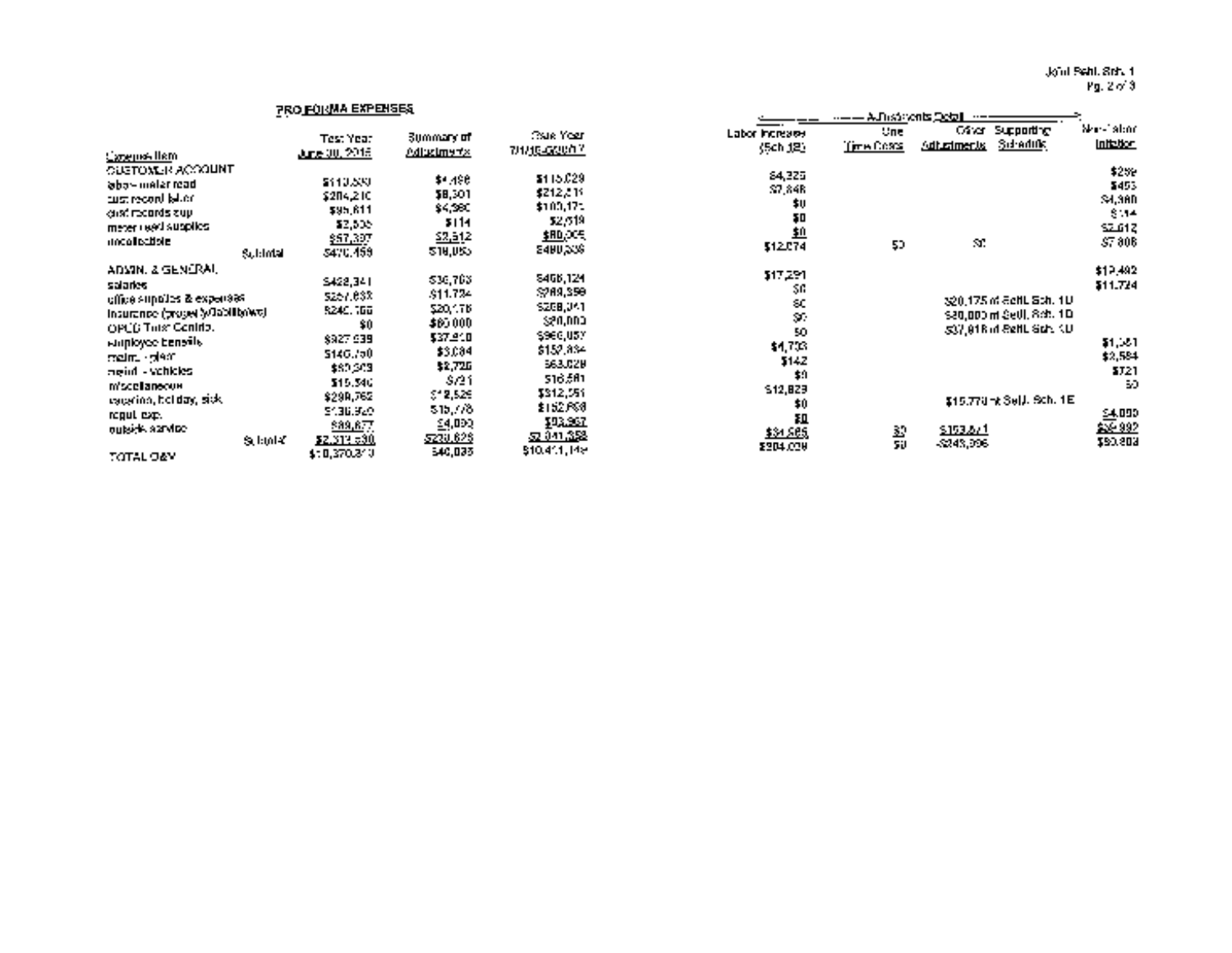Joint SeW. Sch. I Pg. 3 of 3

### PRO FORMA EXPENSES

| Froecas form                      | <b>Tosi Year</b><br>June 36, 2015 | Superiory of<br><b>diustrents</b> | <b>Raja Year</b><br>7." 46 <u>. provin</u> |           | <b>EsLor Increase</b><br><i><b>iSch 18/10:</b></i> | -Cap<br><b>Time Costs</b> | Adjustments <u>Schedule</u> | <b>Ciper Supportug</b>         | <u>MON-LODOT</u><br><b>Interior</b> |
|-----------------------------------|-----------------------------------|-----------------------------------|--------------------------------------------|-----------|----------------------------------------------------|---------------------------|-----------------------------|--------------------------------|-------------------------------------|
| <b>FIXED CHARGES</b>              |                                   |                                   |                                            |           |                                                    |                           |                             |                                |                                     |
| <b><i><u>Dabi Service</u></i></b> |                                   |                                   | 32,178,500                                 |           |                                                    |                           |                             | -\$1,000 m Settl Sch. 1D       |                                     |
| <b>Cudine</b>                     | \$2.178,500                       | <b>GM,000)</b>                    | 50                                         |           |                                                    |                           |                             | sont Seut, Sch. 1D.            |                                     |
| <b>New</b>                        | $\sim 1$                          | φD                                |                                            |           |                                                    |                           |                             |                                |                                     |
| Reservee and Dororage.            |                                   |                                   |                                            |           |                                                    |                           |                             | \$14,165 of Selfi, Schult D.   |                                     |
| <b>GAM Reserve</b>                | 50                                | \$14,135                          | \$14,1%                                    | $\bullet$ |                                                    |                           |                             | 954,729 m.SettL Sch. 1D.       |                                     |
| RZR Recente                       | 677,007                           | \$54.724                          | \$182,586                                  |           |                                                    |                           |                             |                                |                                     |
| Полема: & Replacement - Еquip     | <b>STUUDY</b>                     | 50.                               | 5400.000                                   |           |                                                    |                           |                             | \$0 nt Settl, Sch. 1.D.        |                                     |
| <b>Introdited the Bapkermont</b>  | \$5,400,000                       | SC.                               | \$400,000                                  |           |                                                    |                           |                             | \$2,009,000 of Sadt, Setu 1D   |                                     |
| <b>Meler Replacement</b>          | $\mathcal{H}_{\mathcal{A}}$       | \$2,000,000                       | 52,000,000                                 |           |                                                    |                           |                             | 31,753,819 nt Gettl, Sco., 1D. |                                     |
| CIF.                              | 59                                | \$1753,819                        | \$1,759,819                                |           |                                                    |                           |                             | \$21,204 (t Sex), Sch. 1D      |                                     |
| Payrol Taxes                      | 5154,417                          | \$21,204                          | \$175,621                                  |           |                                                    |                           |                             |                                |                                     |
| <b>PILOT</b>                      | 323.YZA                           | 50                                | \$25,123                                   |           |                                                    |                           | -54                         |                                | $\ddot{\phantom{1}}$                |
| SUITOTAL FIXED                    | 37,804,647                        | sa.un2,957.                       | 211,777,584                                |           | $\pmb{\epsilon}$                                   | 59                        | 32,842,937                  |                                |                                     |
|                                   |                                   |                                   |                                            |           |                                                    |                           |                             |                                |                                     |
| <b>CHERATION REVENUE</b>          | \$983.2M                          | $-5250,449$                       | \$352.064                                  |           |                                                    |                           | -5250,449                   |                                |                                     |
|                                   |                                   |                                   |                                            |           |                                                    |                           |                             |                                |                                     |
|                                   | \$18,330,2.0                      | \$3,639,024                       | 822,521,597                                | 103.32%   | \$204,028                                          | 50                        | \$3,98,402                  |                                | \$RJ.209                            |
| TO I AL CXPENSES.                 |                                   |                                   |                                            |           |                                                    |                           |                             |                                |                                     |
| Letter.                           | (5235, 455)                       | $-59.310$                         | (5244,295)                                 |           |                                                    |                           |                             | -39,310 nt Settl. Sch. 1A.     |                                     |
| Miscellaneous hourrel             | 1825,6261.                        | \$4,362                           | (521, 464)                                 |           |                                                    |                           |                             | 54,062 of Sulf. Sch. 16.       |                                     |
| <b>Francol lacome</b>             |                                   | \$2,531                           | (5.6, 611)                                 |           |                                                    |                           |                             | -52.5B1 rd Sedi, Sch. 1A       |                                     |
| Robbind & Juicepa                 | (546.200).                        | 1520                              | <b>IC45,5911</b>                           |           |                                                    |                           |                             | \$528 m Sett, Sch. 1A          |                                     |
| <b>B.9% of Water ProLinee</b>     | Web 107)                          | \$1,608,322                       | \$22,190,948                               |           |                                                    |                           |                             |                                | 520,603                             |
| NET REQUIRED FROM DATES.          | \$10,534,625                      |                                   |                                            |           |                                                    |                           |                             |                                |                                     |

|                               | <u>PRO FORMAL ALENSES</u>         |                                   |                                               |         |                                      |                           | Adiustments Catal - | - - - -                             |                                  |
|-------------------------------|-----------------------------------|-----------------------------------|-----------------------------------------------|---------|--------------------------------------|---------------------------|---------------------|-------------------------------------|----------------------------------|
| Free was born.                | <b>Tosi Yoar</b><br>June 30, 2015 | Superiory of<br><b>diustrents</b> | <b>Raje Year</b><br>7." 46 <u>. [233.17</u> ] |         | <b>EsLor Increase</b><br>79ch 18/10; | One.<br><b>Time Costs</b> | A40am cms           | Other Supporting<br><b>Schedule</b> | <b>Non-Labor</b><br><b>Infan</b> |
| PIXED CHARGES.                |                                   |                                   |                                               |         |                                      |                           |                     |                                     |                                  |
| 1AM SCIVICE<br><b>Cudre</b>   | \$2.178,500                       | (51, 000)                         | \$2,178,500                                   |         |                                      |                           |                     | -\$1,000 m Settl Sch. 1D            |                                  |
| <b>New</b>                    | $\sim 10$                         | SD.                               | БĖ.                                           |         |                                      |                           |                     | \$0 nl Settl, Sch. 1D               |                                  |
| teservee and Concrage.        |                                   |                                   |                                               |         |                                      |                           |                     | IS14,165 of Selfil, Schult D        |                                  |
| <b>GAM Reserve</b>            | 50                                | \$14,135                          | \$14,125                                      |         |                                      |                           |                     | 354,729 m Settl Sch. 1D.            |                                  |
| RZR Recente                   | 677,607                           | \$54,729                          | \$182,586                                     |         |                                      |                           |                     |                                     |                                  |
| īsukvaī & Replacement - Еquip | <b>STOUTH:</b>                    | -50                               | 5100,000                                      |         |                                      |                           |                     | \$0 nt Settl, Sch. 1.D.             |                                  |
| rtrastaveto e Bapiscomenti    | \$5,400,000                       | 50                                | \$6400,000                                    |         |                                      |                           |                     | \$2,009,000 of Sadt, Set, 101       |                                  |
| Veler Replacement :           | $\mathcal{H}_\mathrm{c}$          | \$2,000,000                       | 32.000,000                                    |         |                                      |                           |                     | 31,753,849 nt Gettl, Sco., 1D.      |                                  |
| 21F                           | 59                                | \$1763,819                        | \$1759,819                                    |         |                                      |                           |                     |                                     |                                  |
| Payroll Taxtes                | 5124,417                          | \$21,204                          | 5175.621                                      |         |                                      |                           |                     | \$21,204 (t Sex), Sch. 1D           |                                  |
| <b>PILOT</b>                  | 323.YZJ                           | 50                                | \$25.123                                      |         |                                      |                           | 54                  |                                     | \$0.                             |
| SUOTOTAL FIXED.               | 37,804,647                        | 63.042,957                        | 211,777,584                                   |         | -50                                  | -99                       | 32,842,937          |                                     |                                  |
| <b>CHERATING REVENUE</b>      | \$9832.U                          | -5250,448.                        | \$352,064                                     |         |                                      |                           | -5250,449           |                                     |                                  |
| PO LAL CXPENSES.              | \$18,320,2.00                     | \$3,633,024                       | 622,521,597                                   | 103.32% | \$204,028                            | 50                        | \$3,98,432          |                                     | \$RJ.209                         |
| Letori                        |                                   |                                   |                                               |         |                                      |                           |                     | -39,310 nt Settl. Sch. 1A           |                                  |
| Miscellaneous houses          | (6235,465)                        | -59.310.                          | (2244, 285)                                   |         |                                      |                           |                     | 54,062 of Sulf. Sch. 16.            |                                  |
| <b>Francol lacome</b>         | (625,626)                         | \$4,362                           | (521, 464)                                    |         |                                      |                           |                     | -32.981 nt Sevil, Suit, 18          |                                  |
| Marchard & Juilding           | (510.250)                         | \$2,541                           | (5.6, 611)<br>(945.591)                       |         |                                      |                           |                     | \$928 m Settl, Sch. 1A              |                                  |
|                               | 20 20 30 M                        | <b>REAL</b>                       |                                               |         |                                      |                           |                     |                                     |                                  |

 $\sim 10^{-11}$ 

S20.60L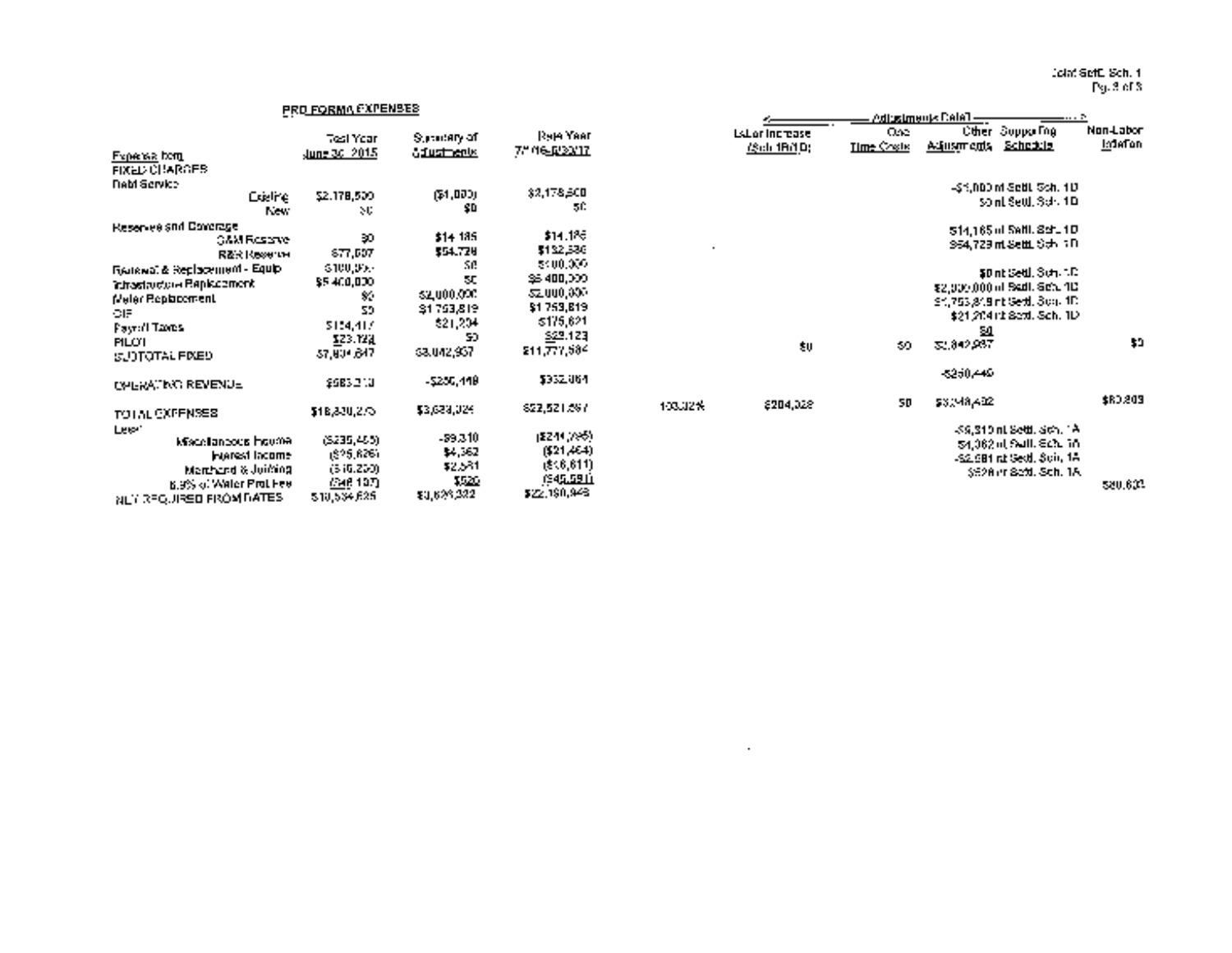Joint SeW. Sch. IA Pg. <sup>1</sup> of I

### TEST YEAR & PRO FORMA REVENUES

| <b>Revenues</b>                                                                                                                                                                                       | <b>Tect Year</b><br><b>Revences</b>                                                                         | <b>Adustments.</b>                                                                            | <b>Rale Year</b><br>70.43-663247                                                                                   |                                                                                                                                     |
|-------------------------------------------------------------------------------------------------------------------------------------------------------------------------------------------------------|-------------------------------------------------------------------------------------------------------------|-----------------------------------------------------------------------------------------------|--------------------------------------------------------------------------------------------------------------------|-------------------------------------------------------------------------------------------------------------------------------------|
| <b>Messlandeus</b><br>Less:<br><b>No cellanceus invorte.</b><br>Interest Income-<br>Marchand & Jobbine<br>6.8% of Waler Prof.Fee<br>Tetal More<br>Malered Rates<br>Public Fire<br><b>Frivate Fire</b> | 542.131<br>\$25,226<br>\$16230<br>-945, J <u>CT</u><br>\$ 30.754<br>307.760.528<br>\$1,309,164<br>\$567,510 | -59.310.<br><b>54,302</b><br>-52.581<br>56711<br>\$155,851<br>\$1,615<br>-87.849<br>\$152,685 | 892,681<br>E30,158<br>513,349<br>\$45,602<br>\$123,201<br>\$17,995,478<br>21.313.795<br>\$159,661<br>3:19.533,264. | <b>Joint SettL Suft 10</b><br>thank a shine and a fact that<br>Joint Seul, Side, ND<br>42)<br>411<br>$\mathbf{a}$<br>$\mathfrak{g}$ |
| <b>Tala Revenue</b><br>Regulated Ro <u>verne</u><br>Transfered Revenue from Rates<br><b>Pate Increase Negged</b>                                                                                      | \$19,287,576                                                                                                |                                                                                               | 522.621.697<br>\$22,098,806<br>\$2,980,038                                                                         |                                                                                                                                     |

NOTES:

(1) Normalized Test Year Revenues at Current Rates based on Joint SetH. Sch. 11 current rates for full year.

(2) WP revenue based on rate of \$0.0151 <sup>1</sup> with 95% nonexempt customers. Nonexempt Use RY = 3,086.260 ccf

| Rale (\$010).     | SC 01511 |
|-------------------|----------|
| <b>RY Revenue</b> | 846,633. |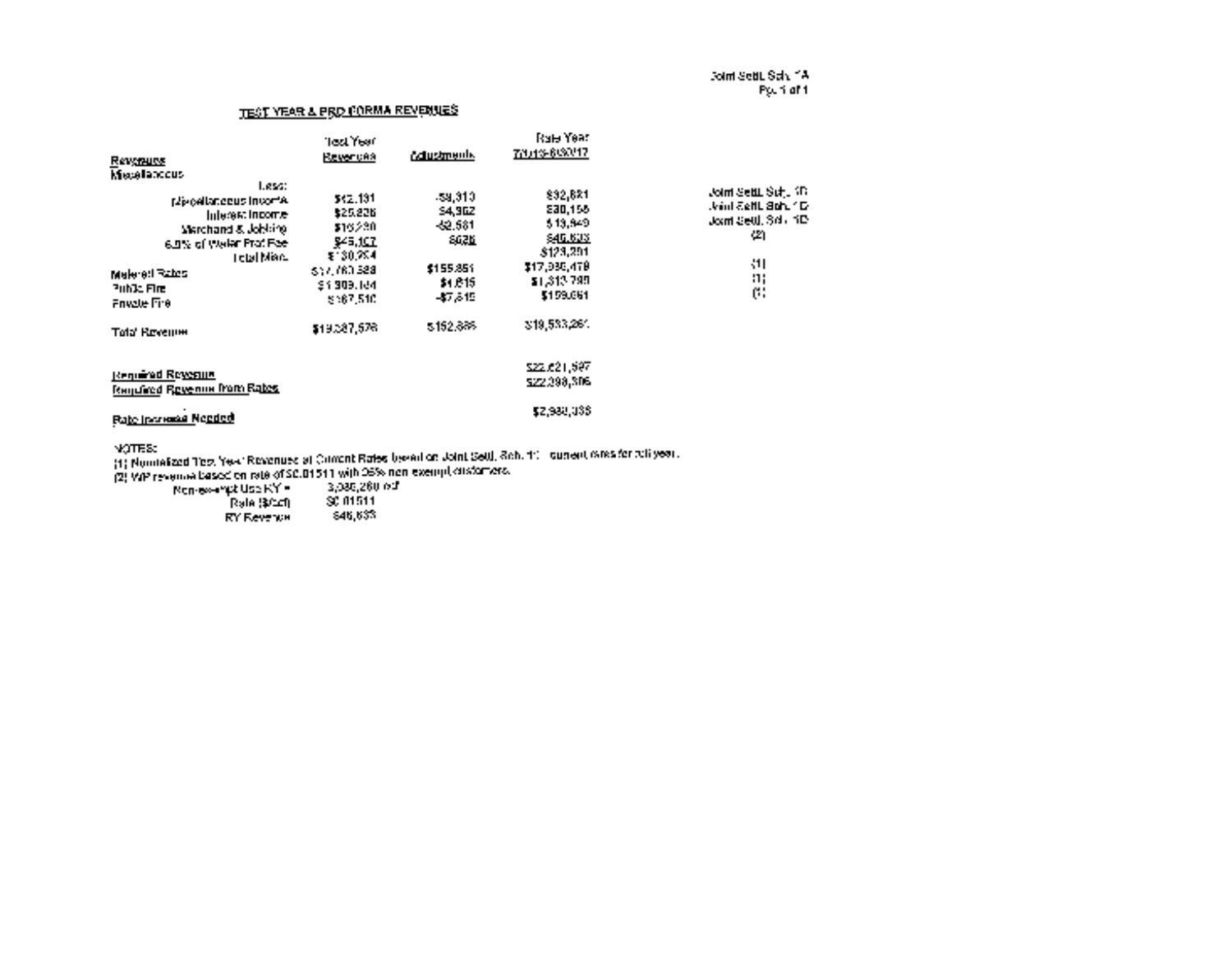$\mathcal{L}^{\mathcal{L}}(\mathcal{L}^{\mathcal{L}})$  and  $\mathcal{L}^{\mathcal{L}}(\mathcal{L}^{\mathcal{L}})$ 

|           |                                 | TEST YEAR & R <u>ATE YEAR LABOR ODSTS</u> |               |                     |
|-----------|---------------------------------|-------------------------------------------|---------------|---------------------|
|           |                                 | Test Year                                 |               | Rate Year           |
|           | ахэьмээ гтом                    |                                           |               | <u> 78046 WAND?</u> |
|           | <b>SOURCE OF SUPPLY</b>         |                                           |               |                     |
|           | <b>FUMPING OPERATIONS</b>       |                                           |               |                     |
|           | 624.4 lalin <b>-pumping</b>     | 570.20%                                   | 33.100        | \$61,566            |
| E31       | maint, - stoletures & imprev    | 865,150                                   | \$28,228      | \$77,588            |
|           | 833 maint - equip-              | 518.02.7                                  | 520,728       | \$28,760            |
|           | WATER TREATMENT                 |                                           |               |                     |
| ne?A ktor |                                 | 9177.957                                  | \$7.186       | 5105,120            |
|           | <b>ITIANS A DIETAL EXPLINSE</b> |                                           |               |                     |
|           | 663A (abor-meter                | 340-219                                   | \$1,9%?       | 261,217             |
|           | 672 mant-ree 6 stdp             | 517.761                                   | 517           | 518,468             |
|           | द्धारा - mains - mains          | \$336,944                                 | \$44.600      | 6421,144            |
|           | 675 maint - pervise             | 570.696                                   | 943.R52       | S113.445            |
|           | 576 majul - meters              | \$47,082                                  | 11,801        | \$40,933            |
|           | 677 mai:L hydraria              | 535,228                                   | \$1,426       | 538.713             |
|           | CUSTOMER ACCOUNT                |                                           |               |                     |
|           | 907 Tebot- moter tead           | 9504.914                                  | 34.225        | \$108.840           |
|           | 905 cost record labor.          | 8496.254                                  | <b>AT 140</b> | 5202.101            |
|           | ADMIN. & GENERAL                |                                           |               |                     |
|           | 920 sebres                      | 5405.562                                  | \$17.261      | \$452,060           |
|           | u32A maîni, p⊘ni                | 5116,408                                  | 54,705        | \$121,110           |
|           | 932B mainh-ychicles             | 33,516                                    | -5142         | A. Cod              |
|           | ervensitions 878                | 57                                        | 50            | SC.                 |
|           | soul weather, holiday, pick     | \$317,555                                 | 31.2 Kes      | \$000,004           |
| О.        | <b>SUPROTAL LABOR</b>           | E2.357.604                                | 5204.029      | 22.291.753          |
|           | Cap7olized Labor                | 34.000                                    | \$152         | dia ferre           |
|           | TO GALL ARO PLC 5 YO            | 52.091.505                                | 5204.101      | \$2,295,595         |
|           | ≀m See Scherkle 1D              |                                           |               |                     |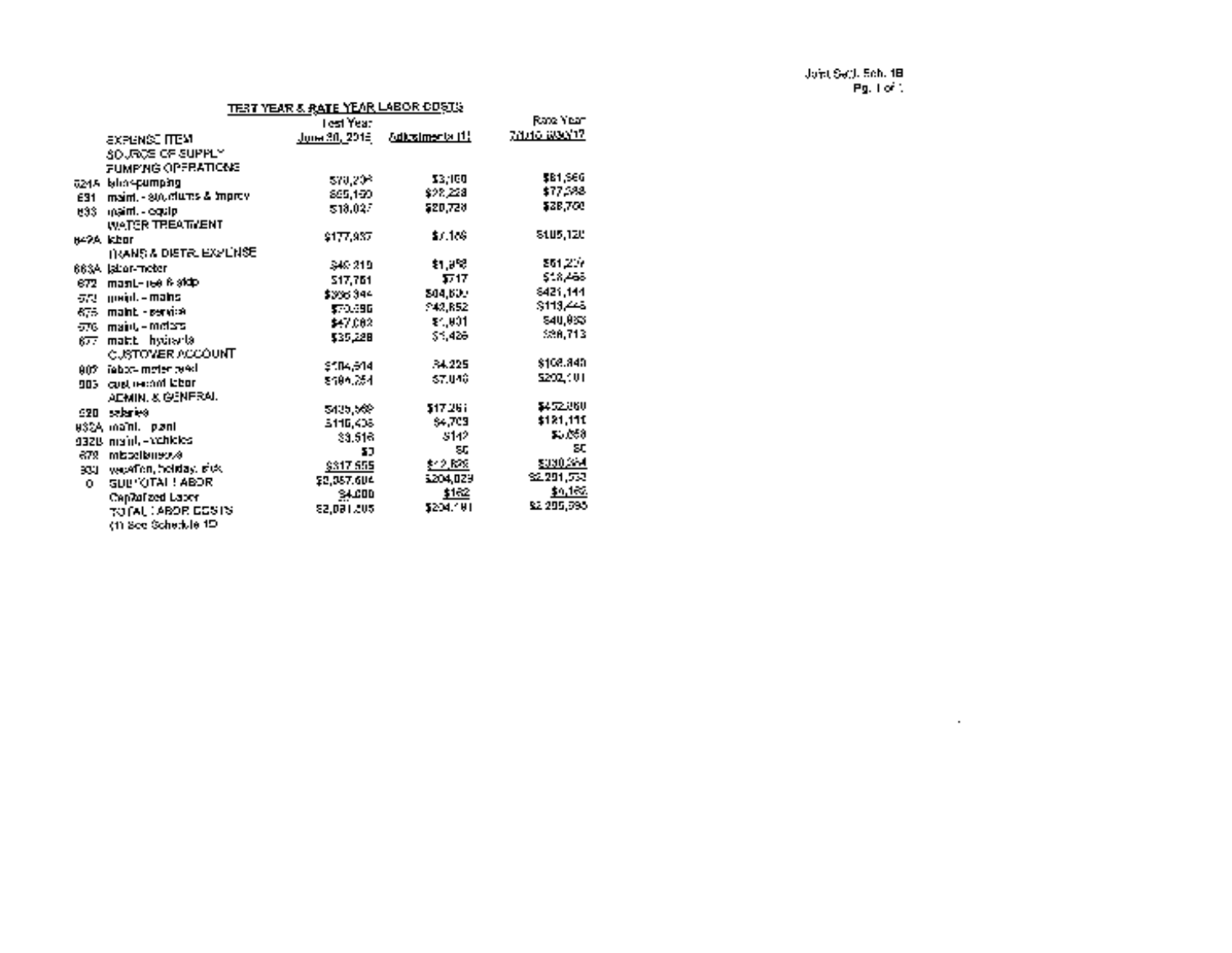### WHOLESALE WATER COSTS

| Wholesale Watch Eurohages (underloding Div. U.S.3-9).                                                               |                                                                                                   |                                                                                           |                                                                |                                                        |                                                                  |                                                                  |                                                                                 |
|---------------------------------------------------------------------------------------------------------------------|---------------------------------------------------------------------------------------------------|-------------------------------------------------------------------------------------------|----------------------------------------------------------------|--------------------------------------------------------|------------------------------------------------------------------|------------------------------------------------------------------|---------------------------------------------------------------------------------|
|                                                                                                                     | Frank (Simp),                                                                                     | <u>Purchasee (ma)</u>                                                                     | امت                                                            |                                                        |                                                                  |                                                                  |                                                                                 |
| PWSB Releating)                                                                                                     | 21.731.36                                                                                         | 2,452.49                                                                                  | \$4,297,589                                                    |                                                        |                                                                  |                                                                  |                                                                                 |
| Net Vahalessie Porchases (galons) - Gua Year                                                                        | Warwick Furcheess                                                                                 | 4,435,320,000                                                                             |                                                                |                                                        |                                                                  |                                                                  |                                                                                 |
|                                                                                                                     | PW3B Purchases<br>aasdenuf letoi"<br>Sales To Warwick.<br><b>Net Purchases</b><br>iote Year Sales | 7498.357 <u>,221</u><br>2,691,685,231<br>$-100,158,002$<br>2,402,486,231<br>2.482,496,231 |                                                                |                                                        |                                                                  |                                                                  |                                                                                 |
| Piscal from St<br>KCCRA Production (1000 gal)<br><b>Werwick Furch (1000 gal)</b><br>PWSB Porch (1890 gal)<br>f at d | <u>2014</u><br>231,060<br>200,2%<br>1,099.R36<br>3,026,200.                                       | <u>2. 2</u><br>195,116<br>783,301<br>1982,717<br>2524,126                                 | 2 <u>613</u><br>175,420<br>733,513.<br>1,952,095.<br>2,084,008 | 2014<br>204,551<br>-572,651<br>1,883,039,<br>2,700,941 | <u> 2015.</u><br>\$2,175<br>1,023,856<br>1, RSG.999<br>2,003.474 | <u> 21 - 6</u><br>93,175<br>- 135,328<br>1781,270,<br>3,012,772. | Fro Formal<br>(430, 300, 11)<br>1,155,228 (2)<br>1.256 357 (4)<br>9,022,426 (3) |
| Trid Purchased I<br>Selex To Warw ok (1000 gal)<br>Nat Furchmave.                                                   | 2,803.120<br>25.695<br>2,734,525                                                                  | 2,720,015<br>52 979<br>2,636,042                                                          | 2.749,308<br>81.AM<br>2.024,121                                | 2,456,090<br>92 CAL<br>2,035,661                       | 2,911.2%%<br>102,974<br>2,006.941                                | 2.916,695<br><u>109,199</u><br>2,997,399                         | 2,591,686<br>$\frac{100,100}{2}$ (2)<br>2,402,405                               |

(1) KCWA rate year (FY 2017) production based onE. Greenwich startup 11/16 and projections based on past monthly use, Mishnock online 2117

(2) No change projected in purchases from or sales to Warwick from 2015 values

(4) Calculated to equal the total volume into a located production and injural Marwick Hatvitses<br>{3} Overall amount castaled from 2016 in same broborood as sales.

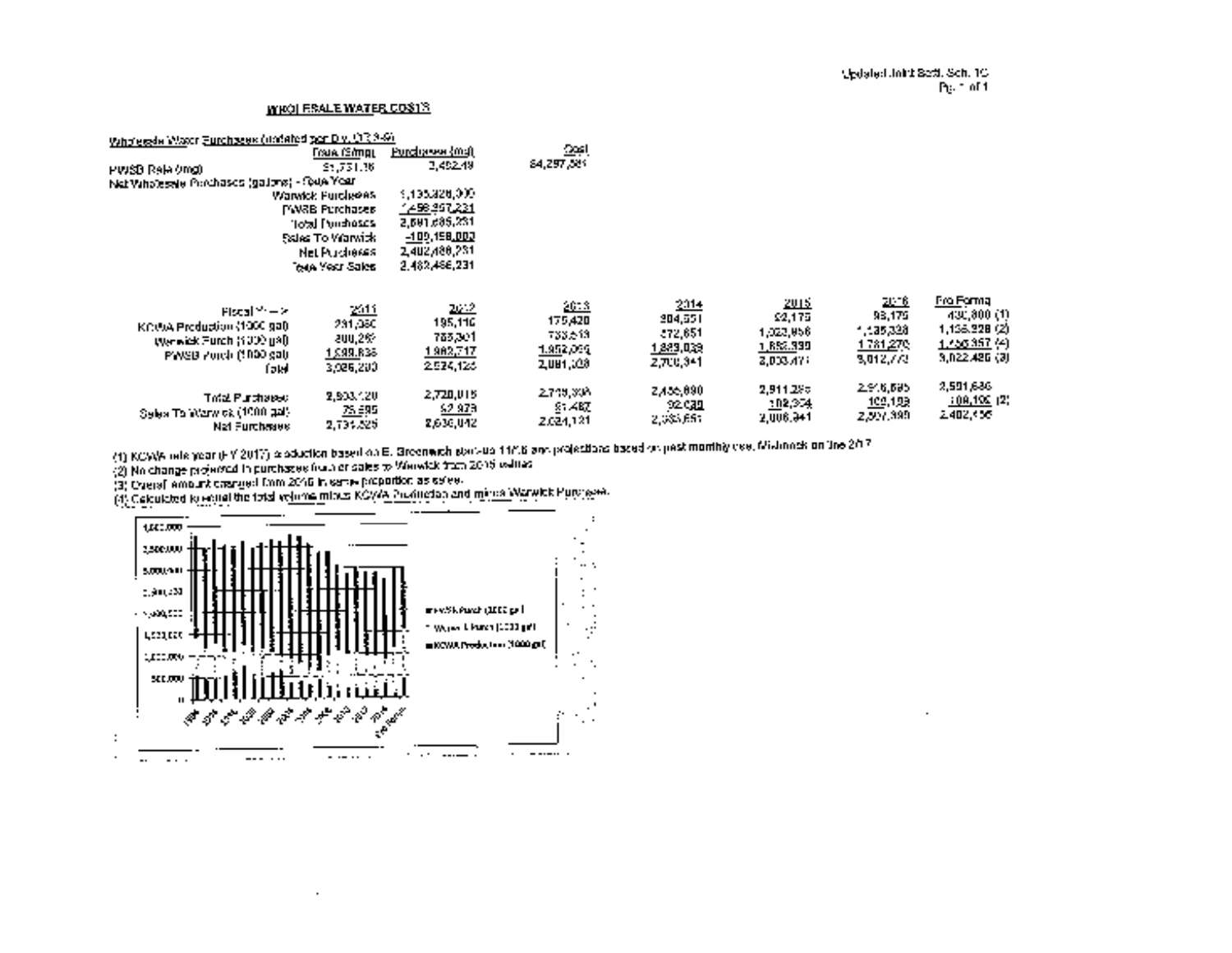# **EXPLANATION OF ADJUSTMENTS TO TEST YEAR COSTS**

| AduginerUni                                                           | <b>Latisfation</b>                                            |               |
|-----------------------------------------------------------------------|---------------------------------------------------------------|---------------|
| Fixed Charges Associated will Debt Service:                           |                                                               |               |
| <b>OZKINGHAL</b>                                                      | Set to eclips a reserve line! which to 20% of uswaring casts. |               |
|                                                                       | " DAM" Costs (John Soll), Sdr. 1) =                           | \$10.411,140  |
|                                                                       | Payrol Teces                                                  | 5470.621      |
|                                                                       | <b>PLOT</b>                                                   | 223,122       |
|                                                                       |                                                               | \$10,009,893  |
|                                                                       | <b>Tutei Oncrading</b>                                        | \$2,952,473   |
|                                                                       | Required OSM Reserve (25%)                                    |               |
|                                                                       | Dataros RGO/16                                                | 23,002,240    |
|                                                                       | Additions Ocasier 2015                                        | \$256,048     |
|                                                                       | Esting Reformed Start of Rate Your                            | \$2,636.289   |
|                                                                       | Figguired depubli -                                           | \$14,188      |
|                                                                       | Get to equal 3% of Net Willy Plant (NUP)                      |               |
| <b>BAR Reserve</b>                                                    |                                                               | \$145,500,606 |
|                                                                       | <b>MUP VAND BREV10)</b>                                       |               |
|                                                                       | Estimated Additions                                           | 35.700,000    |
|                                                                       | <b>Pro Forma NUP</b>                                          | 5460,630,808  |
|                                                                       | Required Dalamet (129)                                        | \$1,508,300   |
|                                                                       | Вааки 6/33/10                                                 | \$4,050,005   |
|                                                                       |                                                               | \$25,407      |
|                                                                       | A: Elitons October 2015                                       | 51.075.072    |
|                                                                       | Listing Belance Start of Rate Year                            |               |
|                                                                       | Addition to Reserve Required                                  | \$132,300     |
| Source of Supply Operations (studies)                                 |                                                               |               |
|                                                                       | 547.600                                                       |               |
| Gesti 4 Water Supply-BIR- & T-R Plane =<br>a i a franceschen Johann – | 30 h 000                                                      |               |

| -Cost of Conservation Program = I<br>New Voluershilly Study = | Trini | -55C GUN<br>1302 GCD   |
|---------------------------------------------------------------|-------|------------------------|
| Normalize over time<br>Change over feel Year                  |       | \$16,570.<br>191 B.520 |

Admin - Fees

 $\frac{1}{2}$  Based on the May 2015 notice from the Dept. of Health, the annual PWS Renewal Fee is  $\frac{1}{2}$  332,500.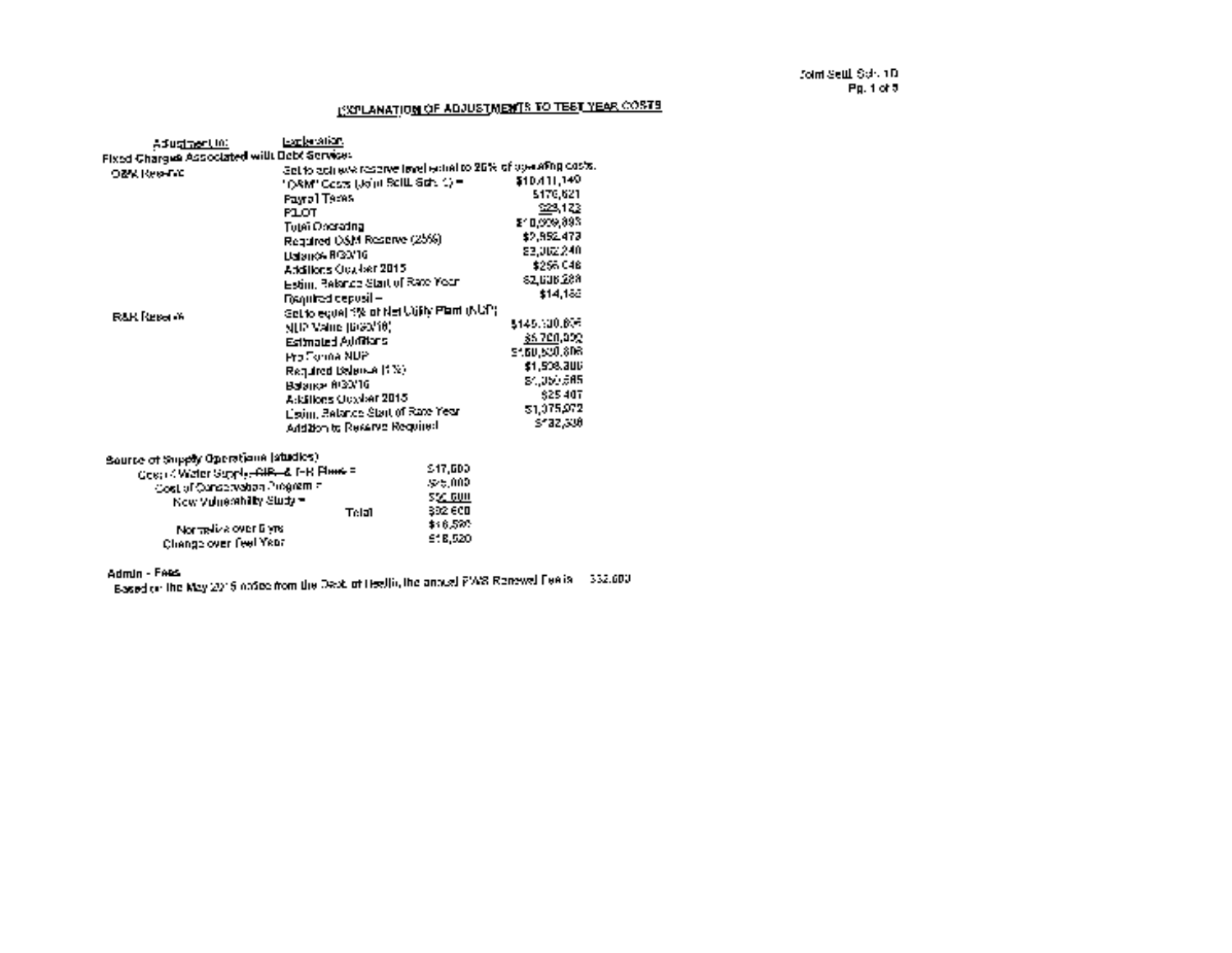Joint Seth. Sch. ID Pg.2of5

|                     |                                       |                                        | EXPLAINATION OF ADJUSTMENTS TO TEST YVAR COSTS. |                                                          |                                        |                                        |                                              |
|---------------------|---------------------------------------|----------------------------------------|-------------------------------------------------|----------------------------------------------------------|----------------------------------------|----------------------------------------|----------------------------------------------|
| Delii Service       |                                       | FY 2015                                | FY 2016                                         | <u>EY 2017.</u>                                          | <b>FY 2018</b>                         | FY 2019.                               | FY 2020                                      |
| 2012 Series A Boads | Principal<br><b>Interest</b><br>Tulal | \$1,486,000<br>5694,500<br>\$2.179.500 | \$1,540,000.<br>-9336 1 M<br><b>SZ.176.100</b>  | \$1,005,000<br>5673.2021<br>$\approx$ 178,500 $^{\circ}$ | 4.69000<br><u>493290</u><br>22.165.250 | 57.775,000<br>\$406,750<br>\$2,188,750 | 51.870.000<br>3320,000<br><b>\$2.160.000</b> |
| Akty Ocht           | Frindos:<br><b>Internal</b><br>Total  | 30<br><u>40</u><br>łО<br>\$2,179,000   | \$0<br>30.<br>\$0<br>\$2,175.100                | 50<br>巠<br>-20<br>52,178,500                             | S0<br><u>50</u><br>51<br>23.100.250    | 50<br>50,<br>S.<br>12,183,750          | 80<br>51<br>52<br>\$2,190,000                |
| <b>Total Debt</b>   |                                       |                                        |                                                 |                                                          |                                        |                                        |                                              |

Note that payments on bonds are due in January and July. Although the July payment is due the fiscal year following the due date, the funds must be accumulated the prior months to have sufficient amounts to make the payments.

Infrastructure Replacement

 $\ddot{\phantom{1}}$ 

Based on most recently approved IFR Report for KCWA the annual IFR requirement is \$7,000,000

However, to minimize the current requested adjustment, the Authority is requesting the increase through the step adjustments proposed.

Increase over test year  $\Xi$  .

| <b>MLDT</b>                                  | based on idlewing payments to the offereign |             |  |  |  |
|----------------------------------------------|---------------------------------------------|-------------|--|--|--|
|                                              | <u>Chris Towns</u>                          | Totals      |  |  |  |
|                                              | W. Obelink                                  | 58,264,52   |  |  |  |
|                                              | <b>Warwick</b>                              | \$58.00     |  |  |  |
|                                              | Covering                                    | 512,813,37  |  |  |  |
|                                              | <b>Sciluate</b>                             | 8260.35     |  |  |  |
|                                              | W. Grazmith                                 | 5384.43     |  |  |  |
|                                              | <b>Fre Division</b>                         |             |  |  |  |
|                                              | Cent Cay, Cou,                              | 5902.53     |  |  |  |
|                                              | Cent CoveHattle                             | -560.DD     |  |  |  |
|                                              | <b>Cont Cov-Trogue</b>                      | -3121.00    |  |  |  |
|                                              | Cell Covering                               | 5248.DD     |  |  |  |
|                                              | Hopkins H <sup>i</sup> lb                   | 5546.00     |  |  |  |
|                                              |                                             | \$23,122.17 |  |  |  |
|                                              |                                             |             |  |  |  |
| Insurazice - LiabilityPropertyWorker's Comp. |                                             |             |  |  |  |

|                            | r 12      | لتنتق          | F 14     | FY 1.:            | 1 Y 2016 | Tale Year | луа Генина |
|----------------------------|-----------|----------------|----------|-------------------|----------|-----------|------------|
|                            | I 70-950. | IAP 685        | 153.165  | _____<br>105.VT   | -65.313  | 176,261   | 6.2%       |
| Jacilla Property Insurance | -37.127   | <u> 22.154</u> | 80.SA1   | 85.52             | 05.155   | 50.732    | - 950      |
| Warker's Comp. Involving   | 5492.747  | \$211.540      | 5206,646 | <u> 2002. – 2</u> | 250,173  | \$258,301 | 5.74%      |
| ozl                        |           |                |          |                   |          |           |            |

Estimated Rate Year amounts based on average annual increases over past four years.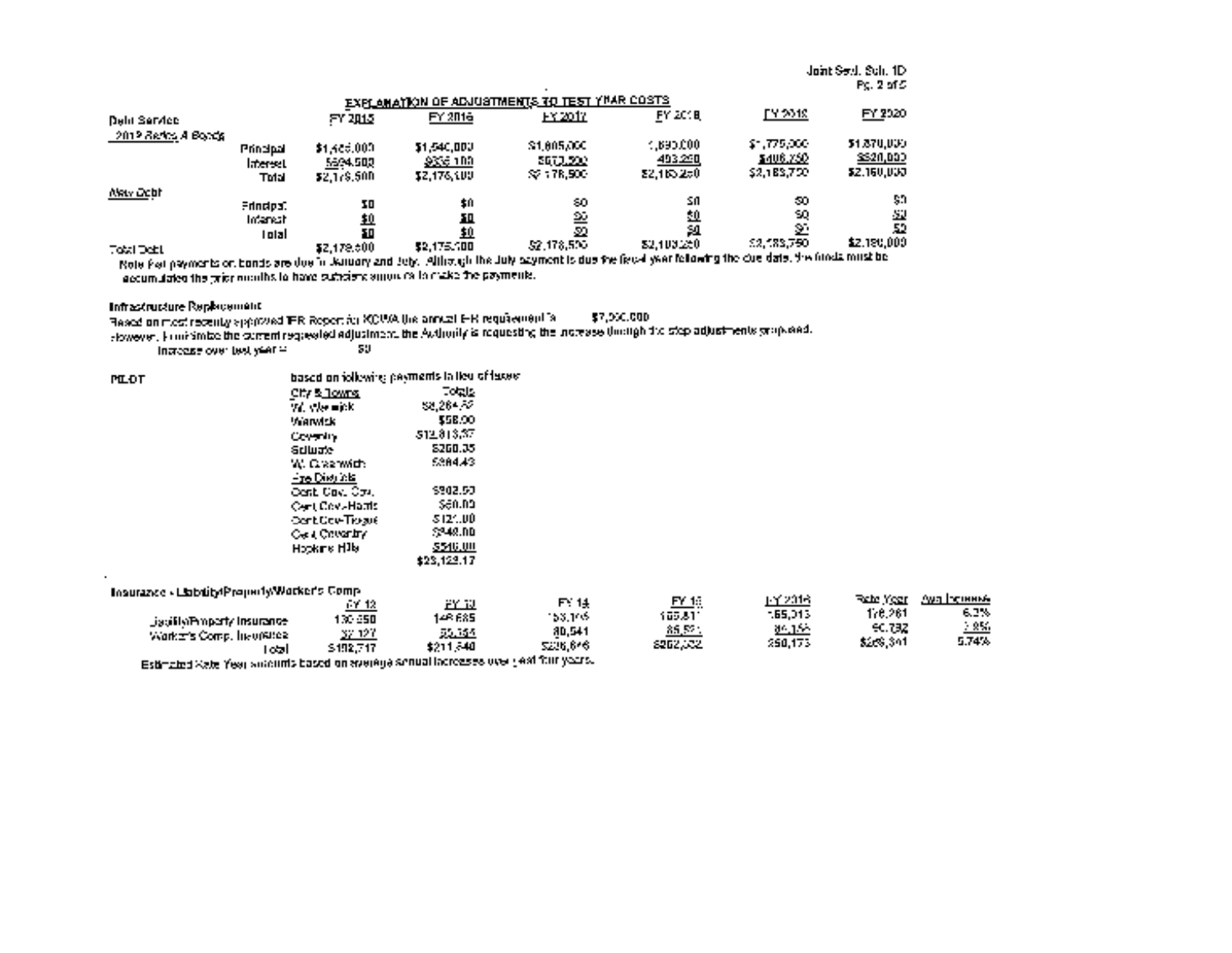Joint Settl. Sch. ID Pg. 3 of 5

 $\sim$ 

### EXPLANATION OF ADJUSTMENTS TO TEST YEAR COSTS

| <b>Benefits</b>                                                                               | FY 2014                                  | Tea Yu (FY15).  | гү жив      | FY 2017         | .FY. 2011     | FY 2019          | <b>FILER</b> |
|-----------------------------------------------------------------------------------------------|------------------------------------------|-----------------|-------------|-----------------|---------------|------------------|--------------|
| Medical - Blue Crassi                                                                         | 2510,812                                 | 6830,264        | 5513570     |                 |               |                  |              |
| Data Denal                                                                                    | <b>\$41,333</b>                          | 546,702         | \$46.279    |                 |               |                  |              |
| Grupp 7-65 Retirees                                                                           | \$15,314                                 | <b>S70.6K-</b>  | 535,564     |                 |               |                  |              |
| ція біясталов.                                                                                | \$5,626                                  | 25.4b7          | 55.30%      |                 |               |                  |              |
| <b>Disability methods</b>                                                                     | 57,705                                   | 52,667          | \$9,162     |                 |               |                  |              |
| Coastine Englayee Assist                                                                      | \$:202                                   | $-1.500$        | \$1,910     |                 |               |                  |              |
| <b>Education</b>                                                                              | 18,835                                   | 52C 215         | 49,926      |                 |               |                  |              |
|                                                                                               | 5311.768                                 | 2224 129        | 8240.167    |                 |               |                  |              |
| Pension Contribution<br><b>Artis Jonet</b>                                                    |                                          | 35.100          | \$5,100     |                 |               |                  |              |
| Talal                                                                                         | $\overline{\mathbb{R}}$ and<br>\$957,003 | \$827,999       | \$202,666   |                 |               |                  |              |
|                                                                                               | $-572.208$                               | -\$44,237       | -374,305    |                 |               |                  |              |
| Lees Railroc Costs (")                                                                        | \$691.195                                | <b>EUU1.002</b> | 5828,361    | <b>EUN1.551</b> | 1935,644      | <b>SCES, 377</b> | 8874844      |
| Net for Current Einglowes.                                                                    | \$1,953,500                              | 52,091,505      | \$2,153,035 | \$2,295,895     | 32.241.002    | \$2,965,441      | 52,430,210   |
| Lahar Costs.                                                                                  | 45.70%.                                  | 42.15%          | 20.04%      | 40,00%          | 40.00%        | 42.DD%           | 40.00%       |
| Benefits so. Wet Durrent Labor                                                                |                                          |                 |             |                 |               |                  |              |
|                                                                                               |                                          |                 |             | 674,005         | 574, 305      | \$74,905         | \$74,305     |
| Refined Costa (**)                                                                            |                                          |                 |             | \$524.651       | \$638.844     | \$155,377        | 1974.401     |
| Phis Denesils (above)                                                                         |                                          |                 |             | 1955-857        | 21,010,540    | 21.029.552       | 3:1,048,720  |
| <b>Tald Develos</b>                                                                           |                                          |                 |             | 537.640         |               |                  |              |
| Change in Benefits for AY                                                                     |                                          |                 |             |                 | <b>BS 210</b> | 540, CSB         | \$19,100     |
| Annual Increase After Rele Year                                                               |                                          |                 |             |                 |               |                  |              |
| 1 inductos payments la ceñed employees for Delta Deniel, Reaup 65 Representati Life Insurance |                                          |                 |             |                 |               |                  |              |
| ** based on Division testing (ty, kept at FY2106 040es)                                       |                                          |                 |             |                 |               |                  |              |
|                                                                                               |                                          |                 |             | FY 2017         | FY 2018       | FY 2019.         | EY 2020      |
|                                                                                               |                                          |                 |             | <b>SUULD *</b>  | 520,000       | 580.000          | 580,000      |
| New OPEN Conditionto to Year!                                                                 |                                          |                 |             |                 |               |                  |              |

Miscellaneous Revenues

| 542.151<br>819.376. | 1995.820<br>320.152 | Merch & lehhing<br>516,220<br>SPO 277 |
|---------------------|---------------------|---------------------------------------|
| <b>SAU.U55</b>      | 530.595<br>527.188  | 51250<br>\$13.645                     |
|                     | 322.821             | <u>Interval I</u> nc.<br>Miscleonie:  |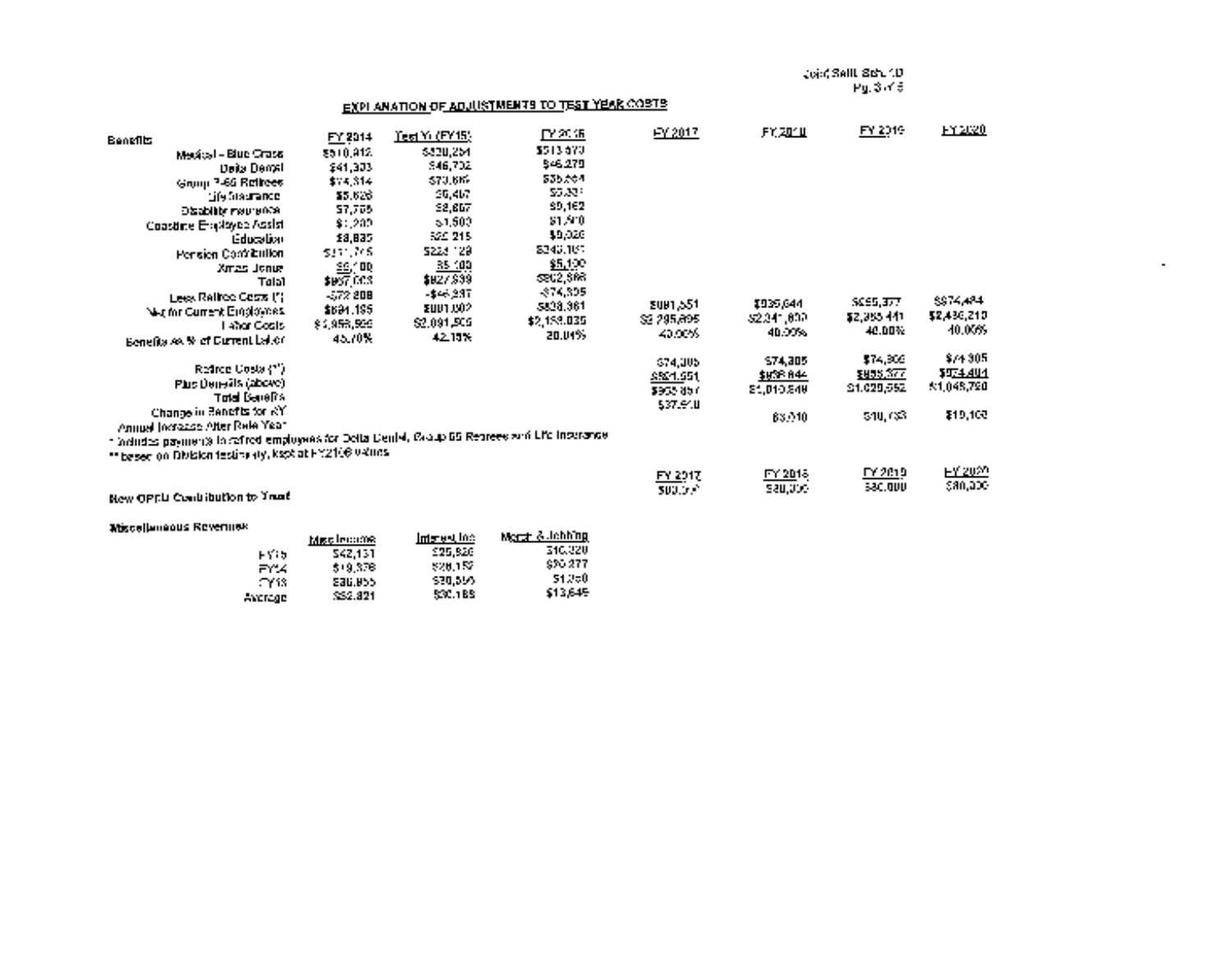#### EXPLANATION OF ADJUSTMENTS TO TEST YEAR COSTS

#### Labor Adjustments

Test year (FY 2015) labor increased to FY 2016 based on 2% increase and actual 2015 OT

For Rate Year, the FY 2016 labor costs were increased 2% for existing positions, with OT at FY 201512016 levels plus:

Two operators to replace transfers to Treatment Plant @ \$40,000 each (split between maint of mains and services)

One additional Maintenance Mechanic © \$40,000 (split between pumping stwctures and equipment)

FY 2018 increased at 2%

|                                     | Test Yr (FYND) | <b>FY 2016</b> | 3-m Y (FY17) | <u>EY 2018</u> |
|-------------------------------------|----------------|----------------|--------------|----------------|
| Гъщит Екралис                       |                |                |              |                |
| <b>Pumeng Labor</b>                 | 278,200        | \$79,770       | \$81.365     | 282,993        |
| Mail: Stadure                       | \$55,160       | \$59,263       | 527.300      | 578, RSS       |
| Maint Equip.                        | 1918.DZT       | \$15,367       | 838,765      | 239.530        |
| Were Treatment Exposed              |                |                |              |                |
| Oberafor Labor                      | \$177,937      | SAUT AGU       | \$185.129    | 6180.929       |
| Transmission & Disk/Curlon          |                |                |              |                |
| Maler Labor                         | \$49,219       | \$20,208       | 551207       | \$52,231       |
| <b>Nant Resert &amp; Standmiles</b> | 217,751        | \$15,106       | 518.460      | 216.557        |
| Maint, Maint,                       | 5386.344       | \$373.671      | \$421.44     | \$429,567      |
| Maint, Sendoze                      | 270,596        | \$12,07        | \$118,449    | $5 - 5,717$    |
| <b>March Media</b>                  | 844052         | 248.003        | \$48,963     | 149,942        |
| Maint, Hydranic                     | 595.288        | \$35,950       | 536.713      | \$01,446       |
| Costover Augusts                    |                |                |              |                |
| McIer Reading                       | \$104.914      | \$103.16       | \$108.040    | $\geq$ 11.017  |
| Customer Serrints                   | 3194.254       | 3198.159       | \$202,000    | 5205.143       |
| <b>Jomy: &amp; Senant</b>           |                |                |              |                |
| <b>Eathers Odmin &amp; Beauft</b>   | \$435,509      | 8443,897       | 5452250      | \$401,817      |
| <b>Carel Platt Maint.</b>           | 51 A.A.R       | 2118.737       | \$121.11     | 8129,533       |
| Vehicle Mani.                       | 33.5 le        | \$3,506        | \$3,650      | \$3,731        |
| Mac Helday, Stak                    | 5217,553       | 2323,900       | \$330,284    | \$336,992      |
| <b>Cantalized Labor</b>             | 11.U.L         | \$4,000        | 31.62        | 54,245         |
| Totals:                             | \$2,091,509    | \$2,133,530    | \$2,255,695  | 52.341.000     |

#### Payroll Taxes

FICA set at 7.65% of salary 175,621

NonLabor Inflation Nonlabor items increased from test year using an average annual increase of 2.25%  $\frac{1}{2}$  years to account for inflation.

Power See Schedule 1E

#### Operating Revenue

See testimony-operating revenue based on total rate revenues (total less misc, revenues) at 1.44,6% and 1.5% next clevil1.5% non-restricted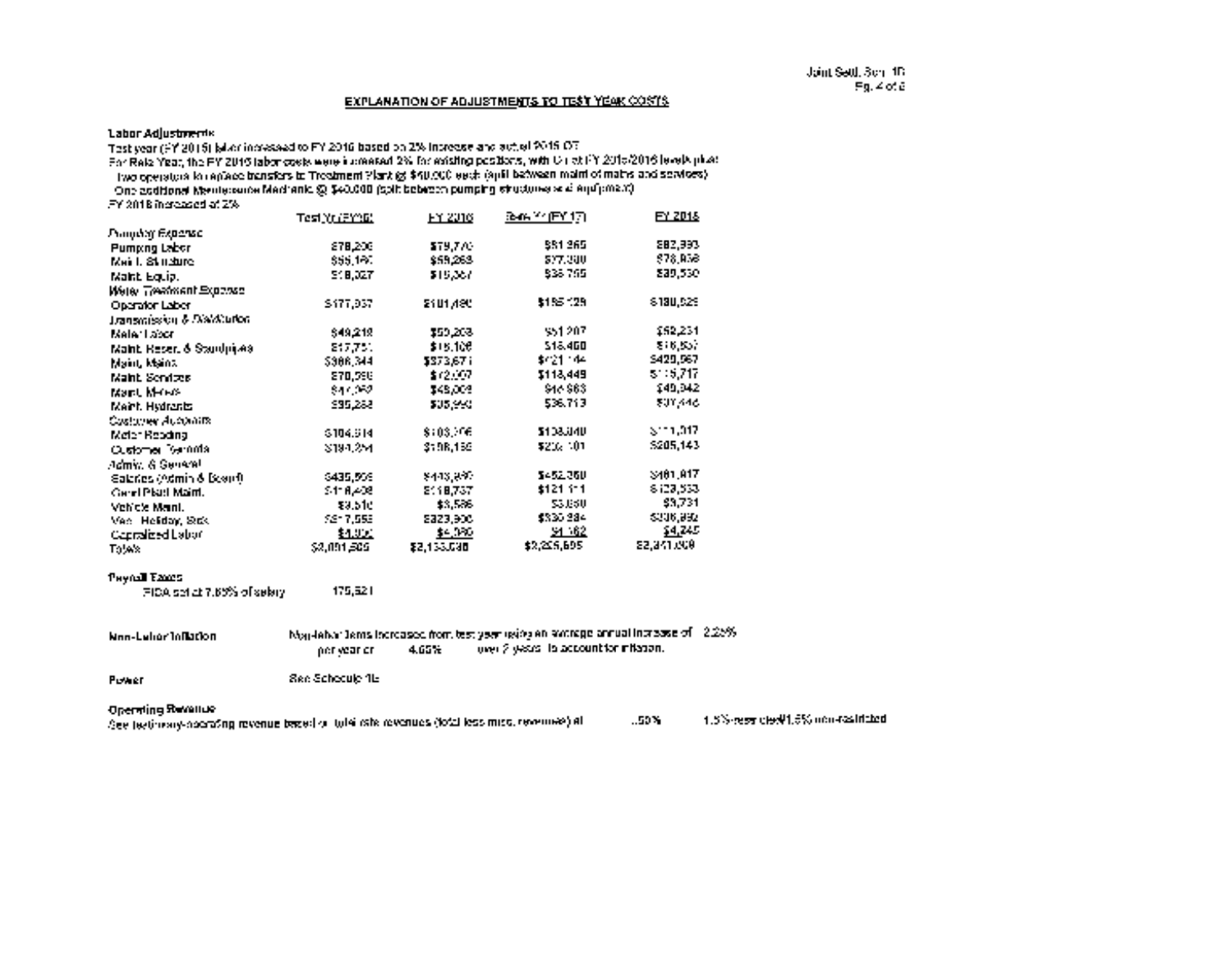#### EXPLANATION OF ADJUSTMENTS TO TEST YEAR COSTS

#### Capital Spending

 $\ddot{\phantom{a}}$ 

#### Meter Replacement

The authority is planning to replace all the customer owned water meters. The total estimated cost is \$6.6 million. For the rate year, initial funding of \$2,000,000 is requested. In FY 2018 funding of \$2,000,000 is requested. For FY 2019, the balance is included.

### Capital improvement Program

The Authority has developed a capital improvement program (CIP) that it is looking to finance from rates. With the refinancing of its debt, available funds in the Restricted Debt Account, and available balances in the Restricted Operating Revenue Account, the Authority proposes to use these savings to help phasein the program. The Authorization of the program could for a the reduction in the debt service that had been authorized by the PUC.<br>In outhorized fact: the stage service that in the program of the reduction in th Authorized Debt Doc. 4142 =

#### Restricted Funds Activity for Rate Year

| Boginning Belance (2/1/14)<br><b>Funling</b><br><b>Interest</b><br>Expenditures (achian *<br>Ending Balance (R/30/16)                                                                                                                                                 | <b>BAR Ryserie</b><br>1,072,825.<br>77.UU 0<br>- 12<br>Ц<br>1.350.566              | <b>CAM Reserve</b><br>2.493.284<br>Ð<br>242.<br>111 286<br>2,3R2,240 | 쁘<br>2:26.655<br>2,175,609<br>ūΒ.<br>2,379.060<br>1,632.509.               | IER.<br>6.277.494<br>aloga CGO.<br>G7U.<br><u>1.391.122</u><br>7.267798 | 262.937<br>ገሀሀ,ሀውታ<br>20<br><u> ELILONIA</u><br><b>CS, U2 /</b> | R&R Fould Res. Open Ren."<br>1.507.285<br>291,655<br>- 93<br>О<br>1,799.064 |
|-----------------------------------------------------------------------------------------------------------------------------------------------------------------------------------------------------------------------------------------------------------------------|------------------------------------------------------------------------------------|----------------------------------------------------------------------|----------------------------------------------------------------------------|-------------------------------------------------------------------------|-----------------------------------------------------------------|-----------------------------------------------------------------------------|
| <b>Beginning Belence (7/104)</b><br>Turring (TYT<br><b>Interest</b><br><b>Expanditures (ast.ed)</b><br><b>Littling Relance (GRUMS)</b><br>- several significant was withdrawn Fourthe Restricted Operating Research Account sfort June 30, 2018 reducing 1/15 account | 20 <u>02 Petruli 4</u><br>1 800.OCC.<br>2,70500<br>92<br>2, 148, 000.<br>1.532.501 | 2004 benev A<br>285,646<br>n<br>225,550                              | <b>Teblieft</b><br>2,029,536<br>3,419,500<br>92,<br>2.073,850<br>1,222.500 |                                                                         |                                                                 |                                                                             |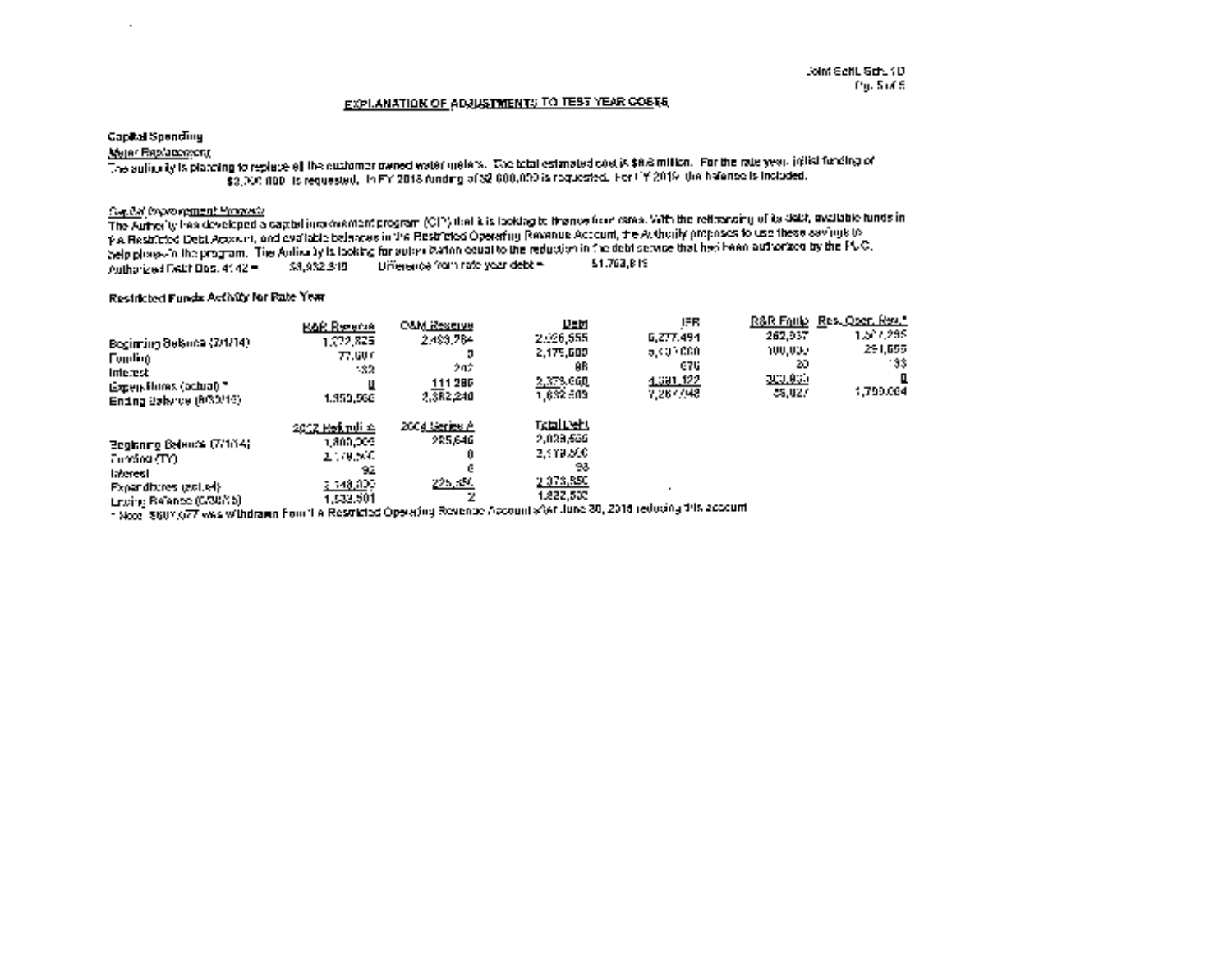Joint Settl. Sch. 1E Pg. <sup>1</sup> of 2

#### SUPPLEMENTAL DATA

| Ледшатагу Ехрепена<br>Piscel Year, Anguzi Assmul<br>45.874<br>2011<br>53.179<br>2012<br>2013<br>64.85U<br>97.259<br>2011<br><b>UMBEC</b><br>2015 | Letal<br>Ū<br>Ĥ<br>22,920<br>30,255<br>12.5 Hz | <b>Cangulaul6</b><br>500<br>- 610<br>17.UUJ<br>52.928<br><u>to: 879 </u>                                                                               | <b>UPUC Feet</b><br>3.765<br><b>Sect</b><br>2.832<br>995<br>A57 | <u>Telal</u><br>50,243<br>55.077<br>197.140<br>181,770<br>136,921 |
|--------------------------------------------------------------------------------------------------------------------------------------------------|------------------------------------------------|--------------------------------------------------------------------------------------------------------------------------------------------------------|-----------------------------------------------------------------|-------------------------------------------------------------------|
| Eatimeted Rote Case Popense - this docket                                                                                                        | 60.000                                         | 60 CCU.<br>Other State Case (Prov Water, Pass Thru)<br>Amodized aver 3 yrs.<br><b>DPUG Assessment (Estim RY) *</b><br>Eate Year Regulatory Expertise = | 20.000                                                          | 120,000<br><u> 2000 - </u><br>63,000<br>uy yaal<br>152,396        |

Note: Estimated costs for current docket do NOT include KCWA regulatory costs for intervention in filings by Providence Water nor do

| liew Indude casts for pass through rate aimas talpass on who cases raid interests. |          |        |
|------------------------------------------------------------------------------------|----------|--------|
| * PLIC Assessments                                                                 |          |        |
| FY 2011                                                                            | 545.674  |        |
| FY 2012                                                                            | \$53,172 | 15.92% |
| FY 2013.                                                                           | 264.590  | 22.02% |
| FY 2014                                                                            | \$97.259 | 49.87% |
| FY 2015.                                                                           | 524.000  | -1355% |
| Average Indianer -                                                                 | 12.57%   |        |
| Estimated Armital Change =                                                         | 2,00%    |        |
| Edit: FY 2016 (RY)                                                                 | \$63.204 |        |
| E-61: FY 2017 (101)                                                                | \$97,622 |        |
|                                                                                    |          |        |

 $\alpha$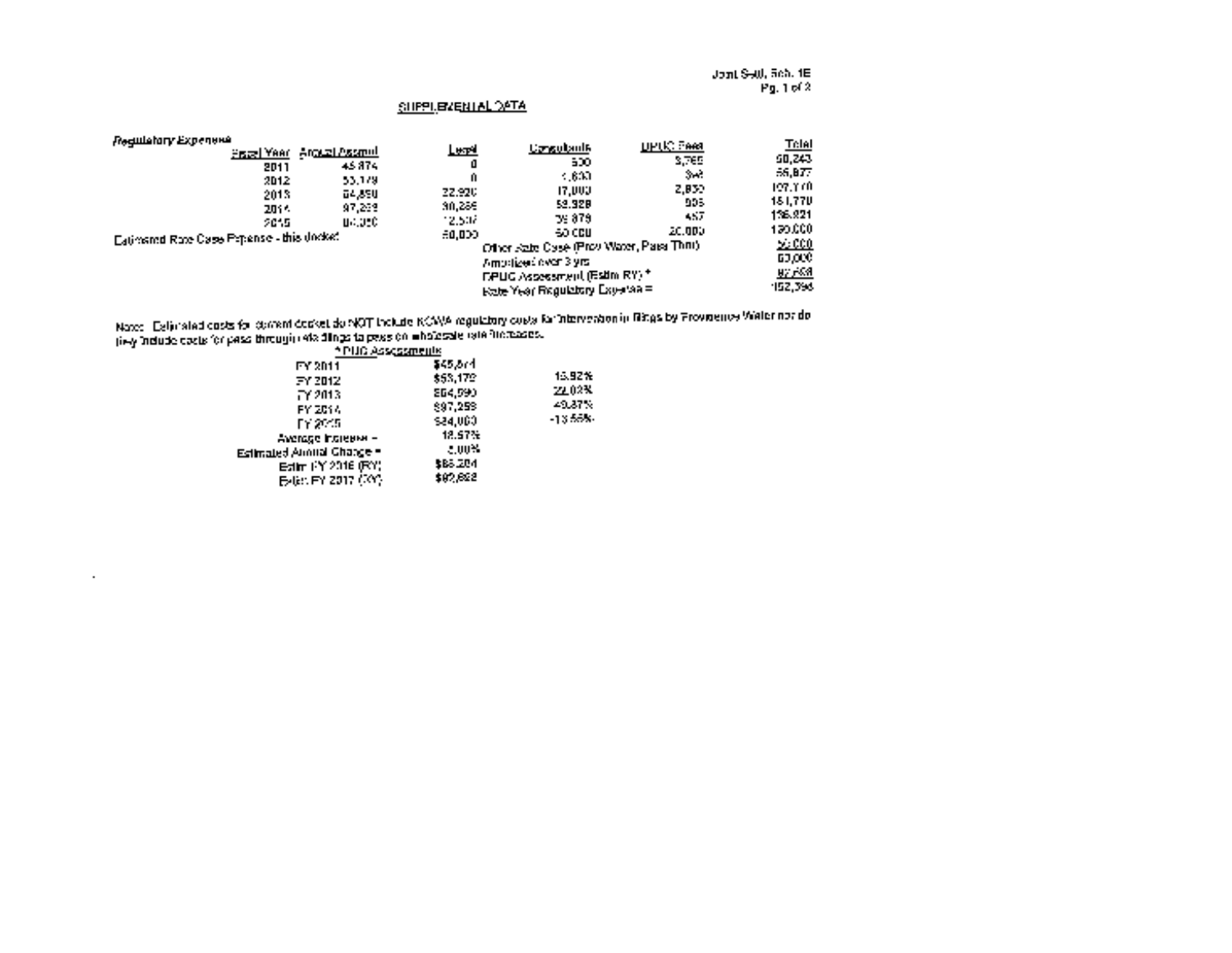Joint Setti. Sch. IE Pg. 2 of 2

### SUPPLEMENTAL DATA

| Chaidical Coata                 |                                   |                  |                 |                                              |                                          |                      |               |                     |                |
|---------------------------------|-----------------------------------|------------------|-----------------|----------------------------------------------|------------------------------------------|----------------------|---------------|---------------------|----------------|
| <b>Ibas, Gregorian</b>          |                                   |                  |                 |                                              |                                          |                      |               |                     |                |
|                                 |                                   |                  | Tetrapolassium  |                                              | Potassum, Chem Delivery and              | <b>Chem Jelivery</b> |               |                     |                |
|                                 | <b>Production</b>                 | <b>Orlington</b> | Pymphosphete    | Hydrosida                                    | Freight                                  | and Freight          |               |                     |                |
|                                 | <b>MARRAAMA</b>                   | مستنعا           | Salgus          | <b>Cathain</b>                               | Pyrr:Pive                                | <b>SOT HYD</b>       |               |                     |                |
| lemaus 1                        | 202.130                           | 559              | 271             | 26,025                                       | 1427                                     | 51.305               |               |                     |                |
| jev 2012.                       | 190,990                           | $\sim$           | - 21            | 19,904                                       | \$495                                    | 32 025               |               |                     |                |
| 12Y 2013.                       | 115,252                           | 402              | 205             | 19,500                                       | 3525                                     | 32,720               |               |                     |                |
| FY 2014                         | 223.338                           | 512              | 281             | 25,576                                       | 5555                                     | 52.835               |               |                     |                |
| l-Y 2015                        | <b>office</b>                     |                  |                 |                                              |                                          |                      |               |                     |                |
| jey znia                        | of the                            |                  |                 |                                              |                                          |                      |               |                     |                |
| FY 2017 Proj                    | 1366.19                           | 212              | 162             | 15.34                                        | 5505                                     | 51,400               |               |                     |                |
| QQSTUTIAL (12/15)               |                                   | 52.40            | 3, 11, 45       | 58.70                                        |                                          |                      |               |                     |                |
| IFY 2016 COST                   |                                   | 5779.            | 51.965          | $5 - 03.070$                                 | \$555                                    | \$1,400              |               |                     |                |
|                                 |                                   |                  |                 | Total FY 2017 chemical costs (E. Greenwich). |                                          | \$107,430            |               |                     |                |
|                                 | <b>Production</b>                 | Peters on:       | <b>Chicolne</b> | Prosseum Hydrocule                           | GineA: di                                | Sadium Bisulfite     | Suit include  | استسببك             | Teh Chems      |
|                                 |                                   | Permanytode      |                 |                                              |                                          |                      |               | <b>Deliver Fuck</b> |                |
| <b>Matmoph</b>                  | MADD ostwr                        | Gallers          | <u>دسامنا</u>   | Gakua                                        | <b>EXJERS</b>                            | محلتم                | <u>Gelbns</u> |                     | <u>如此</u>      |
| FY 2013                         | Ĥ                                 | П                | p.              | 0                                            | n,                                       | D                    | ¢.            | 55                  | 50             |
| FY 2014                         | 55.000                            | $-131$           | 375             | 259                                          | 125                                      | -RR                  |               | 3576                | 33.CCU         |
| JFY 2105                        | 100 000                           | <b>7 00P</b>     | .61             | 820                                          | 250                                      | 175                  |               | $$1 - 30$           | 53,600)        |
| FY 2016                         | $\mathcal{M} \subset \mathcal{M}$ | 7089             | 700             | 320                                          | 25.1                                     | 375                  |               | 51,450              | <b>55.000</b>  |
| HY 2017 PROJ USE                | 202000                            | 20.677           | 2,275           | 2,394                                        | 259                                      | $X \subseteq Y$      | 2             | $614 - 5:3$         | 64 CGUI        |
| lcostrant                       |                                   | 54.08            | \$2.45          | 56.70                                        | \$11.36                                  | 24.59                | \$0.04        |                     |                |
| IFY 2017 COBT                   |                                   | \$22,328         | 86,535          | \$15,640                                     | \$2,785                                  | 51,759               | 12.5          |                     |                |
|                                 |                                   |                  |                 |                                              | Total FY 2017 phemical costs (Mislinesb) |                      | \$48,455      | 58,358              | <b>\$3,600</b> |
| <b>IFY 2017 Circuitel Gosta</b> |                                   | 57,045           | 11,595          | 51,484                                       | <b>SZ 700</b>                            | \$1,750              | -828          | 1,280               | 5.cu0]         |
| F. Creamvich                    | \$107.490                         |                  |                 |                                              |                                          |                      |               |                     |                |
| Mishuach.                       | \$48,455                          |                  |                 |                                              |                                          |                      |               |                     |                |
| Moloev K Dalmary                | \$3,868                           |                  |                 |                                              |                                          |                      |               |                     |                |
| Lab Chemices                    | 33.500                            |                  |                 |                                              |                                          |                      |               |                     |                |
| <b>Tolal- Fact: Your</b>        | \$152,912                         |                  |                 |                                              |                                          |                      |               |                     |                |
| Increase over Test Year         | \$122.393                         |                  |                 |                                              |                                          |                      |               |                     |                |

|                 | East Greenwith   |                 | <b>Mishnotk</b> |                         | <b>Both</b>    |
|-----------------|------------------|-----------------|-----------------|-------------------------|----------------|
|                 | Power            | AVG Pawer       | "uaan           | <b>AVE Pawer</b>        |                |
|                 | <u> KWILUSED</u> | <b>AWWH</b>     | KWH USED        | <u>ssoall</u>           |                |
| <b>IFY 2011</b> | $-54.207$        | 30. IZZI        |                 |                         | 2554.3         |
| JCY 2013        | 765,600          | 20. OK          |                 |                         | 457.734        |
| <b>IFY 2013</b> | 387.360          | .sc - 00        |                 |                         | 550.347        |
| IFY2014         | 547.920          | <b>SC.: 351</b> | 100,547         | \$0,156                 | \$105268       |
| <b>IFY 2015</b> |                  |                 | 346,320         | 20.153                  | <b>501.009</b> |
| <b>IFY 2016</b> |                  |                 | 246.323         | 30,186                  | 584.410        |
| IFY 2017 Proj   | 313,005          | . <b>.</b>      | 908.907         | 30.ISC                  | \$227.248      |
|                 |                  |                 |                 | i lemasc ever test vezh | 5103.277       |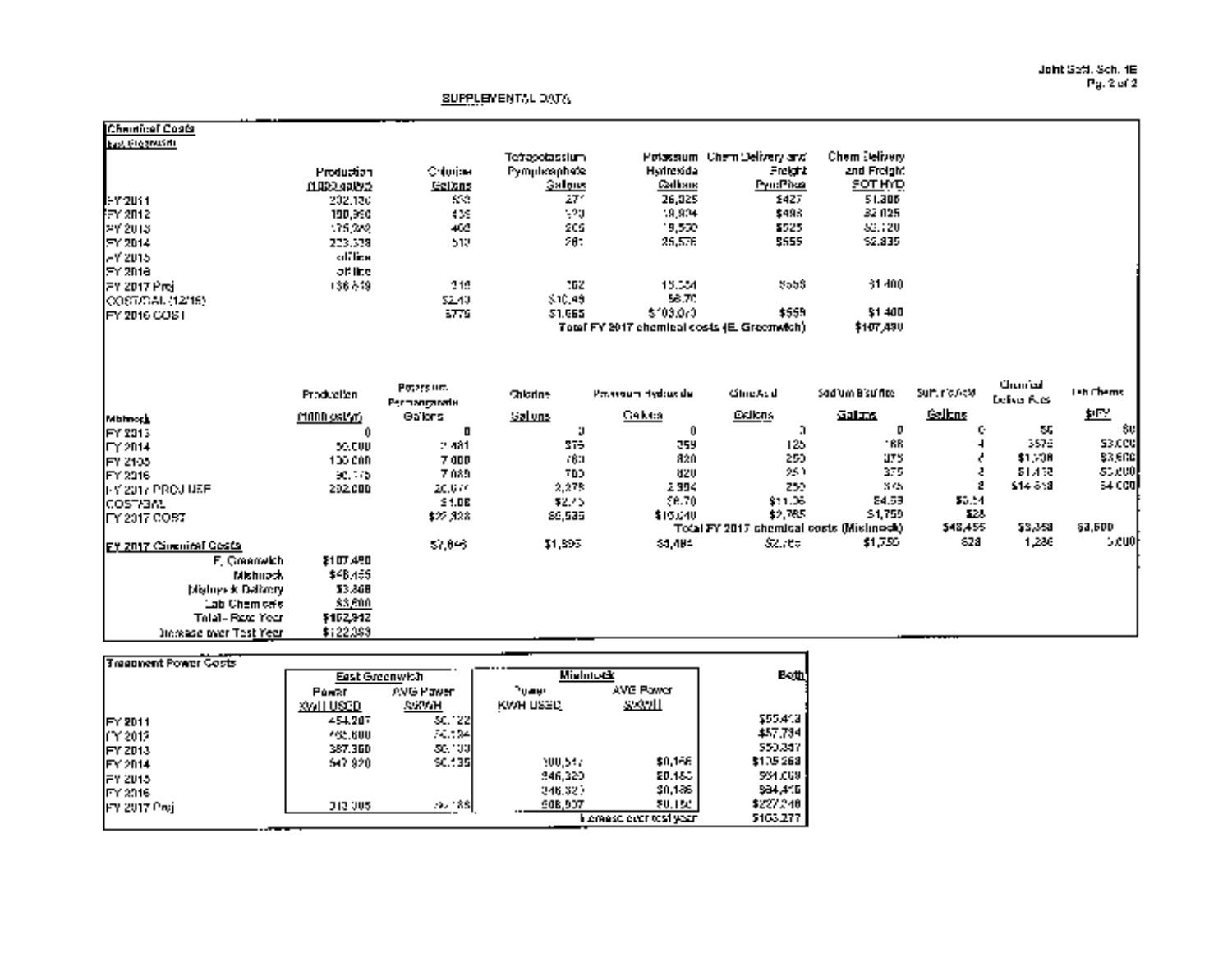Joint Seth. Sch. 2 Pg. <sup>1</sup> of I

 $\sim 10^{-10}$ 

### UNITS OF SERVICE

 $\sim$ 

 $\mathcal{L}^{\text{max}}_{\text{max}}$  and  $\mathcal{L}^{\text{max}}_{\text{max}}$ 

|                                              | <b>Test Year</b>        |                                                                  | Rate Year               |
|----------------------------------------------|-------------------------|------------------------------------------------------------------|-------------------------|
|                                              | Artual                  | <b>Adjustments</b>                                               | Projected               |
| <u> Metered Water Sales (100 cubic fact)</u> |                         |                                                                  |                         |
| Small (G/8-2 <sup>m</sup> meters)            | 2,921,091               | 18,493                                                           | 2.939,554               |
| Medium (384' metors)                         | 56,302                  | $-420$                                                           | 68,721                  |
| Large (B" & up meters)                       | 240.864                 | 1,525                                                            | 242,396                 |
|                                              | 5.228.257               |                                                                  | 3.248,BM                |
| <b>Maters By Size</b>                        |                         |                                                                  |                         |
| Quarterly                                    | June 2015               |                                                                  |                         |
| 5/8.84                                       | 22,099                  | $-19$                                                            | 22,060                  |
| 1                                            | 3.635                   | 14                                                               | 3,650                   |
| 132                                          | 322                     | $\mathcal{D}% _{T}=\mathcal{D}_{T}\left( \mathcal{D}_{T}\right)$ | 324                     |
| 2                                            | 503                     | $-1$                                                             | 502                     |
| ģ.                                           | 13                      | $\sim$                                                           | 11                      |
| 4                                            | 34                      | $\overline{5}$                                                   | $\mathbf{R}$            |
| 8                                            | 85                      | 4                                                                | $\delta \hat{u}$        |
| 8 & up                                       | $-65$                   | $\bar{2}$                                                        | 87                      |
| Mornik                                       |                         |                                                                  |                         |
| 5.8 & 3/4                                    | ÷,                      | 0                                                                | 5                       |
| 1                                            | $\mathbf{I}$            | $\Omega$                                                         | $\frac{1}{2}$           |
| 1.42                                         | 9                       | Ó                                                                | $\overline{\bf{5}}$     |
| $\overline{2}$                               | $\boldsymbol{\eta}$     | $-1$                                                             | ß                       |
| ä                                            | $\mathbf{1}$            | $\mathbf{I}$                                                     | $\overline{\mathbf{1}}$ |
| $\ddot{\phantom{1}}$                         | Ż,                      | $-1$                                                             | S                       |
| $\mathbf{f}$                                 | $\overline{r}$          | ū                                                                | $\overline{1}$          |
| $9.3 + p$                                    | $\overline{\mathbf{5}}$ | O.                                                               | $\overline{\mathbf{u}}$ |
| Public Fire Sarvine (Sext 2015)              |                         |                                                                  |                         |
| Public Fm: Hydrants                          | 2,362                   | 5                                                                | 2,357                   |
| Dills                                        | ЗŻ,                     |                                                                  | 22                      |
| <u>Private Fire Service</u>                  |                         |                                                                  |                         |
| Size frij                                    |                         |                                                                  |                         |
| $\overline{\phantom{a}}$                     | 18                      | D                                                                | $\blacksquare$          |
| 5                                            | 9ď                      | $-2$                                                             | 96                      |
| Ġ.                                           | 19                      | $\Delta$                                                         | 16                      |
| 10                                           | $\mathbf 1$             | $\mathbf 0$                                                      | $\mathbf{1}$            |
| 12                                           | $\mathbf{1}$            | O                                                                | $\mathbf{1}$            |
| Hydianis                                     | 128                     | $-11$                                                            | 122                     |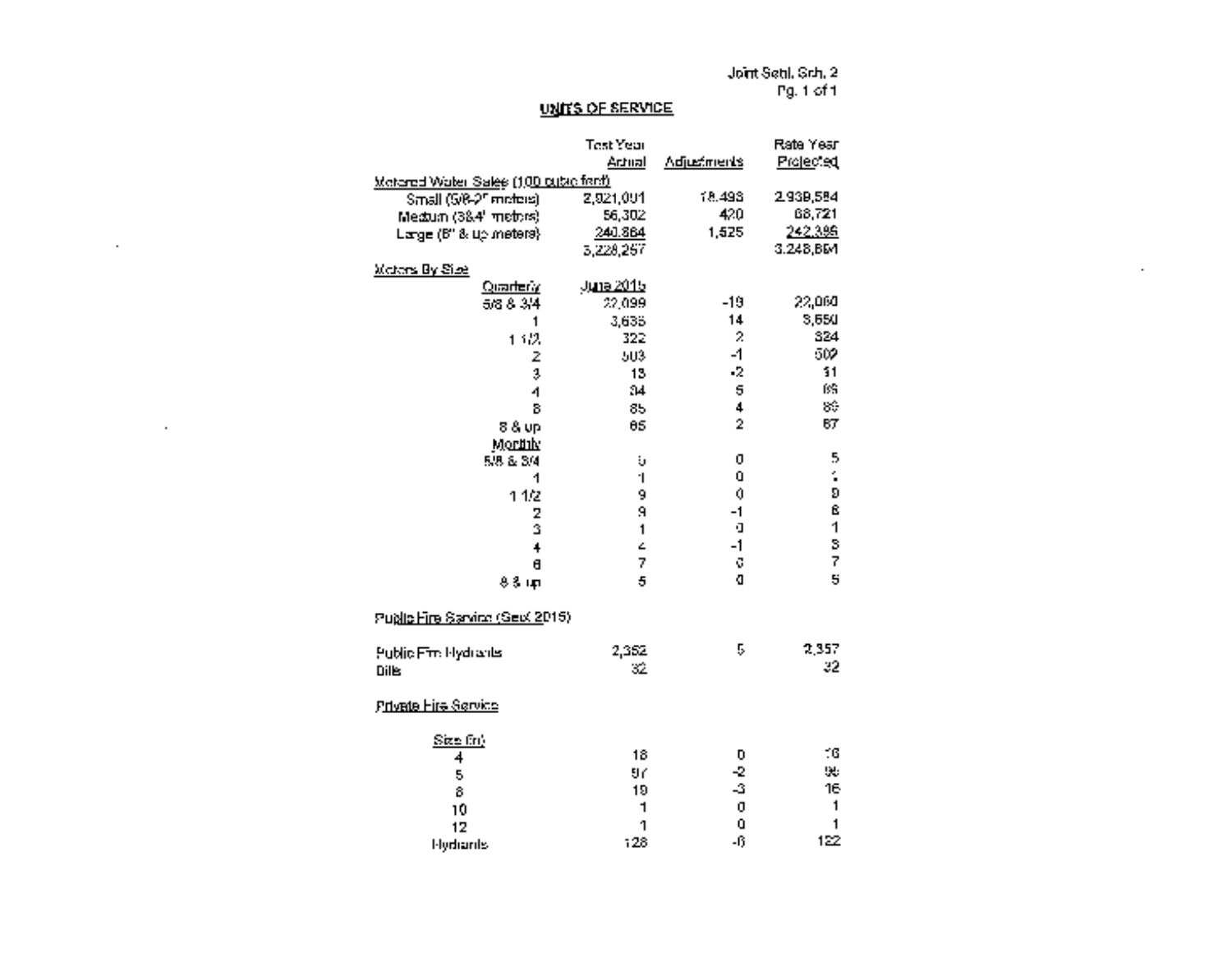#### ALLOCATION OF RATE YEAR EXPENSES TO GENERAL WATER. FIRE. AND CUSTOMER SERVICE

| a⊻cu⊾⊤<br>÷.<br>Ч.<br>AMOUNT.<br>АМУЛЫТ<br><b>LAPENSE SYMBOL (1)</b><br>X.<br>EXPENSE ITEM<br>SOWEDE OF BUPPLY<br>D<br>0.000<br>0.5%<br>590<br><b>SALE%</b><br>518.AZY<br>A,<br>\$10,520<br>mat 1 miwel sisutuwis udw<br>$\mathbf 0$<br>0.35<br>$\sim 100$<br>#21,450<br>19.6%<br>\$4,270,090<br>A.<br>\$4,297.65%<br>mar anna walat<br>Û<br>5.5%<br>8:15<br>$0.0\%$<br>10.5%<br>522.673<br>623.638<br>A<br>$\mathbf{u}$<br>83.845<br>$\sim 0.5$<br>49,564<br>357<br>2765,234<br>2789.692<br>Å<br>00.00<br>Ų.<br>517,395<br>208<br><b>BRB 465</b><br>20.2%<br>19. PA<br>885,845<br>$\blacksquare$<br>¢<br>nct.<br>\$11<br>ä,<br>20.3%<br>\$9<br>75.776<br>٠.<br>punping cyperse<br>¢<br>0.0%<br>50.3%<br>517.SCY<br>Þ<br>79.7%<br>\$50,863.<br>536.410<br>$m$ en: - soucures & moron<br>Ď,<br>0.16<br><b>2012/5</b><br>£П<br>79.7%<br>ΞD<br>Ρ<br>ان اسپين<br>Ð<br>$\mathbf{u}$<br>0.0%<br>\$11.962<br>20. Ok<br>946,700<br>7875.<br>F<br>\$59,577<br>mani. - eq. in<br>WATER TREAMENT<br>$\mathbf{u}$<br>e po<br>0.535<br><b>SH1-</b><br>\$182.057<br>59.5%<br>\$160.012<br>А<br>chamients<br>ņ<br>CIM.<br>25%<br>3870<br>A<br>90. N<br>\$193,655<br>5124 INT<br>tatin 1<br>$\mathbf 0$<br>0.021<br>263<br>5142<br>01.5%<br>206055<br>À<br>531.3PC<br>oparašno i Mishnock.<br>¢<br>3.0%<br>0.5%<br>382<br>92.5%<br>516267<br>Å<br>maint – weler troch coult.<br>513.759<br>¢<br>ac%<br>0.E%<br>т.<br>93.5%<br>9517<br>A<br>maint, - shochach<br>500)<br>TRANS & MSTOL EXPENSE<br>Þ<br>0.0%<br>ΞD<br>$\mathcal{L}^{\mathcal{A}}$ . The<br>75.07.<br>50<br>D.<br>statege frailites was<br>30<br>$\mathbf{H}$<br>0.7%<br>92,258<br>21.2%<br><b>\$12,570</b><br>p.<br>74,8%<br>524 823<br><b>Iday</b><br>0.0%<br>$\mathbf{u}$<br>324.15의<br>20.2%<br>999,550<br>p.<br>7405<br>\$11,736<br>supplies<br>10.ms<br><b>M.T.R</b><br>$-0.075$<br>97<br>y.<br>ſ.<br>0.<br>574./CR<br>lekasuaxri<br>19<br>ነው ዘኝ<br>5.0%<br>$\mathbf{z}_\perp$<br>n.<br>0.0%<br>50<br>510<br>ще чт - хвор & сор<br>c<br>100.0%<br>16.5<br>30<br>T.<br>C.<br>C. A<br>- 0<br>c.er irelal.<br>5,084<br>£9.185<br>25.7%<br>an chi<br>$-2.5%$<br>50 GDP<br>\$18.DC*<br>$\blacksquare$<br>mlas.<br>17.17<br>25.7%<br>319.709<br>23 CM<br>$\sim 100$<br>328.760<br>259.594<br>mani - shual & import<br>25.529<br>0.05<br>25 Min<br>щ.<br>$\mathbf{C}$<br>15,055<br>110,979<br>221,806<br>thanks are disability<br><b>D.C.S</b><br>$\mathbf{u}$<br>\$159,547<br>25.2%<br>z<br>2470,505<br>140×<br><b>Je 20,552</b><br>ctemily mans<br>100.5%<br>150,350<br>20<br>0.3<<br>ċ,<br>20<br>0.015<br>\$150,350<br>$\mathbb{C}$ eini. - sergoe<br>100.02<br>\$44,748<br>×п<br>Ż,<br>0.0%<br>40<br>$20 +$<br>\$145,976<br>makil. - malersi<br>0.9%<br>$\mathbf{u}$<br>\$02,500<br>2415<br><b>DE DA</b><br>E<br>0.5%<br>582,870<br>mainte-tracterist<br>22,77.<br>-20<br>25.0%<br>18531<br>15 IV.<br>F<br>48.2%<br>conserved on Mach<br>C KIN<br><b>CLOTCMFR ACCOUNT</b><br>h 15.039<br>100.0%<br><b>UPS</b><br>¥.<br>¥.<br>$\mathbf{H}_1$ , $\mathbf{H}_2$<br>D<br><b>£116,529</b><br>kitor materials:<br>100.0%<br>2, 2, 31,<br>t)<br>O C W<br>Ð<br>c<br>0.104<br>£212,511<br>enath report of them<br>100.0%<br>100.101<br>10<br>0.024<br>10<br>0.9%<br>c<br>\$100,177<br>eust repetits dup<br>100.0%<br>2.512<br>×ή<br>20<br>0.5%<br>Ċ.<br>10.5<br>\$2,619<br>triater read supplies.<br>100.0%<br>0.337<br>70<br>20<br>0.0%<br>Ĉ.<br>0.035<br>530,006<br><b>Children</b><br>ADVIN. & GENERAL<br>63.DED<br>IS. IN.<br>800,027<br>7.7%<br>5040,099<br>ć.<br>79.2%<br>3405, 124<br>adsies<br>61.837<br>15,105<br>820.632<br>7.7%<br>Ġ<br>738%<br>5.87.447<br>5269 865<br>office survive Slector Soa<br>51.856<br>820 691<br>19.0%<br>77%<br>79.PM<br>\$187,400<br>Ġ,<br>\$269,841<br>insurance (property) initiatives).<br>25.865<br>89,483<br>92.4%<br>188<br>\$44,691<br>54.54<br>H<br>380.000<br>CPEB Trust Contrib.<br>332 ES1<br>32.4%<br>6114,489<br>11.SW<br>#528.240<br>$\mathbf H$<br>$\sim 10$ .<br>\$965,567<br>ample-se benefik<br>34.1 <sub>1</sub><br>$$1 - C8$<br>19.0%<br>\$112,015<br>7.7%<br>ē<br>73.76<br>\$152,634<br>melou - part<br>19.5%<br>12,007<br>7.7%<br>54.670<br>C.<br>\$48,105<br>73.9%<br>\$37,025<br>ment - whichs<br><b>2.10D</b><br>19.2%<br>7.7%<br>51.250<br>ċ,<br>73.8%<br>\$12.170<br>\$16,501<br>mleza leregov.<br>$-11.140$<br>Mark.<br>11.9%<br>887.052<br>£5.8%<br>34.74.26°<br>6812,691<br>version holdes, sick<br>20,056<br>19.03<br>- 74<br>811696<br>73 S.Y<br>3111,916<br>g<br>\$102,695<br><b>requires</b> .<br>17.8% |                     | <b>IKATE YEAR</b> | ALLOC. | <b>GENERAL WATER</b> |         | <b>FIRE BERVICE</b> |        | <b>QUAT, SERVICE</b> |  |
|-------------------------------------------------------------------------------------------------------------------------------------------------------------------------------------------------------------------------------------------------------------------------------------------------------------------------------------------------------------------------------------------------------------------------------------------------------------------------------------------------------------------------------------------------------------------------------------------------------------------------------------------------------------------------------------------------------------------------------------------------------------------------------------------------------------------------------------------------------------------------------------------------------------------------------------------------------------------------------------------------------------------------------------------------------------------------------------------------------------------------------------------------------------------------------------------------------------------------------------------------------------------------------------------------------------------------------------------------------------------------------------------------------------------------------------------------------------------------------------------------------------------------------------------------------------------------------------------------------------------------------------------------------------------------------------------------------------------------------------------------------------------------------------------------------------------------------------------------------------------------------------------------------------------------------------------------------------------------------------------------------------------------------------------------------------------------------------------------------------------------------------------------------------------------------------------------------------------------------------------------------------------------------------------------------------------------------------------------------------------------------------------------------------------------------------------------------------------------------------------------------------------------------------------------------------------------------------------------------------------------------------------------------------------------------------------------------------------------------------------------------------------------------------------------------------------------------------------------------------------------------------------------------------------------------------------------------------------------------------------------------------------------------------------------------------------------------------------------------------------------------------------------------------------------------------------------------------------------------------------------------------------------------------------------------------------------------------------------------------------------------------------------------------------------------------------------------------------------------------------------------------------------------------------------------------------------------------------------------------------------------------------------------------------------------------------------------------------------------------------------------------------------------------------------------------------------------------------------------------------------------------------------------------------------------------------------------------------------------------------------------------------------------------------------------------------------------------------------------------------------------------------------------------------------------------------------------------------------------------------------------------------------------------------------------------------------------------------------------------------------------------------------------------------------------------------------------------------------------------------------------------------------|---------------------|-------------------|--------|----------------------|---------|---------------------|--------|----------------------|--|
|                                                                                                                                                                                                                                                                                                                                                                                                                                                                                                                                                                                                                                                                                                                                                                                                                                                                                                                                                                                                                                                                                                                                                                                                                                                                                                                                                                                                                                                                                                                                                                                                                                                                                                                                                                                                                                                                                                                                                                                                                                                                                                                                                                                                                                                                                                                                                                                                                                                                                                                                                                                                                                                                                                                                                                                                                                                                                                                                                                                                                                                                                                                                                                                                                                                                                                                                                                                                                                                                                                                                                                                                                                                                                                                                                                                                                                                                                                                                                                                                                                                                                                                                                                                                                                                                                                                                                                                                                                                                                                                         |                     |                   |        |                      |         |                     |        |                      |  |
|                                                                                                                                                                                                                                                                                                                                                                                                                                                                                                                                                                                                                                                                                                                                                                                                                                                                                                                                                                                                                                                                                                                                                                                                                                                                                                                                                                                                                                                                                                                                                                                                                                                                                                                                                                                                                                                                                                                                                                                                                                                                                                                                                                                                                                                                                                                                                                                                                                                                                                                                                                                                                                                                                                                                                                                                                                                                                                                                                                                                                                                                                                                                                                                                                                                                                                                                                                                                                                                                                                                                                                                                                                                                                                                                                                                                                                                                                                                                                                                                                                                                                                                                                                                                                                                                                                                                                                                                                                                                                                                         |                     |                   |        |                      |         |                     |        |                      |  |
|                                                                                                                                                                                                                                                                                                                                                                                                                                                                                                                                                                                                                                                                                                                                                                                                                                                                                                                                                                                                                                                                                                                                                                                                                                                                                                                                                                                                                                                                                                                                                                                                                                                                                                                                                                                                                                                                                                                                                                                                                                                                                                                                                                                                                                                                                                                                                                                                                                                                                                                                                                                                                                                                                                                                                                                                                                                                                                                                                                                                                                                                                                                                                                                                                                                                                                                                                                                                                                                                                                                                                                                                                                                                                                                                                                                                                                                                                                                                                                                                                                                                                                                                                                                                                                                                                                                                                                                                                                                                                                                         |                     |                   |        |                      |         |                     |        |                      |  |
|                                                                                                                                                                                                                                                                                                                                                                                                                                                                                                                                                                                                                                                                                                                                                                                                                                                                                                                                                                                                                                                                                                                                                                                                                                                                                                                                                                                                                                                                                                                                                                                                                                                                                                                                                                                                                                                                                                                                                                                                                                                                                                                                                                                                                                                                                                                                                                                                                                                                                                                                                                                                                                                                                                                                                                                                                                                                                                                                                                                                                                                                                                                                                                                                                                                                                                                                                                                                                                                                                                                                                                                                                                                                                                                                                                                                                                                                                                                                                                                                                                                                                                                                                                                                                                                                                                                                                                                                                                                                                                                         | PUMPING OPERATIONS  |                   |        |                      |         |                     |        |                      |  |
|                                                                                                                                                                                                                                                                                                                                                                                                                                                                                                                                                                                                                                                                                                                                                                                                                                                                                                                                                                                                                                                                                                                                                                                                                                                                                                                                                                                                                                                                                                                                                                                                                                                                                                                                                                                                                                                                                                                                                                                                                                                                                                                                                                                                                                                                                                                                                                                                                                                                                                                                                                                                                                                                                                                                                                                                                                                                                                                                                                                                                                                                                                                                                                                                                                                                                                                                                                                                                                                                                                                                                                                                                                                                                                                                                                                                                                                                                                                                                                                                                                                                                                                                                                                                                                                                                                                                                                                                                                                                                                                         | fee, for premiums   |                   |        |                      |         |                     |        |                      |  |
|                                                                                                                                                                                                                                                                                                                                                                                                                                                                                                                                                                                                                                                                                                                                                                                                                                                                                                                                                                                                                                                                                                                                                                                                                                                                                                                                                                                                                                                                                                                                                                                                                                                                                                                                                                                                                                                                                                                                                                                                                                                                                                                                                                                                                                                                                                                                                                                                                                                                                                                                                                                                                                                                                                                                                                                                                                                                                                                                                                                                                                                                                                                                                                                                                                                                                                                                                                                                                                                                                                                                                                                                                                                                                                                                                                                                                                                                                                                                                                                                                                                                                                                                                                                                                                                                                                                                                                                                                                                                                                                         |                     |                   |        |                      |         |                     |        |                      |  |
|                                                                                                                                                                                                                                                                                                                                                                                                                                                                                                                                                                                                                                                                                                                                                                                                                                                                                                                                                                                                                                                                                                                                                                                                                                                                                                                                                                                                                                                                                                                                                                                                                                                                                                                                                                                                                                                                                                                                                                                                                                                                                                                                                                                                                                                                                                                                                                                                                                                                                                                                                                                                                                                                                                                                                                                                                                                                                                                                                                                                                                                                                                                                                                                                                                                                                                                                                                                                                                                                                                                                                                                                                                                                                                                                                                                                                                                                                                                                                                                                                                                                                                                                                                                                                                                                                                                                                                                                                                                                                                                         | <b>Isbongumping</b> |                   |        |                      |         |                     |        |                      |  |
|                                                                                                                                                                                                                                                                                                                                                                                                                                                                                                                                                                                                                                                                                                                                                                                                                                                                                                                                                                                                                                                                                                                                                                                                                                                                                                                                                                                                                                                                                                                                                                                                                                                                                                                                                                                                                                                                                                                                                                                                                                                                                                                                                                                                                                                                                                                                                                                                                                                                                                                                                                                                                                                                                                                                                                                                                                                                                                                                                                                                                                                                                                                                                                                                                                                                                                                                                                                                                                                                                                                                                                                                                                                                                                                                                                                                                                                                                                                                                                                                                                                                                                                                                                                                                                                                                                                                                                                                                                                                                                                         |                     |                   |        |                      |         |                     |        |                      |  |
|                                                                                                                                                                                                                                                                                                                                                                                                                                                                                                                                                                                                                                                                                                                                                                                                                                                                                                                                                                                                                                                                                                                                                                                                                                                                                                                                                                                                                                                                                                                                                                                                                                                                                                                                                                                                                                                                                                                                                                                                                                                                                                                                                                                                                                                                                                                                                                                                                                                                                                                                                                                                                                                                                                                                                                                                                                                                                                                                                                                                                                                                                                                                                                                                                                                                                                                                                                                                                                                                                                                                                                                                                                                                                                                                                                                                                                                                                                                                                                                                                                                                                                                                                                                                                                                                                                                                                                                                                                                                                                                         |                     |                   |        |                      |         |                     |        |                      |  |
|                                                                                                                                                                                                                                                                                                                                                                                                                                                                                                                                                                                                                                                                                                                                                                                                                                                                                                                                                                                                                                                                                                                                                                                                                                                                                                                                                                                                                                                                                                                                                                                                                                                                                                                                                                                                                                                                                                                                                                                                                                                                                                                                                                                                                                                                                                                                                                                                                                                                                                                                                                                                                                                                                                                                                                                                                                                                                                                                                                                                                                                                                                                                                                                                                                                                                                                                                                                                                                                                                                                                                                                                                                                                                                                                                                                                                                                                                                                                                                                                                                                                                                                                                                                                                                                                                                                                                                                                                                                                                                                         |                     |                   |        |                      |         |                     |        |                      |  |
|                                                                                                                                                                                                                                                                                                                                                                                                                                                                                                                                                                                                                                                                                                                                                                                                                                                                                                                                                                                                                                                                                                                                                                                                                                                                                                                                                                                                                                                                                                                                                                                                                                                                                                                                                                                                                                                                                                                                                                                                                                                                                                                                                                                                                                                                                                                                                                                                                                                                                                                                                                                                                                                                                                                                                                                                                                                                                                                                                                                                                                                                                                                                                                                                                                                                                                                                                                                                                                                                                                                                                                                                                                                                                                                                                                                                                                                                                                                                                                                                                                                                                                                                                                                                                                                                                                                                                                                                                                                                                                                         |                     |                   |        |                      |         |                     |        |                      |  |
|                                                                                                                                                                                                                                                                                                                                                                                                                                                                                                                                                                                                                                                                                                                                                                                                                                                                                                                                                                                                                                                                                                                                                                                                                                                                                                                                                                                                                                                                                                                                                                                                                                                                                                                                                                                                                                                                                                                                                                                                                                                                                                                                                                                                                                                                                                                                                                                                                                                                                                                                                                                                                                                                                                                                                                                                                                                                                                                                                                                                                                                                                                                                                                                                                                                                                                                                                                                                                                                                                                                                                                                                                                                                                                                                                                                                                                                                                                                                                                                                                                                                                                                                                                                                                                                                                                                                                                                                                                                                                                                         |                     |                   |        |                      |         |                     |        |                      |  |
|                                                                                                                                                                                                                                                                                                                                                                                                                                                                                                                                                                                                                                                                                                                                                                                                                                                                                                                                                                                                                                                                                                                                                                                                                                                                                                                                                                                                                                                                                                                                                                                                                                                                                                                                                                                                                                                                                                                                                                                                                                                                                                                                                                                                                                                                                                                                                                                                                                                                                                                                                                                                                                                                                                                                                                                                                                                                                                                                                                                                                                                                                                                                                                                                                                                                                                                                                                                                                                                                                                                                                                                                                                                                                                                                                                                                                                                                                                                                                                                                                                                                                                                                                                                                                                                                                                                                                                                                                                                                                                                         |                     |                   |        |                      |         |                     |        |                      |  |
|                                                                                                                                                                                                                                                                                                                                                                                                                                                                                                                                                                                                                                                                                                                                                                                                                                                                                                                                                                                                                                                                                                                                                                                                                                                                                                                                                                                                                                                                                                                                                                                                                                                                                                                                                                                                                                                                                                                                                                                                                                                                                                                                                                                                                                                                                                                                                                                                                                                                                                                                                                                                                                                                                                                                                                                                                                                                                                                                                                                                                                                                                                                                                                                                                                                                                                                                                                                                                                                                                                                                                                                                                                                                                                                                                                                                                                                                                                                                                                                                                                                                                                                                                                                                                                                                                                                                                                                                                                                                                                                         |                     |                   |        |                      |         |                     |        |                      |  |
|                                                                                                                                                                                                                                                                                                                                                                                                                                                                                                                                                                                                                                                                                                                                                                                                                                                                                                                                                                                                                                                                                                                                                                                                                                                                                                                                                                                                                                                                                                                                                                                                                                                                                                                                                                                                                                                                                                                                                                                                                                                                                                                                                                                                                                                                                                                                                                                                                                                                                                                                                                                                                                                                                                                                                                                                                                                                                                                                                                                                                                                                                                                                                                                                                                                                                                                                                                                                                                                                                                                                                                                                                                                                                                                                                                                                                                                                                                                                                                                                                                                                                                                                                                                                                                                                                                                                                                                                                                                                                                                         |                     |                   |        |                      |         |                     |        |                      |  |
|                                                                                                                                                                                                                                                                                                                                                                                                                                                                                                                                                                                                                                                                                                                                                                                                                                                                                                                                                                                                                                                                                                                                                                                                                                                                                                                                                                                                                                                                                                                                                                                                                                                                                                                                                                                                                                                                                                                                                                                                                                                                                                                                                                                                                                                                                                                                                                                                                                                                                                                                                                                                                                                                                                                                                                                                                                                                                                                                                                                                                                                                                                                                                                                                                                                                                                                                                                                                                                                                                                                                                                                                                                                                                                                                                                                                                                                                                                                                                                                                                                                                                                                                                                                                                                                                                                                                                                                                                                                                                                                         |                     |                   |        |                      |         |                     |        |                      |  |
|                                                                                                                                                                                                                                                                                                                                                                                                                                                                                                                                                                                                                                                                                                                                                                                                                                                                                                                                                                                                                                                                                                                                                                                                                                                                                                                                                                                                                                                                                                                                                                                                                                                                                                                                                                                                                                                                                                                                                                                                                                                                                                                                                                                                                                                                                                                                                                                                                                                                                                                                                                                                                                                                                                                                                                                                                                                                                                                                                                                                                                                                                                                                                                                                                                                                                                                                                                                                                                                                                                                                                                                                                                                                                                                                                                                                                                                                                                                                                                                                                                                                                                                                                                                                                                                                                                                                                                                                                                                                                                                         |                     |                   |        |                      |         |                     |        |                      |  |
|                                                                                                                                                                                                                                                                                                                                                                                                                                                                                                                                                                                                                                                                                                                                                                                                                                                                                                                                                                                                                                                                                                                                                                                                                                                                                                                                                                                                                                                                                                                                                                                                                                                                                                                                                                                                                                                                                                                                                                                                                                                                                                                                                                                                                                                                                                                                                                                                                                                                                                                                                                                                                                                                                                                                                                                                                                                                                                                                                                                                                                                                                                                                                                                                                                                                                                                                                                                                                                                                                                                                                                                                                                                                                                                                                                                                                                                                                                                                                                                                                                                                                                                                                                                                                                                                                                                                                                                                                                                                                                                         |                     |                   |        |                      |         |                     |        |                      |  |
|                                                                                                                                                                                                                                                                                                                                                                                                                                                                                                                                                                                                                                                                                                                                                                                                                                                                                                                                                                                                                                                                                                                                                                                                                                                                                                                                                                                                                                                                                                                                                                                                                                                                                                                                                                                                                                                                                                                                                                                                                                                                                                                                                                                                                                                                                                                                                                                                                                                                                                                                                                                                                                                                                                                                                                                                                                                                                                                                                                                                                                                                                                                                                                                                                                                                                                                                                                                                                                                                                                                                                                                                                                                                                                                                                                                                                                                                                                                                                                                                                                                                                                                                                                                                                                                                                                                                                                                                                                                                                                                         |                     |                   |        |                      |         |                     |        |                      |  |
|                                                                                                                                                                                                                                                                                                                                                                                                                                                                                                                                                                                                                                                                                                                                                                                                                                                                                                                                                                                                                                                                                                                                                                                                                                                                                                                                                                                                                                                                                                                                                                                                                                                                                                                                                                                                                                                                                                                                                                                                                                                                                                                                                                                                                                                                                                                                                                                                                                                                                                                                                                                                                                                                                                                                                                                                                                                                                                                                                                                                                                                                                                                                                                                                                                                                                                                                                                                                                                                                                                                                                                                                                                                                                                                                                                                                                                                                                                                                                                                                                                                                                                                                                                                                                                                                                                                                                                                                                                                                                                                         |                     |                   |        |                      |         |                     |        |                      |  |
|                                                                                                                                                                                                                                                                                                                                                                                                                                                                                                                                                                                                                                                                                                                                                                                                                                                                                                                                                                                                                                                                                                                                                                                                                                                                                                                                                                                                                                                                                                                                                                                                                                                                                                                                                                                                                                                                                                                                                                                                                                                                                                                                                                                                                                                                                                                                                                                                                                                                                                                                                                                                                                                                                                                                                                                                                                                                                                                                                                                                                                                                                                                                                                                                                                                                                                                                                                                                                                                                                                                                                                                                                                                                                                                                                                                                                                                                                                                                                                                                                                                                                                                                                                                                                                                                                                                                                                                                                                                                                                                         |                     |                   |        |                      |         |                     |        |                      |  |
|                                                                                                                                                                                                                                                                                                                                                                                                                                                                                                                                                                                                                                                                                                                                                                                                                                                                                                                                                                                                                                                                                                                                                                                                                                                                                                                                                                                                                                                                                                                                                                                                                                                                                                                                                                                                                                                                                                                                                                                                                                                                                                                                                                                                                                                                                                                                                                                                                                                                                                                                                                                                                                                                                                                                                                                                                                                                                                                                                                                                                                                                                                                                                                                                                                                                                                                                                                                                                                                                                                                                                                                                                                                                                                                                                                                                                                                                                                                                                                                                                                                                                                                                                                                                                                                                                                                                                                                                                                                                                                                         |                     |                   |        |                      |         |                     |        |                      |  |
|                                                                                                                                                                                                                                                                                                                                                                                                                                                                                                                                                                                                                                                                                                                                                                                                                                                                                                                                                                                                                                                                                                                                                                                                                                                                                                                                                                                                                                                                                                                                                                                                                                                                                                                                                                                                                                                                                                                                                                                                                                                                                                                                                                                                                                                                                                                                                                                                                                                                                                                                                                                                                                                                                                                                                                                                                                                                                                                                                                                                                                                                                                                                                                                                                                                                                                                                                                                                                                                                                                                                                                                                                                                                                                                                                                                                                                                                                                                                                                                                                                                                                                                                                                                                                                                                                                                                                                                                                                                                                                                         |                     |                   |        |                      |         |                     |        |                      |  |
|                                                                                                                                                                                                                                                                                                                                                                                                                                                                                                                                                                                                                                                                                                                                                                                                                                                                                                                                                                                                                                                                                                                                                                                                                                                                                                                                                                                                                                                                                                                                                                                                                                                                                                                                                                                                                                                                                                                                                                                                                                                                                                                                                                                                                                                                                                                                                                                                                                                                                                                                                                                                                                                                                                                                                                                                                                                                                                                                                                                                                                                                                                                                                                                                                                                                                                                                                                                                                                                                                                                                                                                                                                                                                                                                                                                                                                                                                                                                                                                                                                                                                                                                                                                                                                                                                                                                                                                                                                                                                                                         |                     |                   |        |                      |         |                     |        |                      |  |
|                                                                                                                                                                                                                                                                                                                                                                                                                                                                                                                                                                                                                                                                                                                                                                                                                                                                                                                                                                                                                                                                                                                                                                                                                                                                                                                                                                                                                                                                                                                                                                                                                                                                                                                                                                                                                                                                                                                                                                                                                                                                                                                                                                                                                                                                                                                                                                                                                                                                                                                                                                                                                                                                                                                                                                                                                                                                                                                                                                                                                                                                                                                                                                                                                                                                                                                                                                                                                                                                                                                                                                                                                                                                                                                                                                                                                                                                                                                                                                                                                                                                                                                                                                                                                                                                                                                                                                                                                                                                                                                         |                     |                   |        |                      |         |                     |        |                      |  |
|                                                                                                                                                                                                                                                                                                                                                                                                                                                                                                                                                                                                                                                                                                                                                                                                                                                                                                                                                                                                                                                                                                                                                                                                                                                                                                                                                                                                                                                                                                                                                                                                                                                                                                                                                                                                                                                                                                                                                                                                                                                                                                                                                                                                                                                                                                                                                                                                                                                                                                                                                                                                                                                                                                                                                                                                                                                                                                                                                                                                                                                                                                                                                                                                                                                                                                                                                                                                                                                                                                                                                                                                                                                                                                                                                                                                                                                                                                                                                                                                                                                                                                                                                                                                                                                                                                                                                                                                                                                                                                                         |                     |                   |        |                      |         |                     |        |                      |  |
|                                                                                                                                                                                                                                                                                                                                                                                                                                                                                                                                                                                                                                                                                                                                                                                                                                                                                                                                                                                                                                                                                                                                                                                                                                                                                                                                                                                                                                                                                                                                                                                                                                                                                                                                                                                                                                                                                                                                                                                                                                                                                                                                                                                                                                                                                                                                                                                                                                                                                                                                                                                                                                                                                                                                                                                                                                                                                                                                                                                                                                                                                                                                                                                                                                                                                                                                                                                                                                                                                                                                                                                                                                                                                                                                                                                                                                                                                                                                                                                                                                                                                                                                                                                                                                                                                                                                                                                                                                                                                                                         |                     |                   |        |                      |         |                     |        |                      |  |
|                                                                                                                                                                                                                                                                                                                                                                                                                                                                                                                                                                                                                                                                                                                                                                                                                                                                                                                                                                                                                                                                                                                                                                                                                                                                                                                                                                                                                                                                                                                                                                                                                                                                                                                                                                                                                                                                                                                                                                                                                                                                                                                                                                                                                                                                                                                                                                                                                                                                                                                                                                                                                                                                                                                                                                                                                                                                                                                                                                                                                                                                                                                                                                                                                                                                                                                                                                                                                                                                                                                                                                                                                                                                                                                                                                                                                                                                                                                                                                                                                                                                                                                                                                                                                                                                                                                                                                                                                                                                                                                         |                     |                   |        |                      |         |                     |        |                      |  |
|                                                                                                                                                                                                                                                                                                                                                                                                                                                                                                                                                                                                                                                                                                                                                                                                                                                                                                                                                                                                                                                                                                                                                                                                                                                                                                                                                                                                                                                                                                                                                                                                                                                                                                                                                                                                                                                                                                                                                                                                                                                                                                                                                                                                                                                                                                                                                                                                                                                                                                                                                                                                                                                                                                                                                                                                                                                                                                                                                                                                                                                                                                                                                                                                                                                                                                                                                                                                                                                                                                                                                                                                                                                                                                                                                                                                                                                                                                                                                                                                                                                                                                                                                                                                                                                                                                                                                                                                                                                                                                                         |                     |                   |        |                      |         |                     |        |                      |  |
|                                                                                                                                                                                                                                                                                                                                                                                                                                                                                                                                                                                                                                                                                                                                                                                                                                                                                                                                                                                                                                                                                                                                                                                                                                                                                                                                                                                                                                                                                                                                                                                                                                                                                                                                                                                                                                                                                                                                                                                                                                                                                                                                                                                                                                                                                                                                                                                                                                                                                                                                                                                                                                                                                                                                                                                                                                                                                                                                                                                                                                                                                                                                                                                                                                                                                                                                                                                                                                                                                                                                                                                                                                                                                                                                                                                                                                                                                                                                                                                                                                                                                                                                                                                                                                                                                                                                                                                                                                                                                                                         |                     |                   |        |                      |         |                     |        |                      |  |
|                                                                                                                                                                                                                                                                                                                                                                                                                                                                                                                                                                                                                                                                                                                                                                                                                                                                                                                                                                                                                                                                                                                                                                                                                                                                                                                                                                                                                                                                                                                                                                                                                                                                                                                                                                                                                                                                                                                                                                                                                                                                                                                                                                                                                                                                                                                                                                                                                                                                                                                                                                                                                                                                                                                                                                                                                                                                                                                                                                                                                                                                                                                                                                                                                                                                                                                                                                                                                                                                                                                                                                                                                                                                                                                                                                                                                                                                                                                                                                                                                                                                                                                                                                                                                                                                                                                                                                                                                                                                                                                         |                     |                   |        |                      |         |                     |        |                      |  |
|                                                                                                                                                                                                                                                                                                                                                                                                                                                                                                                                                                                                                                                                                                                                                                                                                                                                                                                                                                                                                                                                                                                                                                                                                                                                                                                                                                                                                                                                                                                                                                                                                                                                                                                                                                                                                                                                                                                                                                                                                                                                                                                                                                                                                                                                                                                                                                                                                                                                                                                                                                                                                                                                                                                                                                                                                                                                                                                                                                                                                                                                                                                                                                                                                                                                                                                                                                                                                                                                                                                                                                                                                                                                                                                                                                                                                                                                                                                                                                                                                                                                                                                                                                                                                                                                                                                                                                                                                                                                                                                         |                     |                   |        |                      |         |                     |        |                      |  |
|                                                                                                                                                                                                                                                                                                                                                                                                                                                                                                                                                                                                                                                                                                                                                                                                                                                                                                                                                                                                                                                                                                                                                                                                                                                                                                                                                                                                                                                                                                                                                                                                                                                                                                                                                                                                                                                                                                                                                                                                                                                                                                                                                                                                                                                                                                                                                                                                                                                                                                                                                                                                                                                                                                                                                                                                                                                                                                                                                                                                                                                                                                                                                                                                                                                                                                                                                                                                                                                                                                                                                                                                                                                                                                                                                                                                                                                                                                                                                                                                                                                                                                                                                                                                                                                                                                                                                                                                                                                                                                                         |                     |                   |        |                      |         |                     |        |                      |  |
|                                                                                                                                                                                                                                                                                                                                                                                                                                                                                                                                                                                                                                                                                                                                                                                                                                                                                                                                                                                                                                                                                                                                                                                                                                                                                                                                                                                                                                                                                                                                                                                                                                                                                                                                                                                                                                                                                                                                                                                                                                                                                                                                                                                                                                                                                                                                                                                                                                                                                                                                                                                                                                                                                                                                                                                                                                                                                                                                                                                                                                                                                                                                                                                                                                                                                                                                                                                                                                                                                                                                                                                                                                                                                                                                                                                                                                                                                                                                                                                                                                                                                                                                                                                                                                                                                                                                                                                                                                                                                                                         |                     |                   |        |                      |         |                     |        |                      |  |
|                                                                                                                                                                                                                                                                                                                                                                                                                                                                                                                                                                                                                                                                                                                                                                                                                                                                                                                                                                                                                                                                                                                                                                                                                                                                                                                                                                                                                                                                                                                                                                                                                                                                                                                                                                                                                                                                                                                                                                                                                                                                                                                                                                                                                                                                                                                                                                                                                                                                                                                                                                                                                                                                                                                                                                                                                                                                                                                                                                                                                                                                                                                                                                                                                                                                                                                                                                                                                                                                                                                                                                                                                                                                                                                                                                                                                                                                                                                                                                                                                                                                                                                                                                                                                                                                                                                                                                                                                                                                                                                         |                     |                   |        |                      |         |                     |        |                      |  |
|                                                                                                                                                                                                                                                                                                                                                                                                                                                                                                                                                                                                                                                                                                                                                                                                                                                                                                                                                                                                                                                                                                                                                                                                                                                                                                                                                                                                                                                                                                                                                                                                                                                                                                                                                                                                                                                                                                                                                                                                                                                                                                                                                                                                                                                                                                                                                                                                                                                                                                                                                                                                                                                                                                                                                                                                                                                                                                                                                                                                                                                                                                                                                                                                                                                                                                                                                                                                                                                                                                                                                                                                                                                                                                                                                                                                                                                                                                                                                                                                                                                                                                                                                                                                                                                                                                                                                                                                                                                                                                                         |                     |                   |        |                      |         |                     |        |                      |  |
|                                                                                                                                                                                                                                                                                                                                                                                                                                                                                                                                                                                                                                                                                                                                                                                                                                                                                                                                                                                                                                                                                                                                                                                                                                                                                                                                                                                                                                                                                                                                                                                                                                                                                                                                                                                                                                                                                                                                                                                                                                                                                                                                                                                                                                                                                                                                                                                                                                                                                                                                                                                                                                                                                                                                                                                                                                                                                                                                                                                                                                                                                                                                                                                                                                                                                                                                                                                                                                                                                                                                                                                                                                                                                                                                                                                                                                                                                                                                                                                                                                                                                                                                                                                                                                                                                                                                                                                                                                                                                                                         |                     |                   |        |                      |         |                     |        |                      |  |
|                                                                                                                                                                                                                                                                                                                                                                                                                                                                                                                                                                                                                                                                                                                                                                                                                                                                                                                                                                                                                                                                                                                                                                                                                                                                                                                                                                                                                                                                                                                                                                                                                                                                                                                                                                                                                                                                                                                                                                                                                                                                                                                                                                                                                                                                                                                                                                                                                                                                                                                                                                                                                                                                                                                                                                                                                                                                                                                                                                                                                                                                                                                                                                                                                                                                                                                                                                                                                                                                                                                                                                                                                                                                                                                                                                                                                                                                                                                                                                                                                                                                                                                                                                                                                                                                                                                                                                                                                                                                                                                         |                     |                   |        |                      |         |                     |        |                      |  |
|                                                                                                                                                                                                                                                                                                                                                                                                                                                                                                                                                                                                                                                                                                                                                                                                                                                                                                                                                                                                                                                                                                                                                                                                                                                                                                                                                                                                                                                                                                                                                                                                                                                                                                                                                                                                                                                                                                                                                                                                                                                                                                                                                                                                                                                                                                                                                                                                                                                                                                                                                                                                                                                                                                                                                                                                                                                                                                                                                                                                                                                                                                                                                                                                                                                                                                                                                                                                                                                                                                                                                                                                                                                                                                                                                                                                                                                                                                                                                                                                                                                                                                                                                                                                                                                                                                                                                                                                                                                                                                                         |                     |                   |        |                      |         |                     |        |                      |  |
|                                                                                                                                                                                                                                                                                                                                                                                                                                                                                                                                                                                                                                                                                                                                                                                                                                                                                                                                                                                                                                                                                                                                                                                                                                                                                                                                                                                                                                                                                                                                                                                                                                                                                                                                                                                                                                                                                                                                                                                                                                                                                                                                                                                                                                                                                                                                                                                                                                                                                                                                                                                                                                                                                                                                                                                                                                                                                                                                                                                                                                                                                                                                                                                                                                                                                                                                                                                                                                                                                                                                                                                                                                                                                                                                                                                                                                                                                                                                                                                                                                                                                                                                                                                                                                                                                                                                                                                                                                                                                                                         |                     |                   |        |                      |         |                     |        |                      |  |
|                                                                                                                                                                                                                                                                                                                                                                                                                                                                                                                                                                                                                                                                                                                                                                                                                                                                                                                                                                                                                                                                                                                                                                                                                                                                                                                                                                                                                                                                                                                                                                                                                                                                                                                                                                                                                                                                                                                                                                                                                                                                                                                                                                                                                                                                                                                                                                                                                                                                                                                                                                                                                                                                                                                                                                                                                                                                                                                                                                                                                                                                                                                                                                                                                                                                                                                                                                                                                                                                                                                                                                                                                                                                                                                                                                                                                                                                                                                                                                                                                                                                                                                                                                                                                                                                                                                                                                                                                                                                                                                         |                     |                   |        |                      |         |                     |        |                      |  |
|                                                                                                                                                                                                                                                                                                                                                                                                                                                                                                                                                                                                                                                                                                                                                                                                                                                                                                                                                                                                                                                                                                                                                                                                                                                                                                                                                                                                                                                                                                                                                                                                                                                                                                                                                                                                                                                                                                                                                                                                                                                                                                                                                                                                                                                                                                                                                                                                                                                                                                                                                                                                                                                                                                                                                                                                                                                                                                                                                                                                                                                                                                                                                                                                                                                                                                                                                                                                                                                                                                                                                                                                                                                                                                                                                                                                                                                                                                                                                                                                                                                                                                                                                                                                                                                                                                                                                                                                                                                                                                                         |                     |                   |        |                      |         |                     |        |                      |  |
|                                                                                                                                                                                                                                                                                                                                                                                                                                                                                                                                                                                                                                                                                                                                                                                                                                                                                                                                                                                                                                                                                                                                                                                                                                                                                                                                                                                                                                                                                                                                                                                                                                                                                                                                                                                                                                                                                                                                                                                                                                                                                                                                                                                                                                                                                                                                                                                                                                                                                                                                                                                                                                                                                                                                                                                                                                                                                                                                                                                                                                                                                                                                                                                                                                                                                                                                                                                                                                                                                                                                                                                                                                                                                                                                                                                                                                                                                                                                                                                                                                                                                                                                                                                                                                                                                                                                                                                                                                                                                                                         |                     |                   |        |                      |         |                     |        |                      |  |
|                                                                                                                                                                                                                                                                                                                                                                                                                                                                                                                                                                                                                                                                                                                                                                                                                                                                                                                                                                                                                                                                                                                                                                                                                                                                                                                                                                                                                                                                                                                                                                                                                                                                                                                                                                                                                                                                                                                                                                                                                                                                                                                                                                                                                                                                                                                                                                                                                                                                                                                                                                                                                                                                                                                                                                                                                                                                                                                                                                                                                                                                                                                                                                                                                                                                                                                                                                                                                                                                                                                                                                                                                                                                                                                                                                                                                                                                                                                                                                                                                                                                                                                                                                                                                                                                                                                                                                                                                                                                                                                         |                     |                   |        |                      |         |                     |        |                      |  |
|                                                                                                                                                                                                                                                                                                                                                                                                                                                                                                                                                                                                                                                                                                                                                                                                                                                                                                                                                                                                                                                                                                                                                                                                                                                                                                                                                                                                                                                                                                                                                                                                                                                                                                                                                                                                                                                                                                                                                                                                                                                                                                                                                                                                                                                                                                                                                                                                                                                                                                                                                                                                                                                                                                                                                                                                                                                                                                                                                                                                                                                                                                                                                                                                                                                                                                                                                                                                                                                                                                                                                                                                                                                                                                                                                                                                                                                                                                                                                                                                                                                                                                                                                                                                                                                                                                                                                                                                                                                                                                                         |                     |                   |        |                      |         |                     |        |                      |  |
|                                                                                                                                                                                                                                                                                                                                                                                                                                                                                                                                                                                                                                                                                                                                                                                                                                                                                                                                                                                                                                                                                                                                                                                                                                                                                                                                                                                                                                                                                                                                                                                                                                                                                                                                                                                                                                                                                                                                                                                                                                                                                                                                                                                                                                                                                                                                                                                                                                                                                                                                                                                                                                                                                                                                                                                                                                                                                                                                                                                                                                                                                                                                                                                                                                                                                                                                                                                                                                                                                                                                                                                                                                                                                                                                                                                                                                                                                                                                                                                                                                                                                                                                                                                                                                                                                                                                                                                                                                                                                                                         |                     |                   |        |                      |         |                     |        |                      |  |
|                                                                                                                                                                                                                                                                                                                                                                                                                                                                                                                                                                                                                                                                                                                                                                                                                                                                                                                                                                                                                                                                                                                                                                                                                                                                                                                                                                                                                                                                                                                                                                                                                                                                                                                                                                                                                                                                                                                                                                                                                                                                                                                                                                                                                                                                                                                                                                                                                                                                                                                                                                                                                                                                                                                                                                                                                                                                                                                                                                                                                                                                                                                                                                                                                                                                                                                                                                                                                                                                                                                                                                                                                                                                                                                                                                                                                                                                                                                                                                                                                                                                                                                                                                                                                                                                                                                                                                                                                                                                                                                         |                     |                   |        |                      |         |                     |        |                      |  |
|                                                                                                                                                                                                                                                                                                                                                                                                                                                                                                                                                                                                                                                                                                                                                                                                                                                                                                                                                                                                                                                                                                                                                                                                                                                                                                                                                                                                                                                                                                                                                                                                                                                                                                                                                                                                                                                                                                                                                                                                                                                                                                                                                                                                                                                                                                                                                                                                                                                                                                                                                                                                                                                                                                                                                                                                                                                                                                                                                                                                                                                                                                                                                                                                                                                                                                                                                                                                                                                                                                                                                                                                                                                                                                                                                                                                                                                                                                                                                                                                                                                                                                                                                                                                                                                                                                                                                                                                                                                                                                                         |                     |                   |        |                      |         |                     |        |                      |  |
|                                                                                                                                                                                                                                                                                                                                                                                                                                                                                                                                                                                                                                                                                                                                                                                                                                                                                                                                                                                                                                                                                                                                                                                                                                                                                                                                                                                                                                                                                                                                                                                                                                                                                                                                                                                                                                                                                                                                                                                                                                                                                                                                                                                                                                                                                                                                                                                                                                                                                                                                                                                                                                                                                                                                                                                                                                                                                                                                                                                                                                                                                                                                                                                                                                                                                                                                                                                                                                                                                                                                                                                                                                                                                                                                                                                                                                                                                                                                                                                                                                                                                                                                                                                                                                                                                                                                                                                                                                                                                                                         |                     |                   |        |                      |         |                     |        |                      |  |
|                                                                                                                                                                                                                                                                                                                                                                                                                                                                                                                                                                                                                                                                                                                                                                                                                                                                                                                                                                                                                                                                                                                                                                                                                                                                                                                                                                                                                                                                                                                                                                                                                                                                                                                                                                                                                                                                                                                                                                                                                                                                                                                                                                                                                                                                                                                                                                                                                                                                                                                                                                                                                                                                                                                                                                                                                                                                                                                                                                                                                                                                                                                                                                                                                                                                                                                                                                                                                                                                                                                                                                                                                                                                                                                                                                                                                                                                                                                                                                                                                                                                                                                                                                                                                                                                                                                                                                                                                                                                                                                         | cutada tendeb       | <b>EAS CAT</b>    | ā      | 29.1%                | 885,970 | $\sim 100$          | 47. 15 | 19.0%                |  |
| ्च्यात नाव<br>\$646.085<br>10.2%<br>62W<br>88.179.704<br>$\mathbf{z}$<br><b>MAY</b><br>550 461 549<br><b>SUBTOTAL OSM</b>                                                                                                                                                                                                                                                                                                                                                                                                                                                                                                                                                                                                                                                                                                                                                                                                                                                                                                                                                                                                                                                                                                                                                                                                                                                                                                                                                                                                                                                                                                                                                                                                                                                                                                                                                                                                                                                                                                                                                                                                                                                                                                                                                                                                                                                                                                                                                                                                                                                                                                                                                                                                                                                                                                                                                                                                                                                                                                                                                                                                                                                                                                                                                                                                                                                                                                                                                                                                                                                                                                                                                                                                                                                                                                                                                                                                                                                                                                                                                                                                                                                                                                                                                                                                                                                                                                                                                                                               |                     |                   |        |                      |         |                     |        |                      |  |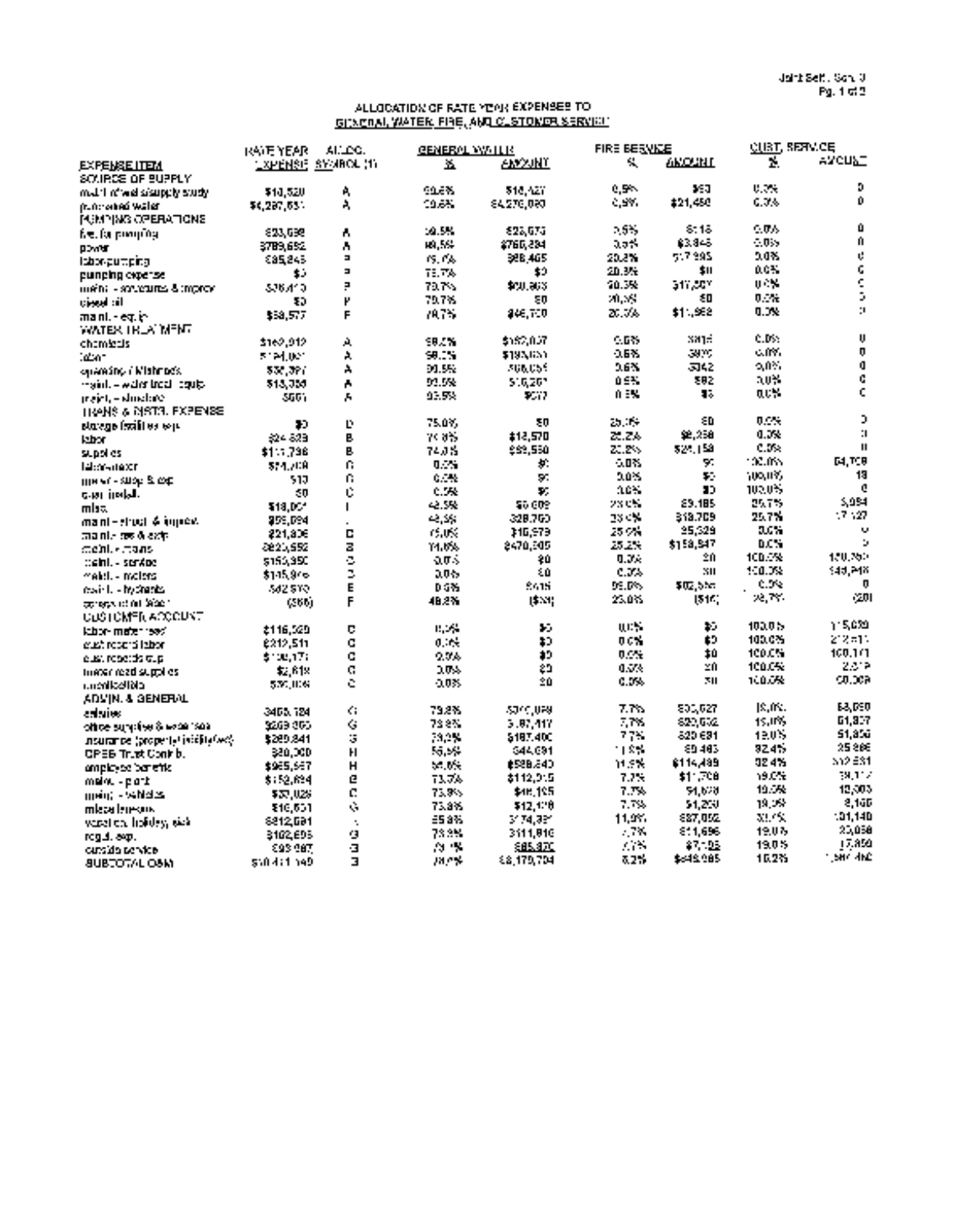Joint Saul. Sch. <sup>3</sup> Pg. 2of2

#### ALLOCATION OF RATE YEAR EXPENSES TO GENERAL WATER. FIRE, AND CUSTOMER SERVICE

|                               | RA IE YEAR.      | ALLCC.                    | GF <u>XL SAL WATER</u>                 |               | <b>FIRE RERVIGE</b>      |             |                   | <b>CUST, SERVICE</b> |
|-------------------------------|------------------|---------------------------|----------------------------------------|---------------|--------------------------|-------------|-------------------|----------------------|
| <b>LYFENSE ITEM</b>           |                  | <b>EXPENSE SIMBOL (1)</b> | м.                                     | <b>THLUMA</b> | 44                       | AKO NT      | $\mathbf{R}$      | <u>axquat</u>        |
| <b>FIXED CHARGES</b>          |                  |                           |                                        |               |                          |             |                   |                      |
| Dab: Service                  | 12,178,500       | J                         | 70.2%.                                 | 21,708,082    | 19 We                    | 5456.431    | 2.1%              | E44, any             |
| <b>CSM Ferryw</b>             | 114.135          | $\mathcal{C}^{\ast}$      | 78.CM                                  | 210,327       | 7.2%                     | 91,057      | 19.5%             | \$2,000              |
| <b>RAR</b> lesence            | <b>STORY NEW</b> | J.                        | 78.2%                                  | 5102,005      | 19.5%                    | 906,147     | 2.1%              | 52724                |
| Relevel & Replacement - Bourg | ‡ተመረቀመ           | J                         | 78.2%                                  | \$10,100      | 19.5%                    | 111,758     | 2.1%              | 52663                |
| lrinsst sourc' Replacement.   | \$4,49,000.      |                           | 76.7M                                  | \$1,221,850   | 10.5%                    | \$1,055,940 | 2.1%              | \$11,140             |
| Meter Replacement             | 12,000 000       | M                         | 1000%                                  | \$2,000,000   | 0. 24                    | - 10        | <b>U.M.</b>       | - 63                 |
| DIE.                          | 51,739,819       |                           | 762%                                   | \$1,37°,200.  | 19.8%                    | 3310,522    | 2.17 <sub>1</sub> | -39,096              |
| Fowel Tassa                   | \$176.621        | ÷                         | 55,0%                                  | 397,977       | 11.5%                    | \$20.017    | 22.4%             | 649.827              |
| PILOT                         | <b>E22.123</b>   | L                         | 77.6%                                  | 213,010       | $\sim 1000$ km s $^{-1}$ | فتناك       | $-1%$             | $\sim 100$           |
| <b>SURTOTAL PIXED</b>         | #1, 77561        |                           | 01.5%                                  | \$5,614,584   | 16 T.H                   | \$1,810,560 | 2.2%              | \$255 KM             |
| <b>OPLINATING REVENUE</b>     | \$332861         | A                         | 30.                                    | 2255.786      | 11.6%                    | ‡38,467     | <b>A75</b>        | 527, 619             |
| TOTAL EXPENSES.               | \$22,121,687     | K                         | $\mathbf{H}^{\text{in}}(\mathbb{R}^d)$ | 515,000,575   | 11. OK.                  | \$1,800,000 | 0.2%              | 31,565,734           |
| ters:<br>Колингиска прате     | 12244.795%       | ÷ť.                       | 0.145                                  |               |                          |             |                   |                      |
| Interest income-              | 4621.464*        | K                         |                                        | (\$198,201)   | 11, 644                  | 1520,2020   | 9.5%              | \$520,915)           |
|                               |                  |                           | 00.1%                                  | (117,202)     | 11.4%                    | -50,430)    | 8.5%              | 64,761.              |
| Merchang 5. Joshing.          | /215,811;        | T.                        | <b>DOM:</b>                            | (\$15,577)    | 11 C.V                   | -22.1790    | a su              | 01.0317              |
| 6.9% of Water Rroll Poz.      | (\$45,551)       | T.                        | 80.1%.                                 | (\$58,53%)    | It C'el                  | 130.26B)    | <b>B</b> 550      | (\$3,767).           |
| Total Royanue Regulternam.    | \$22.182.845     | K                         | E., 1971                               | \$17,95,501   | 11.CM                    | 12,563,727  | 82%.              | 51.141, 280          |

(1) See Joint Settl. Sch. 3B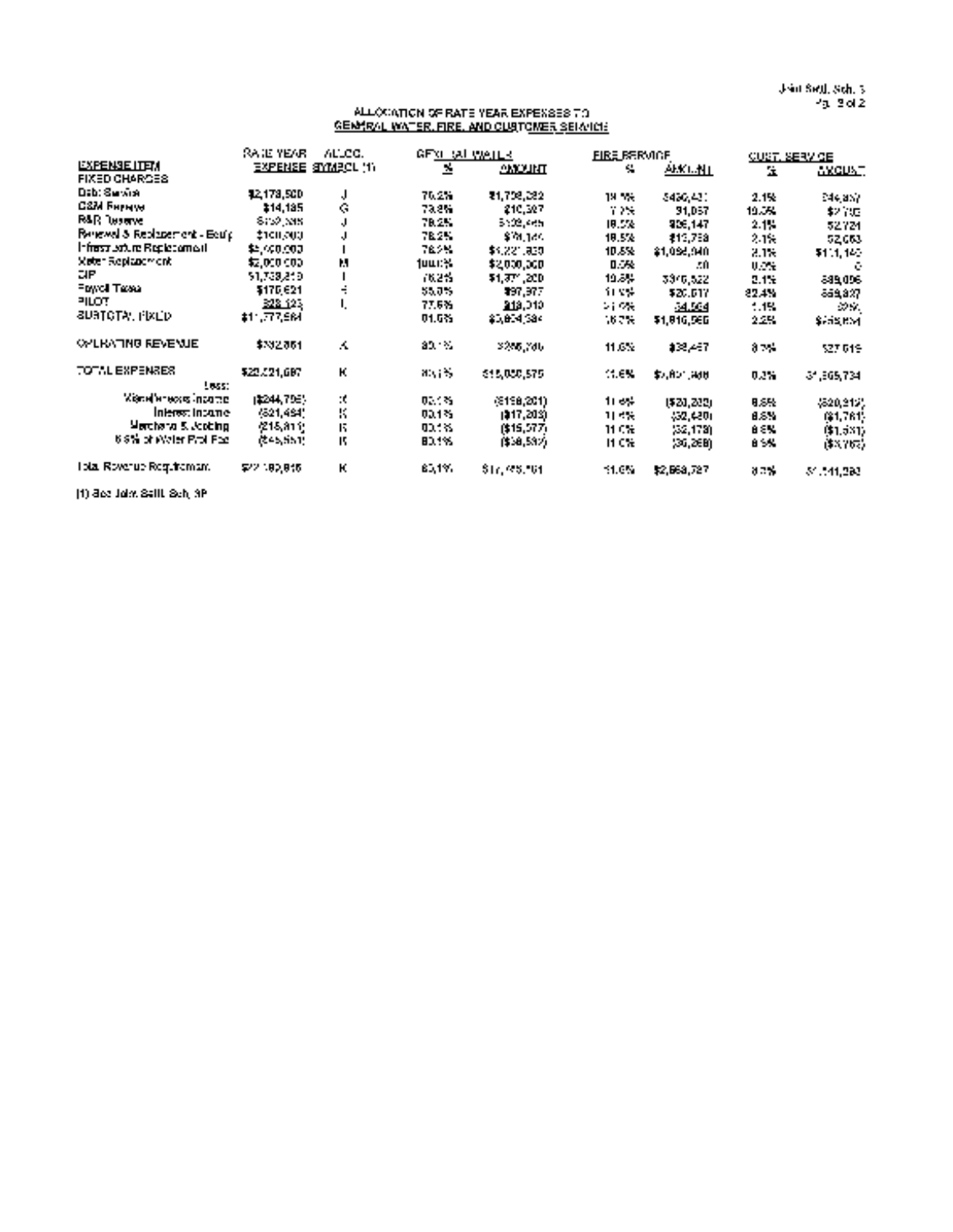#### ALLOCATION OF RATE YEAR LABOR EXPENSES TO <u>GENERAL WATER FIRE, AND CUSTOMER SERVIC</u>E

|                                                 | <b>RATE YEAR</b> | 0.102                   | <b>GENERAL VALLED</b> |                      | <b>FIRE SERVICE</b> |                | <u>GUST, SE IVEE</u>                                      |               |
|-------------------------------------------------|------------------|-------------------------|-----------------------|----------------------|---------------------|----------------|-----------------------------------------------------------|---------------|
| <b>EXPENSE JTEM</b>                             |                  | LABOR SYMUUL (1)        | 显                     | avatu INT            | ¥.                  | жюкт           | 믶                                                         | <b>ALCULT</b> |
| SOURCE OF GLPPLY                                |                  |                         |                       |                      |                     |                |                                                           |               |
| maint of we letsupply study                     | 20.              | J).                     | 91.59.                | 50                   | 2.5%                | \$2            | ans.                                                      | SH            |
| mare habed water.                               | 20.              | A                       | 95.5%                 | 50                   | $0 - R$             | 50             | 2.0%                                                      | 50            |
| <b>POMPING OFFICATIONS</b>                      |                  |                         |                       |                      |                     |                |                                                           |               |
| faul for putneting                              | -0               | À                       | 58 S.Y                | 40                   | <b>C.M.</b>         | 50             | 0.0%                                                      | у.            |
| 医双环体                                            | УÈ.              | Ă                       | 905%                  | 30                   | <b>C.SY.</b>        | 50             | 0,3%                                                      | 72            |
| iabar cumuun                                    | 501.085          | P                       | 78.7%                 | 884.26°              | 20.3%               | 216,486        | t. m                                                      | 10            |
| tumping exterior                                | 52               | ò.                      | 76.7%                 | 95                   | 2005                | эt,            | G. De                                                     | 30            |
| $\alpha$ and $\alpha$ streamed $\alpha$ matter. | 377.385          | ż                       | 79.7%                 | 101.72               | 20.2%               | 515 870        | 0.09%                                                     | 20            |
| ी:इट. वी                                        | 20               | F                       | 77%                   | 53                   | 20.8%               | \$1            | 2.035                                                     | 50            |
| maid. - equip                                   | \$32,755         | P                       | <b>WPS</b>            | 530.BCJ              | 20.5%               | on the         | 0.0%                                                      | V.            |
| WATER TREATMENT                                 | ΣĤ               |                         |                       |                      |                     |                |                                                           |               |
| chemicale.                                      | 9J)              | A                       | 58.7%                 | 5C                   | rany.               | 50             | 电动头                                                       | 52            |
| <b>Jabar</b>                                    | 3105.126         | A                       | 58.0%                 | \$184,200            | 9.5%                | 80 D.          | 0.346                                                     | 80            |
| abeteing / Mishropa                             | SC.              | A                       | 36.5%                 | ÷.                   | 3.5%                | $\mathbf{r}_i$ | $0.5\%$                                                   | 20            |
| malek - wake malek malek                        | 72               | A                       | 95.5%                 | \$5                  | 0.5%                | $\mathbf{S}$ . | 505                                                       | 50            |
| meint - situature                               | 13               | A.                      | 93.5%                 | \$11                 | <b>LES</b>          | \$9.           | 9.475                                                     | 10            |
| TRANS & DISTIR, EXPLOSIC                        | 29               |                         |                       |                      |                     |                |                                                           |               |
| sidnen for Files con.                           | 20               | D                       | 75.0%                 | 50                   | 26.0%               | 50.            | 0.0%                                                      | 光             |
| Inch                                            | ΞŮ               | E.                      | 74.8%                 | 50                   | $25.2\%$            | 50             | 0.341                                                     | to.           |
| ampies                                          | 10               | E.                      | 79 X W                | 50                   | 25,2%               | ЧD,            | $\mathcal{C}$ , $\mathcal{C}$                             | t.            |
| 2001 Telef                                      | 661.207          | Ō.                      | 0.0%                  | şc,                  | $\sim 0.5$          | ъ.             | <b>TELLES</b>                                             | 431.20Y       |
| motar - 6, pp & expl                            | M.               | ċ,                      | 6.0%                  | 40                   | ach.                | 20             | (0.10)                                                    | εD            |
| e.sl. holdi.                                    | W.               | ċ,                      | C.D.S.                | 生い                   | <b>DCN</b>          | Ė9             | 100.0%                                                    | 80            |
| min.                                            | £0               | F                       | 45, 275               | \$U                  | $210\%$             | 30             | 28.7%                                                     | $\mathbf{p}$  |
| mein - situd. & increw.                         | 90               | F                       | 16.3%                 | - 0                  | 23.0%               | 30             | 287%                                                      | p.            |
| <b>ШИГ-ТИК 8.940</b>                            | \$18,486         | D                       | $\sim 10\%$           | \$18,631             | 25.0%               | 54, 547        | 0.0%                                                      | $\bullet$     |
| man: • швій                                     | 5421.144         | Ē.                      | 74.7%                 | 5215,016             | 25.291              | 3406.420       | 0.5%                                                      | \$0.          |
| maint, - service                                | 3118.418         | C.                      | 0.2%                  | æ                    | 507.                | x              | V.C.O.                                                    | \$119,446     |
| ma'ni. - meters                                 | \$45,950         | Ú.                      | 0.0%                  | ¥.                   | 50%                 | 10             | 102.035                                                   | \$48,969      |
| meant, a two ranks                              | 895.718          | Ċ                       | C.5%                  | \$184                | 693%                | 29 ESD         | 2015                                                      | ÷0            |
| consumed on Tablet                              | ٠.               | p                       | -2.3%                 | \$1                  | 23.7%               | tD             | 20.7%                                                     | ē0.           |
| GUSTONER ACCOUNT                                | £9               |                         |                       |                      |                     |                |                                                           |               |
|                                                 | \$108,540        | D                       | 0 CX.                 | - 11                 | e.b.s               | тû             | 100%                                                      | 5 JUN 240     |
| blor-male we                                    | 5222.101         | Ō.                      | u cg                  | аc.                  | 0.0%                | 50             | 100.094                                                   | 3258.101      |
| cust recure blood                               | 50               | Ŭ.                      | D.O.S                 | SC.                  | $-0.7$              | \$0.           | 10,000                                                    | 511           |
| cust records stur                               | 50               |                         | 0.0%                  | $\ddot{\phantom{1}}$ | $0.0\%$             | 10             | 102.095                                                   | $\epsilon$ 0  |
| meter reed stoplies                             | ¥.               |                         | C.DSs                 | $\pmb{1}$            | りくや                 | 20             | 100.0%                                                    | - 8           |
| uncalectiols.                                   | ¥.               |                         |                       |                      |                     |                |                                                           |               |
| ADVIN, & GENERAL<br>scientes.                   | 6452.880         | Ġ,                      | 73.2%                 | 5331,951             | 7.2%                | \$34,987       | 19.C%                                                     | 589.252       |
|                                                 | O                | G                       | 73.2%                 | ΞĤ                   | 7. Fe               | -0             | 18.7%                                                     | Ð             |
| office augglifies & experience                  | t0               | $\overline{\mathbf{z}}$ | 73.3%                 | 511                  | 7.7%                | $\mathcal{L}$  | 10.0%                                                     | 80            |
| pertrence (proporty)2da flyYe a).               | 30               | H                       | 56.8%                 | Я.                   | 11.9%               | 42             | $\mathcal{M}_\mathrm{eff}$ and $\mathcal{M}_\mathrm{eff}$ | n.            |
| <b>OPER Test Control</b> .                      | 30               | H                       | 55.5%                 | SG.                  | 11.8%               | ٠.             | <b>SEA 495</b>                                            |               |
| smotovecher etila                               |                  | e                       | 51.375                | 330765               | $7.7\%$             | 70.777         | 19.0%                                                     | \$93.070      |
| malnt - dtrot                                   | 812 L.1 T.       | C.                      | 72.055                | -2.581               | 7.7%                | 5200           | 19.0%                                                     | <b>1197</b>   |
| main: - veit des                                | 73,650<br>v.     | ú.                      | 73.3%                 | ΦĐ                   | $\sim 10$           | 50             | 19.0%                                                     | S.            |
| miaedianapus                                    | \$320,384        | н.                      | 65.2%                 | 51M.317              | 11.9%               | <b>ESS 167</b> | 12.4%                                                     | 105,905       |
| waalen halday sitki                             | tэ               | я                       | 75.5%                 | 51.                  | 7.7%                | ä.             | 15.0%                                                     | 50            |
| rend, esp.                                      |                  | $\blacksquare$          | <b>PALMA</b>          | $\mathbf{P}$         | 7.7%                | t.             | 15.0%                                                     | 20            |
| одное жимом                                     | 50               | H                       | Sec. KNO              | 35.270412            | 1.9%                | \$271,622      | 92.4%                                                     | \$741,438     |
| <b>TGTAL LABOR</b>                              | 92.391.670       |                         |                       |                      |                     |                |                                                           |               |

(1) See Joint Saul. Sch. 38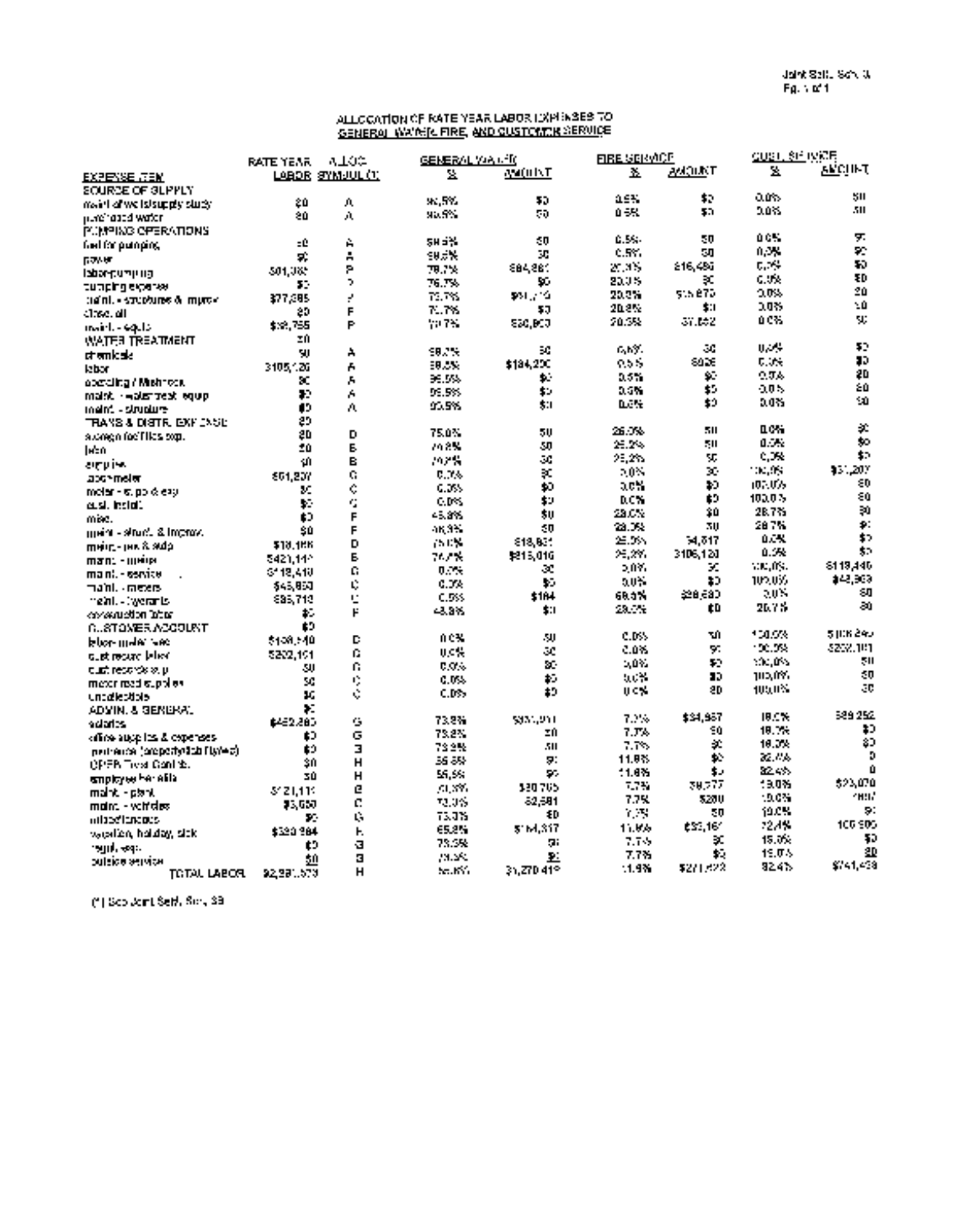### ALLOCATION SYMBOLS

| <b>ALLOCATION</b>                                                       |                            | <b>FIRE</b>                | <b>CUST</b>       |                                                                         |              |                |
|-------------------------------------------------------------------------|----------------------------|----------------------------|-------------------|-------------------------------------------------------------------------|--------------|----------------|
| SYMB/JL                                                                 | <b>JENL WATER</b>          | <b>SERVICE</b>             | SERVICE           |                                                                         |              |                |
| A.                                                                      | 50.50%                     | 0.50%                      |                   | C.DC% Sugaly & Treatment                                                |              |                |
| $\mathbf{B}$                                                            | 74.50%                     | 25.00%                     |                   | 6.00% 7&D Mains                                                         |              |                |
| $\mathbf{C}$                                                            | 0.00%                      | -0.00%                     | 100.00% Malers    |                                                                         |              |                |
| n.                                                                      | 70.07%                     | 25,00%                     | <b>ARK Space</b>  |                                                                         |              |                |
| ίĖ,                                                                     | 0.50%                      | 85.50%                     |                   | <b>AUCS Involve to</b>                                                  |              |                |
| $\blacksquare$                                                          | $44.20\%$                  | 23.00%                     |                   | 25.74% Mac 18D                                                          |              |                |
| Ġ                                                                       | 72.25%                     | - 7.00%                    |                   | 19,05% Chect OSM (50% of Porch Water) Ustraids & Vecation.              |              |                |
| ÷                                                                       | 06.79%                     | 11.85%                     | 32.95% Labor      |                                                                         |              |                |
| $\mathbf{I}$                                                            | 78.1992.                   | 19.76%                     |                   | 2.03% 135, Obsit, (ocmb as Debt/Capital).                               |              |                |
| J                                                                       | 76.18%                     | 10.799                     |                   | 2.09% DepriCapito                                                       |              |                |
| К                                                                       | 89, 99,                    | $-1.55%$                   |                   | <b>ROOK Tild Expanse</b>                                                |              |                |
| 1.                                                                      | 7, 89%                     | 21.659                     | 1.06% PILOT       |                                                                         |              |                |
| M                                                                       | 190.00%                    | <b><i>BUCK</i></b>         |                   | 0.00%. Major Rechessions) Consternie et rotata la sensibilizacion role. |              |                |
| p                                                                       | 78,76%                     | 2026%                      |                   | <b>USING Dunning Facilities</b>                                         |              |                |
|                                                                         |                            |                            |                   |                                                                         |              |                |
| Sunbal B                                                                | GelMn                      | 蠡                          |                   |                                                                         |              |                |
| Woold Max, Day                                                          | 10,410                     | 74.84%                     |                   |                                                                         |              |                |
| Fire Domans'                                                            | 1,500                      | 25.18%                     |                   |                                                                         |              |                |
| Max, Dev Flus Floor                                                     | 12.910                     | 100.00%                    |                   |                                                                         |              |                |
| Switter J - Date Service CV - Plant In Service<br>Fiam Value 6(70/2015) |                            | Symbol                     | <b>Gen Water</b>  | Fim                                                                     | Due A        | Cital 3        |
| Source of Supply 11, 84 841, 645                                        |                            | $\mathcal{L}_{\mathbf{r}}$ | 31,582,923        | 28205                                                                   | 50           | 55             |
| Purreing Plane                                                          | 88413,015                  | A.                         | 38,370,046        | 342000                                                                  | 50           | 90             |
| Water Treat, Plant 822-057,416                                          |                            | A.                         | 221.047.106       | 2110.287                                                                | 50           | Ŧ.             |
|                                                                         | 7&D Stonge 20,598,588      | D.                         | 27.272.426        | 82.424.142                                                              | ា            | $\mathbf{r}$ . |
|                                                                         | T&D Mains San edit Vac     | $\mathbf{R}$               | 271.548.260       | 424.104.504                                                             | 20           | ЪP.            |
|                                                                         | T&C Hydrante - 51,262,309  | ē                          | 26,815            | 31.355.527                                                              | εú           | 10             |
|                                                                         | 18.2 Services (23.918.203) | Ċ                          | <b>A</b> 7        | 511                                                                     | \$2,815,253  | $\mathbf{r}$ . |
| <b>T&amp;D Molers</b>                                                   | 82, 193                    | Ċ.                         | 30.               | 50                                                                      | \$1,193      | \$0            |
| <b>Beneral Flant</b>                                                    | 88.103.245                 | $\mathbf{J}$               | 12420232          | 0013.144                                                                | 563,038      | s.             |
| General Structures                                                      | 6727.780                   | J.                         | 8638.999          | 6148.792                                                                | 314,873      | 10             |
| Tuni                                                                    | <b>£145778.110</b>         |                            | \$115,079,158     | 925.802.969                                                             | \$8,000,294  | 55             |
| <b>Percent</b>                                                          |                            |                            | 79.19%            | 10.78%                                                                  | 2.03%        | 0.00%          |
|                                                                         |                            |                            |                   |                                                                         |              |                |
| Symparity ARCT                                                          |                            |                            |                   |                                                                         |              |                |
|                                                                         | 그년                         | tarrindi                   | <b>Gen Vaster</b> | $FL -$                                                                  | <b>DLatA</b> | Cuvi 3         |
| Steamn                                                                  | 57,256                     | $\mathbf{1}$               | \$5,913           | \$1.81-                                                                 | Ė3           | SC.            |
| Citics                                                                  | 51,351                     | 14                         | <b>SILV</b>       | <b>SYNC</b>                                                             | \$125        | 8125           |
| PS/Weis/Treatment                                                       | \$14,534                   | P                          | 5' 1.575          | 525-5                                                                   | 50           | ÷.             |
| <b>Tetal</b>                                                            | \$29,128                   |                            | 310,010           | 54,004                                                                  | 5125         | $\sim 100$     |
| Patsal                                                                  |                            |                            | 77.89%            | 21.03%                                                                  | 0.54%        | 0,50%          |

Symbol M Meter Replacement Program

The Authority Is proposing to replace all residential meters that are 2' and less. Accordingly, we propose to assign all the meter replacement costs to the small meter rate (for meters 2" and less).

Symbol P Pumping Facilities (per Deoision In Dookets 2098, 2555, 3660, 4067)

|                           | Гикат.  | <b>System</b> | -300,000 pm | Fre             | D.A.A   | Gud Hi   |
|---------------------------|---------|---------------|-------------|-----------------|---------|----------|
| Suspy Well Founds         | 20,006, |               | 12.50%      | <b>C.10%</b>    | 2,00%   | 0.00% l  |
| <b>Distriction Penice</b> | 60,00%  |               | 59.54%      | <b>Decision</b> | D.GDFS. | G. 35 W. |
| hotel .                   | 102.00% |               | PC 74%      | 20.25%          | D.CD75  | C.DON:   |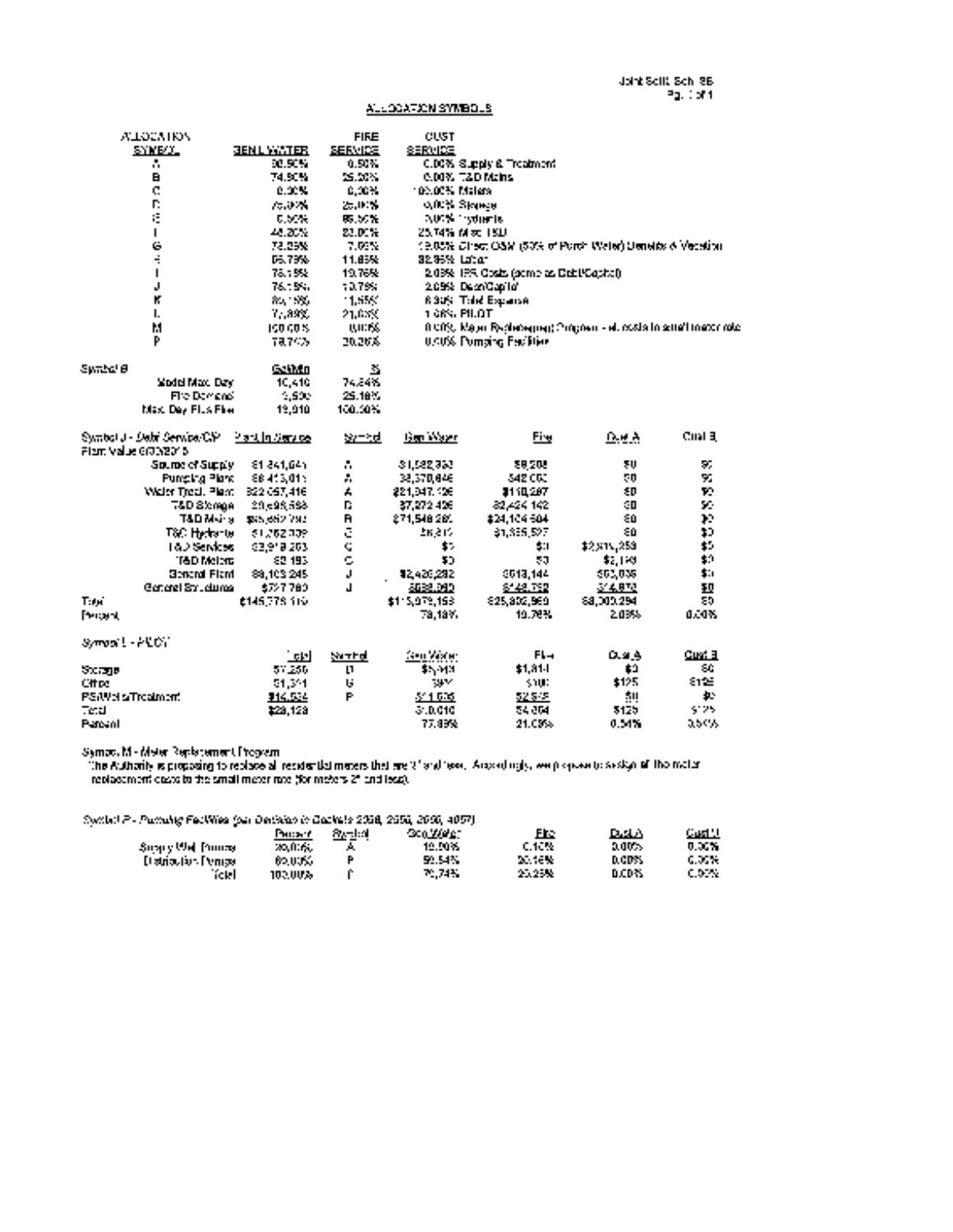$\mathcal{A}^{\pm}$ 

# PROPOSED FIRE SERVICE CHARGES

### PUBLIC FIRE SERVICE

| Cuarterly Charge/Ladison = | 11 S L 13  |
|----------------------------|------------|
| Plus Diffing Charge m      | - GH. 72 - |

PRIVATE FIRE SERVICE

| SERVICE SIZE    | OHARTERLY |
|-----------------|-----------|
| <u>lindraai</u> | C: IARGE  |
|                 | 372.JC    |
| 61              | 3195.16   |
| a               | 3408.M    |
| 13              | 1723.24   |
| 17              | 31,162,83 |
| <b>HYDRANT</b>  | \$195.16  |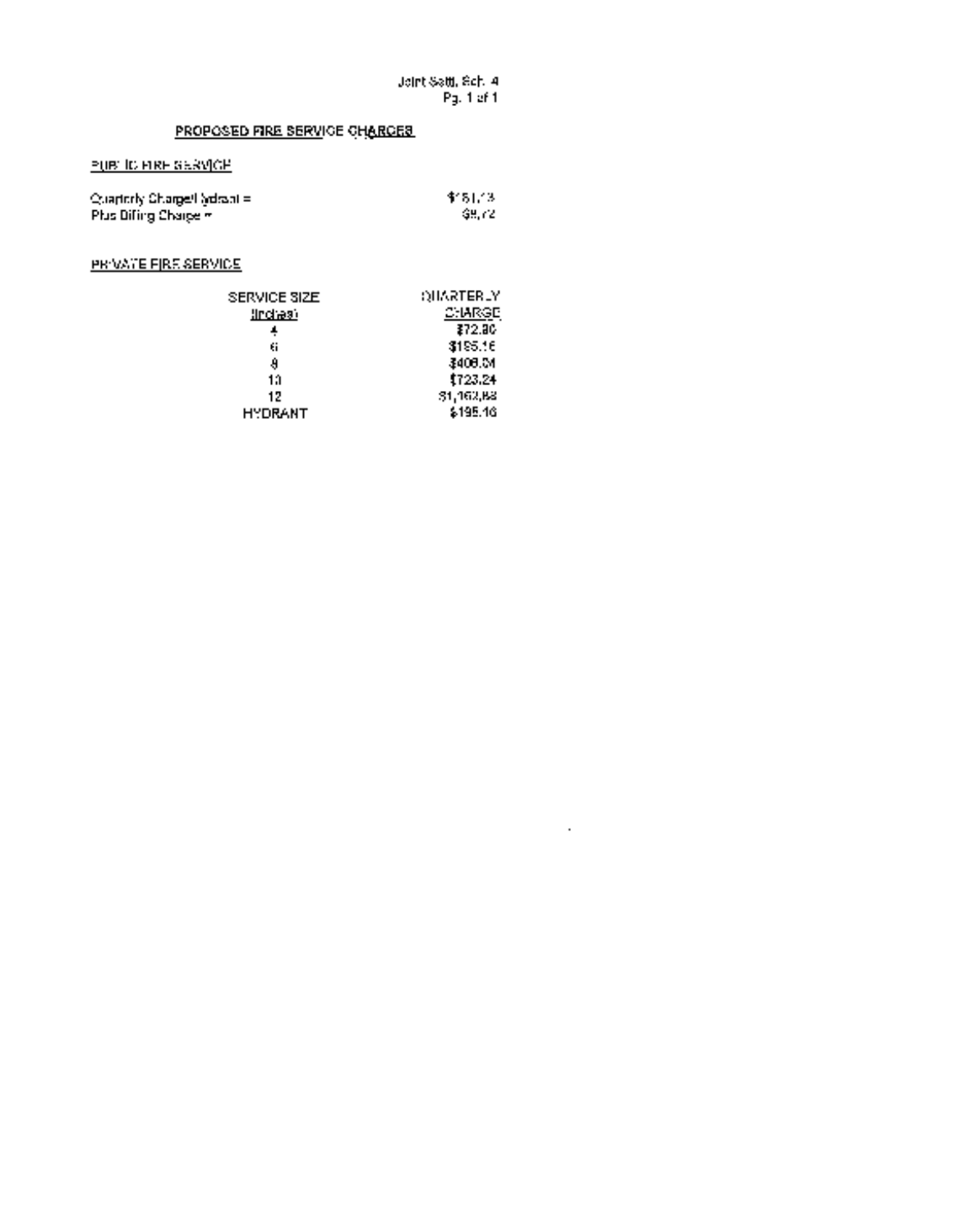### ALLOCATION OF FIRE SERVICE EXPENSES TO PUBLIC AND PRIVATE FIRE SERVICE

|                                                                 | <u>NUMBER</u>                  | DEMAND<br><b>EACTOR (1)</b> | NO. OF<br>EQUIKS. | PERCENT<br><b>QEDEMAND</b> | NON-HYDR.<br><b>BECURED</b> | <b>DIRECT</b><br><b>HYDRAMT</b> | <b>TOTAL</b> |
|-----------------------------------------------------------------|--------------------------------|-----------------------------|-------------------|----------------------------|-----------------------------|---------------------------------|--------------|
| <b>PUBLIC FIRE SERVICE</b>                                      |                                |                             |                   |                            |                             |                                 |              |
| <b>Histrants</b>                                                | 2.557                          | $11 - 31$                   | 261.380           | 09.94%                     | \$2,240,077                 | \$102.092                       | \$2,313,699  |
| <b>PRIVATE FIRE SERVICE</b>                                     |                                |                             |                   |                            |                             |                                 |              |
| SIZE (1.4)                                                      |                                |                             |                   |                            |                             |                                 |              |
| 4                                                               | 16.                            | 26.22                       | -213              |                            |                             |                                 |              |
|                                                                 | 65                             | 111.34                      | 10,575            |                            |                             |                                 |              |
| ā<br>9                                                          | $16\,$                         | 227.21                      | 3,795             |                            |                             |                                 |              |
| 1D                                                              |                                | 426.56                      | 427               |                            |                             |                                 |              |
| 12                                                              |                                | 989.04                      | 683               |                            |                             |                                 |              |
| <b>HYDRANTS</b>                                                 | 122                            | 1'1.31                      | 13,580            |                            |                             |                                 |              |
| TOTAL-PRIV.                                                     | 2.1                            |                             | 231,679           | 10. ISS 1                  | \$250,097                   | TС                              | \$250,007    |
|                                                                 | والمتراكب والمتناسبات لترك     |                             |                   |                            |                             |                                 |              |
| GRAND TO LAUS                                                   | 2,808                          |                             | 292,053           | 100.00%                    | 32,430,975                  | \$102,812                       | \$2,503,797  |
| <b>Total Fire Allocation</b>                                    | \$2,063.787                    |                             |                   |                            |                             |                                 |              |
|                                                                 |                                |                             |                   |                            |                             |                                 |              |
|                                                                 |                                |                             |                   |                            |                             |                                 |              |
| <b>Less Direct Hydrant Reisted</b><br>CAM.<br><b>Participal</b> | (\$82,565)<br>1750 ሰ <b>ምሌ</b> |                             |                   |                            |                             |                                 |              |

032.480,267)<br>Debt (\$2480,975 Net NonHydrant \$2,460,975

 $\bar{\phantom{a}}$ 

(1) Based on size to the 2.63 power.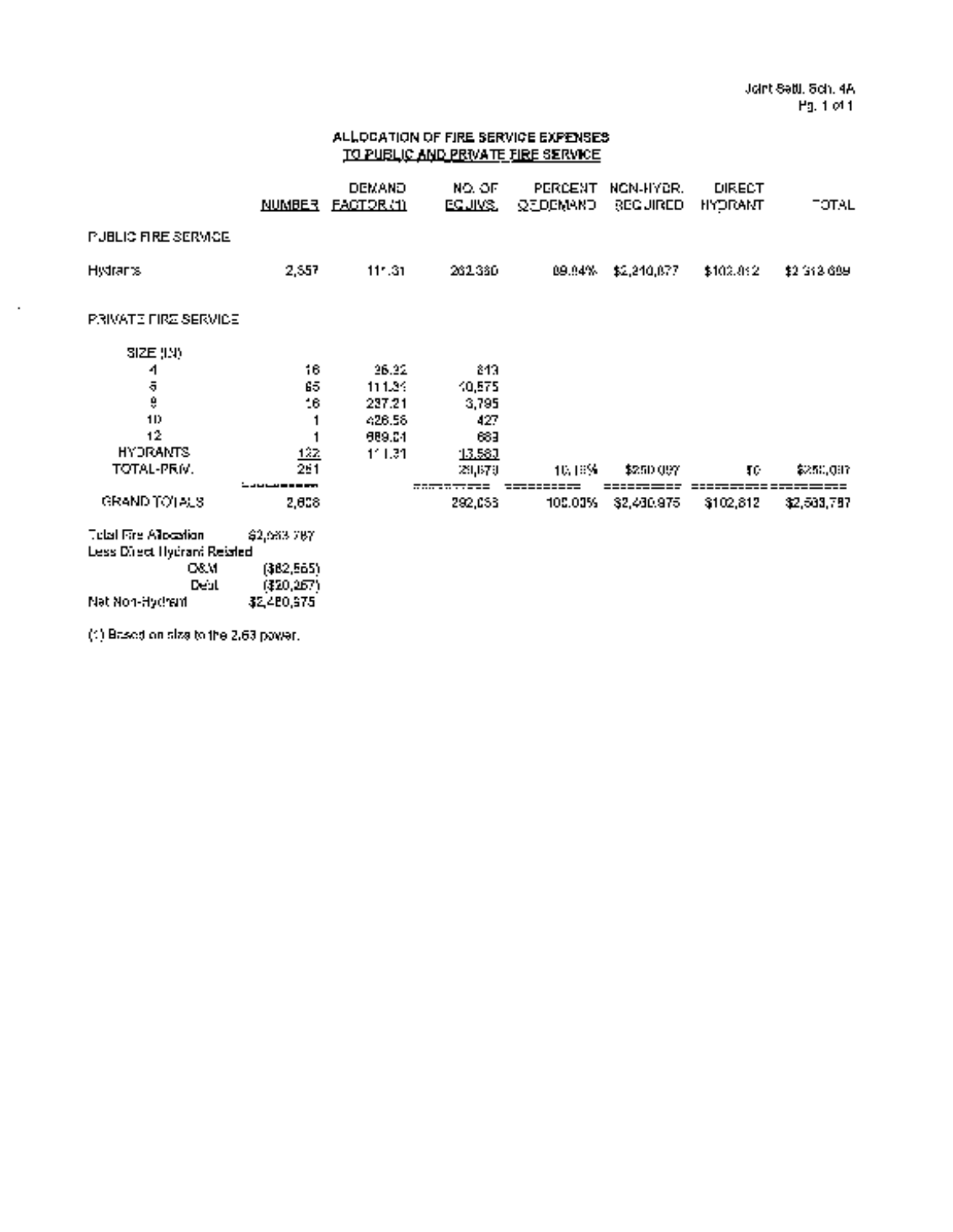$\hat{\mathcal{A}}$ 

# DETERMINATION OF FIRE SERVICE CHARGES

| PUBLIC FIRE PROTECTION         |               | CALCULATED<br>CHARGE         |               |                    |                           |
|--------------------------------|---------------|------------------------------|---------------|--------------------|---------------------------|
| PUBLIC PIRE ALLOCATION (1)     |               |                              | 51,702,848    |                    |                           |
| NUMBER OF PUSSIC HYDRANTS      |               |                              | 2,357         | \$724.50           |                           |
|                                |               | TOTAL QUARTERLY<br>+ SILLING |               | 5161.13<br>1.A. I. |                           |
| <u>PSIVATE FIHE PROTECTION</u> |               |                              |               |                    |                           |
| PRIVATE FIRE ALLOCATION (1,2)  |               |                              | \$150,840     |                    |                           |
| NO. OF EQUIVILUMITS            |               |                              | 29.479        |                    | IB.70 MEQUIV.             |
|                                | <b>DEMAND</b> | ANNUNL,                      | QUARTERLY     |                    | <b>BILLING MILGULATED</b> |
| <u> BIZE (IK)</u>              | FACTOR.       | CHARGE,                      | <u>CHARGE</u> | CHARGE.            | <b>CHARGE</b>             |
| 4                              | 39.32         | \$256.74                     | - 564,19      | 59.72              | 572.95                    |
| Ġ                              | 111.31        | 5745.79                      | \$106.45      | 39.72              | \$195.18                  |
| ā                              | 237.21        | \$1,580.30.                  | \$597.52      | 38.72              | \$400.04                  |
| 1D                             | 426.58        | 42 ABR 1                     | 5714.53       | \$V 72.            | 6725.24                   |
| 12                             | 699.04        | \$4,616.64                   | 31.151.15     | \$8.72 L           | 41.162.B8                 |
| HYDRANTO                       | $1 - 1.31$    | 3745.79                      | \$166.45      | 1872               | 3195.16                   |

(1) Allocation from Sch 4A. Less subsidy

(2) Private Fire includes allocated service maintenance costs as detailed below less subsidy:

Total \$1,473,295 \$2,585,300 \$1,915,283 \$670,017

| Service Libe Maintenance Cost =      | 1160.650 |           |
|--------------------------------------|----------|-----------|
| Addml Allcoation to Fire Service = 1 | S12726   | - 13.46%) |

| <b>Service Line Equipalents</b> |                                                |                                     | Malarac Water Service |                     | Private Fire Service |                    |
|---------------------------------|------------------------------------------------|-------------------------------------|-----------------------|---------------------|----------------------|--------------------|
| Melar Siza (in)                 | <i>Sarvice Size (in)</i> Equ <u>ivalents T</u> |                                     | Number                | <u> Equivalents</u> |                      | Numont Fourvalents |
| 530 & 34                        |                                                | 1.00                                | 22.085                | 22,085              |                      |                    |
|                                 | - 5                                            | 1.HU                                | 3,651                 | 8,672               |                      |                    |
| 1:2                             | 7                                              | -3.20                               | 335,                  | - 196               |                      |                    |
| Σ                               | N                                              | $-61$                               | 51 D                  | 2346                |                      |                    |
| Ţ.                              | 4                                              | 5.30                                | 42                    | 79                  | 15                   | 101                |
| 4                               | 1                                              | 5.65                                | 92                    | <b>P83</b>          | ŝΰ                   | E12                |
| 6                               | e                                              | 16.90                               | 95                    | 1.822               | 138                  | 2,352              |
| - 9                             | 10                                             | 29.80                               | 72                    | <u> 2,131 </u>      | 2                    | 盐                  |
| Telati                          |                                                |                                     |                       | 33,614              |                      | 3,404              |
|                                 |                                                |                                     |                       | E1.54%              |                      | $-46\%$            |
| n Sea Schibill                  |                                                |                                     |                       |                     |                      |                    |
|                                 |                                                | Fire Protection Subsidy Calculation |                       |                     |                      |                    |
|                                 | Еквела                                         | الالللاث                            | Praposed              | Differe <u>nce</u>  |                      |                    |
| <b>Fuglic Fire</b>              | $3 - 3 - 3,303$                                | \$2,313,725                         | \$1,707,804           | 9836,041            |                      |                    |
| <b>Proats Fire</b>              | \$169,691                                      | 3271.074                            | 4207,599              | <u> 163.576 </u>    |                      |                    |
|                                 |                                                |                                     |                       |                     |                      |                    |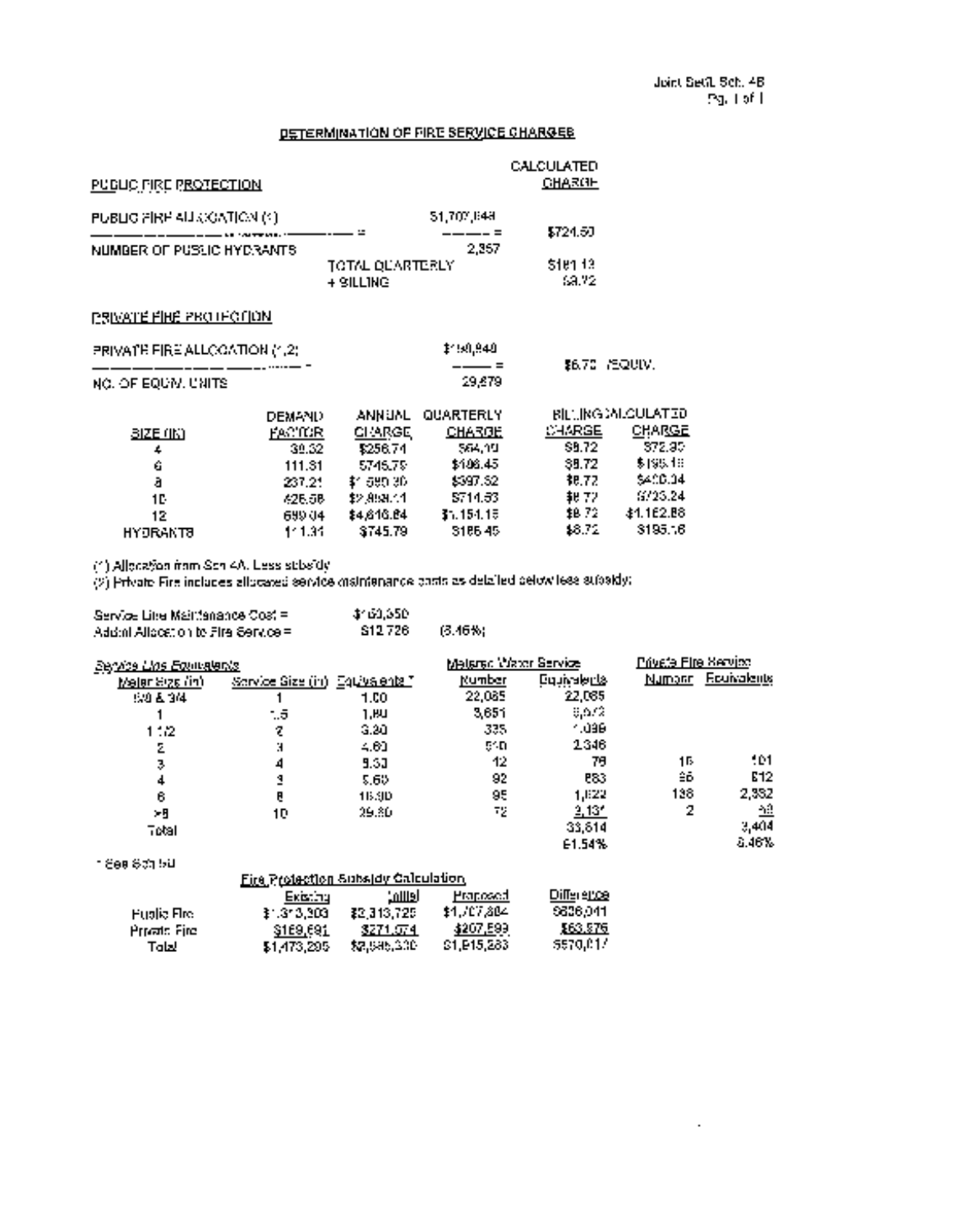Joint Setti. Sch. 5 Pg. <sup>1</sup> of I

 $\alpha$  .

# PROPOSED SERVICE CHARGES & DEMAND SURCHARGES

|                    | <u>SERVICE CHARGE</u> |                 | DEMAND SURCHARGE  |          |  |
|--------------------|-----------------------|-----------------|-------------------|----------|--|
| $\tt METER-BIZE$ . | <b>QUARTERLY</b>      |                 | MONTHLY QUARTERLY | MONTHLY  |  |
| <u> Шофаз)</u>     | АССОНИТЯ              | <b>ALCOUNTS</b> | ACCOUNTS.         | ACCOUNTS |  |
| AR &               |                       |                 |                   |          |  |
| 24                 | \$14.71               | \$10.71         | 50.50             | 事项形      |  |
|                    | 518.50                | 3'23'           | 50,10             | 10.00    |  |
| $-1.2$             | 526.43                | 机反射             | 60.DO             | 50.00    |  |
| 2                  | 536.29                | 1.7.30          | 31.OI             | 50.00    |  |
| ÷,                 | 846 A.A               | 121.20          | 33.00             | 50.00    |  |
| 4                  | 938.24                | \$27.89         | 30.00             | 50.UD    |  |
| 1                  | \$109.96              | \$42.17         | 30.00             | \$0,00   |  |
| ÷Б                 | 1185.05               | \$67.C4         | 10.0C             | 91.DO    |  |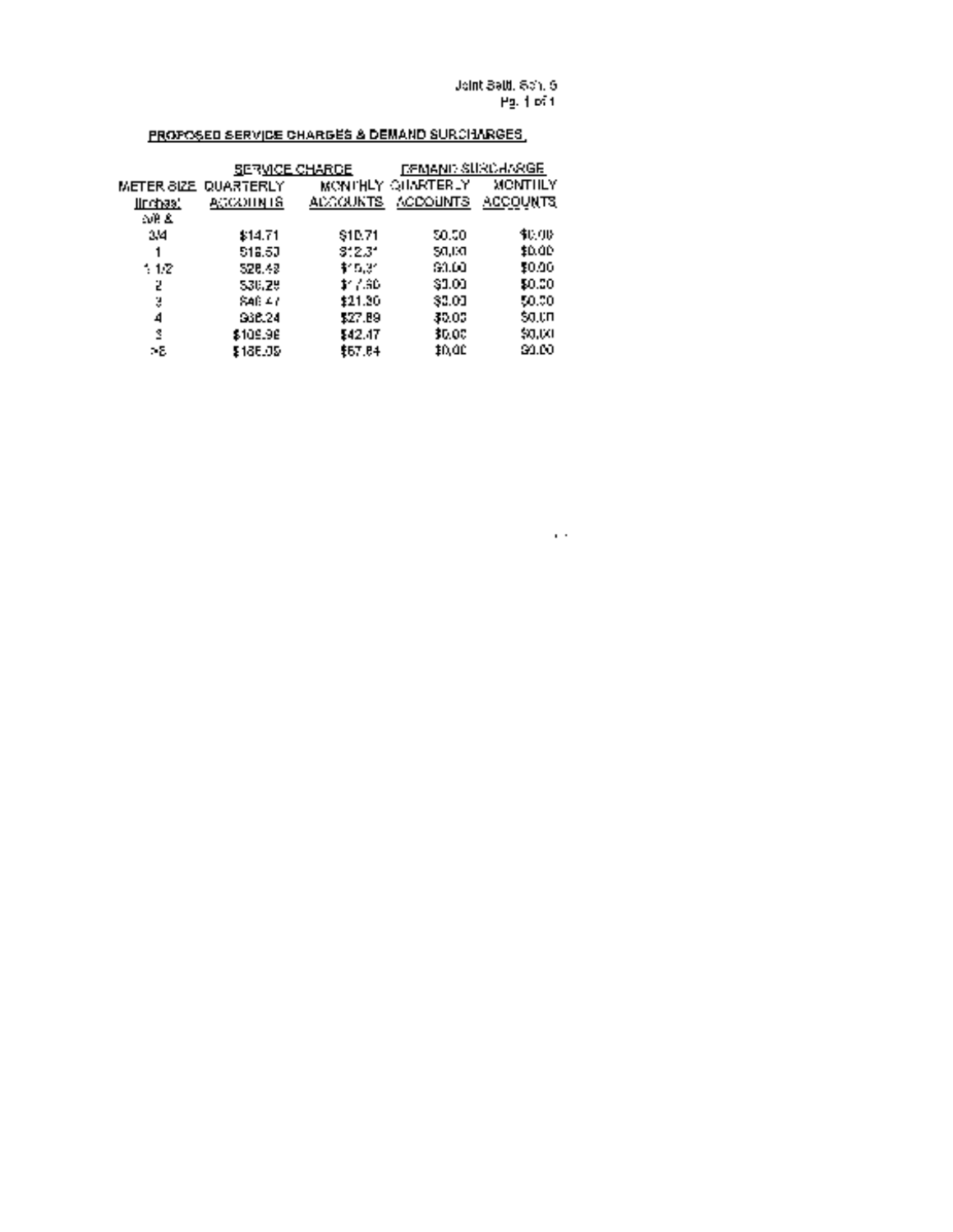Joint Seth. Sch. 5A Pg. <sup>1</sup> of I

 $\hat{\mathcal{L}}$ 

### ALLOCATION OF CUSTOMER SERVICE EXPENSES

|                                                         | <b>TOTAL</b>       | ALLUC.                      | KANUST, METER->         |                          | ⇒∟Culan, alLL⇒          |                         |
|---------------------------------------------------------|--------------------|-----------------------------|-------------------------|--------------------------|-------------------------|-------------------------|
| <u>нхнявая пем</u><br><b>TRANS &amp; DISTR. EXPENSE</b> | <u>CUST, SFRW.</u> | SYMPORT IT:                 | $\overline{\mathbf{G}}$ | <b>MUCMM</b>             | $\mathbf{v}_\mathrm{c}$ | <b>AMCUNT</b>           |
| labor                                                   | $\sqrt{2}$         | АA                          | 100.00%                 | 50                       | 0.00%                   | 0.50                    |
| supplies                                                | \$2                | Aé.                         | 100.00%                 | 50                       | 0.00%                   | D.3D                    |
| labor-metar                                             | 354,709            | АA                          | 100,00%                 | \$54,709                 | 0.00%                   | 0.00                    |
| meter-layon & exc.                                      | 513                | الرد.                       | 100.00%                 | 112                      | 0.00%                   | 0.00                    |
|                                                         | $\mathbf{H}$       | AA.                         | 100.00%                 | 90                       | 0.00%                   | 0.00                    |
| cust, ipstall,                                          |                    | АÅ.                         |                         | \$5,984                  | 0.00%                   | 0.00                    |
| minn.                                                   | \$3,904            |                             | 100.00%                 |                          | 0.00%                   |                         |
| maint - struct. & improv.                               | 117, 127           | $\mathbf{h}_{\mathrm{eff}}$ | 100.00%                 | \$17.127                 |                         | 0.00<br>0,0.1           |
| maint-res & stép                                        | \$D                | AA.                         | 100.00%                 | 30                       | 0.00%                   | 2.02                    |
| maint - mains                                           | ŦD                 | AA.                         | 100,00%                 | 北                        | 0.00%                   | 0.05                    |
| maint - service                                         | \$150,550          | Aч                          | Kuulou%i                | 3150,360                 | 0.00%                   |                         |
| malnt - maters                                          | \$145,948          | An.                         | 100.00%                 | 9145,946                 | 0.00%                   | 0.05                    |
| maint, - hydranis                                       | 90.                | AA.                         | 100.00%                 | ŦŪ                       | 0.00%                   | <b>C.OC</b>             |
| conclusion labor                                        | (420)              | AA                          | 100.00%                 | 1320;                    | 0.00%                   | <b>U-30</b>             |
| <b>CUSTOMER ACCOUNT</b>                                 |                    |                             |                         |                          |                         |                         |
| lebor-ineter read                                       | \$115,029          | <b>BB</b>                   | 0.00%                   | ¢0                       | 100,00%                 | 115,026.73              |
| cust record labor                                       | \$212,511          | <b>BB</b>                   | o.up%                   | $\mathbb{S} \Omega$      | 100,00%                 | 212,610.92              |
| cust records ago                                        | 5100-171           | $H -$                       | 0.00%                   | $\mathbb{S}^n$           | 100.00%                 | 100,171,00              |
| mater read sunot ea-                                    | \$2,319            | <b>BS</b>                   | 0,00%                   | $\mathbb{C}^n$           | 100.00%                 | 2.818.59                |
| uncollectible<br>ABMIN, & GENERAL                       | \$90,009           | ßЗ                          | 4.60%                   | S1                       | 190.00%                 | E0.308.52               |
| salaries                                                | \$68,598           | CC.                         | 42.46%                  | 327,517                  | 57.54%                  | 50,881,12               |
| office equaties & expenses                              | \$51,207           | CC.                         | 42.45%                  | \$21,784                 | 57 54%                  | 29,525.44               |
| insurance (property/sability/w)                         | \$51,305           | $C^*$                       | 42,46%                  | \$21,763                 | 57.54%                  | 29, E21. 80             |
| <b>OPEB Trust Convict</b>                               | \$25,680           | t.                          | $-2.46%$                | \$10,991                 | 57.54%                  | 14,895.58               |
|                                                         | 4312,531           | <b>DD</b>                   | 41.02%                  | \$126,213                | 58.88%                  | 184,315.43              |
| orrplayers benefits.                                    |                    | CC                          | 42.45%                  | 112,590                  | 57.54%                  | 16,755.72               |
| meim. - plant                                           | \$29,112           | CC                          |                         | 59,097                   | 6Y.54%                  | 8.900.40                |
| maint - vehicles                                        | \$12,006           |                             | 42.45%<br>42.46%        | \$1.339                  | 57,54%                  | 1.816.16                |
| <b>adscellenebua</b>                                    | 32,155             | CG                          |                         |                          | 60.90%                  | 56.653.06               |
| vacation, holiday, alck                                 | \$101,145          | $\Pi$                       | 41.02%                  | \$41,495                 |                         |                         |
| reaut, exp.                                             | <b>529,086</b>     | $\sim$ C                    | 42.46%                  | \$12,349                 | 57.54%                  | 16726.67                |
| erriside service.                                       | \$17,099           | CC                          | 42.46%                  | 37.300                   | 57.54%                  | 10.299.49               |
| <b>GLIBTOTAL CAM</b>                                    | 61,684.480         | <b>CC</b>                   | 42.46%                  | \$672,736                | 57.54%                  | 9:1740.79               |
| <b>FIXED CHARGES</b>                                    |                    |                             |                         |                          |                         |                         |
| <b>Dall Service</b>                                     | \$44,857           | $\mathbf{J}_\mathrm{c}$     | 101,00%                 | \$44,857                 | 0.30%                   | 0.05                    |
| O&M Reserva                                             | 52,702             | CO                          | 42.46%                  | \$1.147                  | 57.54%                  | 1,554.83                |
| <b>RSR Reserve</b>                                      | \$8,724            | IJ                          | 100.00%                 | 62,724                   | 0.00%                   | 0.30                    |
| <b>G&amp;M Reserve</b>                                  | 62,050             | JJ.                         | 100.00%                 | 32,058                   | 0.00%                   | 0.30                    |
| Infrastructure Scotagement                              | 3:11,140           | <b>JJ</b>                   | 120.00%                 | 3111.140                 | 0,00%                   | 0.00                    |
| Mater Replacement                                       | 50                 | JJ.                         | 100.00%                 | ЯQ.                      | 2.00%                   | 0.00                    |
| CIP                                                     | 535,098            | JJ                          | 100.00%                 | \$38,096                 | 0.00%                   | 0.00.                   |
| Payroll Taxes                                           | 555,827            | <b>CD</b>                   | 41.02%                  | 623.313                  | 58.96%                  | 35.514.42               |
| <b>PILCT</b>                                            | \$250              | EE                          | 48.57%                  | 3121                     | 51.43%                  | 124.48                  |
| <b>SUBTOTAL FIXED</b>                                   | \$258.634          |                             |                         | \$221,436                |                         | 35,197.74               |
| OPERATING REVENUE                                       | 327,519            | $\sim$ H                    | 49.67%                  | \$13,414                 | 51.43%                  | 14,205.64               |
| <b>TOTAL EXPENSES</b>                                   | 51,898,734         | EE                          | 48.57%                  | \$907,587                | 51.45%                  | 951,147,07              |
| Less:                                                   |                    |                             |                         |                          |                         |                         |
| Macallanosus income.                                    | (\$20,312)         | EE                          | 48.57%                  | (55, 489)                | 61.43%                  | (10.447.95)<br>(502.78) |
| Merchand & Jobbing                                      | (31, 531)          | EE                          | 48,57%                  | 38/56                    | 51.43%                  |                         |
| 3.9% of Water Prolifiee                                 | (33,782)           | ۲F                          | 46.57%                  | (31.337)<br>المحمد بدعاء | 51.43%                  | 11.945.25<br>=======    |
| <b>Total Revenue Recurrement</b>                        | \$1,843,079        | EΞ                          | 48.57%                  | \$895,127                | 24.42%                  | 947,962.01              |

(1) See Joint Seth. Sch. SC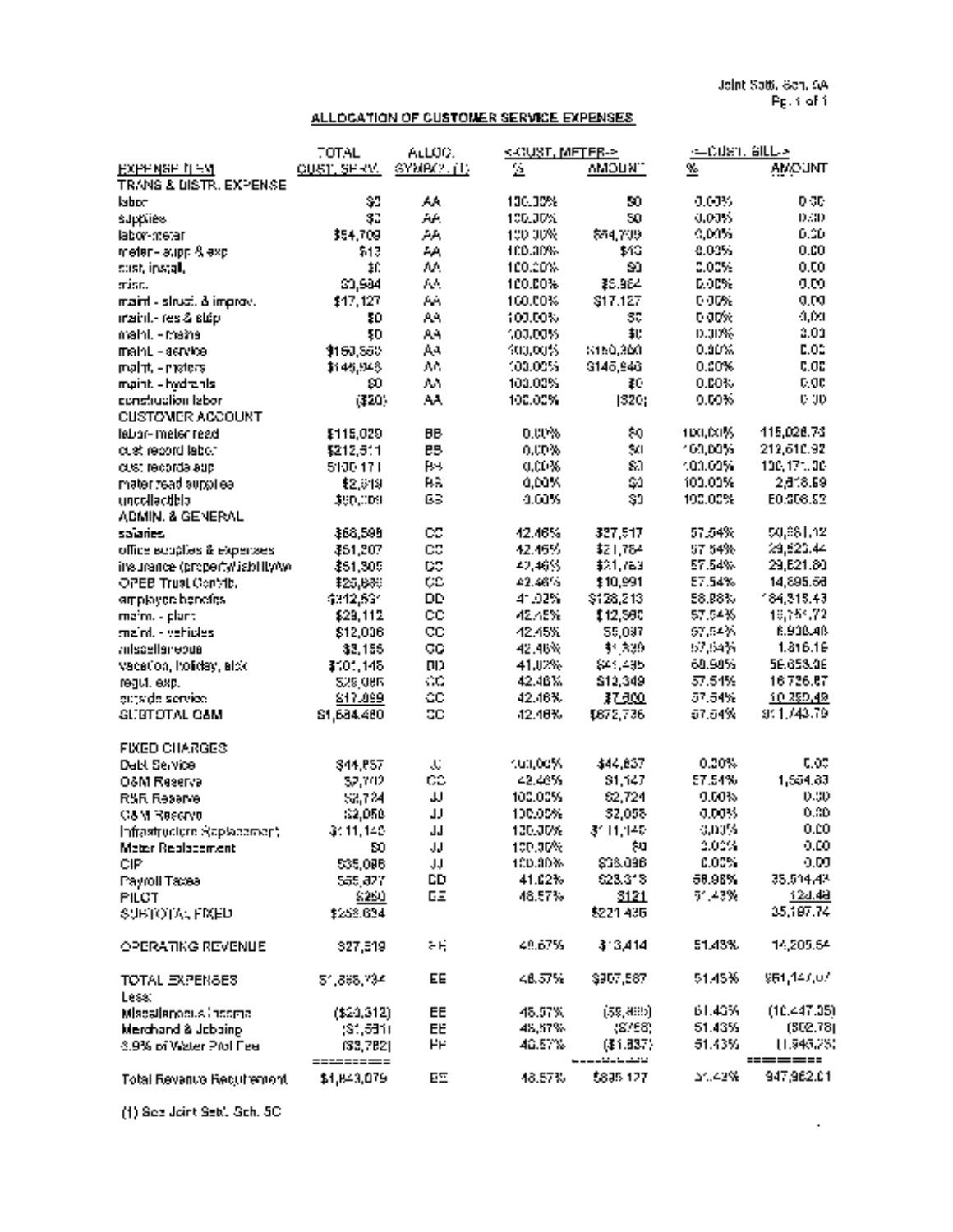Joint Seth. Sch. 58 Pg. blof 1.

### ALLOCATION OF CUSTOMER SERVICE LABOR EXPENSES

|                                   | <b>TOTAL</b> | ALLIDID.            | ∻GUST, METER->          |                             | <–CUST, BILL→ |             |
|-----------------------------------|--------------|---------------------|-------------------------|-----------------------------|---------------|-------------|
| <b>EXPENSE ITEM</b>               | CLISTILSERVI | SYMPCL (1)          | $\overline{\mathbf{z}}$ | арканул                     | $\Delta$      | AMOUNT      |
| <b>TRANS &amp; DISTR. EXPENSE</b> |              |                     |                         |                             |               |             |
| labor                             | 0.01         | AA.                 | 100.00%                 | 46                          | 1.00%         | 0.00        |
| supplies                          | 3.00         | ÅÅ                  | 100.00%                 | <b>FD</b>                   | 1.00%         | 0.00        |
| laacrymeter                       | 51,207,23    | AA.                 | 130.00%                 | 551,207                     | 8,00%         | 0.00        |
| $m$ eier – $m$ upp & exp          | 6.03         | A.                  | 180.30%                 | ш                           | 0.00%         | 0.00        |
| aust, install,                    | 0.02         | ЛA                  | 100.00%                 | þ.                          | 0.00%         | 0.00        |
| misc.                             | 0.00         | AA.                 | 100.00%                 | $\mathbf{p}$                | 6.02%         | 0.Cö        |
| me.ml - res & aldo                | 0.00         | AA.                 | 100.00%                 | 80                          | 6.00%         | 0.00        |
| ment - melna                      | 0.00         | AA.                 | 100.00%                 | 91                          | $0$ OF $\%$   | 0.60        |
| maint - sondes                    | 113,447.63   | AA.                 | 100.00%                 | \$112,448                   | 0.30%         | 0.00        |
| maint - meters.                   | 43,562,86    | $\Delta \mathbf{A}$ | 100,00%                 | 546,958                     | 0.00%         | 0.00        |
| maint - hydranic                  | 0.00         | $\Delta\Delta$      | 100.00%                 | 5.1                         | 0.00%         | 1.01        |
| construction, leads               | 0.00         | AA.                 | 100.00%                 | GS.                         | 0.00%         | 3.00        |
| CUSTOMER ACCOUNT                  |              |                     |                         |                             |               |             |
| labor-meter read                  | 108,840.98   | BB.                 | 3.00%                   | SS.                         | 100.00%       | 108.940.28  |
| cust pacerd lobor.                | 202,101.45   | 3F                  | $0.00\%$                | 35                          | 100.00%       | 202,101.46  |
| gust penerds sup-                 | 0.00         | B <sub>B</sub>      | e.orv.                  | $\sim$                      | 100.00%       | 0.05        |
| mefer read supplies               | 0,90         | HH                  | c.org/                  | 邦                           | 100,00%       | <b>b</b> de |
| snockleatible                     | 0.00         | <b>DD</b>           | <b>CODY</b>             | 10                          | 100.00%       | <b>D.OD</b> |
| ADMIN, & GENERAL                  |              |                     |                         |                             |               |             |
| salar.'ee                         | 89,261.78    | CC.                 | <b>42.46%</b>           | \$56,625                    | 57.54%        | 49,635.88   |
| ofrica supplies & expensee        | 0.00         | CG.                 | 42.46%                  | \$0\$                       | 57.54%        | 0.00        |
| Invurance (property/tacility/w    | 0.50         | CC                  | 42.46%                  | Ţ0                          | 57.54%        | 0.00        |
| OPEB Triist Contrib.              | 0.50         | 111                 | 41.02%                  | $\mathfrak{g}$              | 58.99%        | 0.50        |
| emoloyee penefils                 | 0,001        | QD                  | 41.02%                  | 10                          | 58.99%        | 0.00        |
| maint - plant                     | 23.069.54    | ОC                  | 42.46%                  | 36.796                      | 57.54%        | 13.274.71   |
| ntaint. - vehicles.               | 366.77       | 2 <sub>C</sub>      | 42.46%                  | <b>S266</b>                 | 57.54%        | 400.64      |
| miacellaneous                     | 0.00         | CC                  | 42.46%                  | 30                          | 57.54%        | 0.00        |
| vacation, holiday, alck           | 106,905.57   | DD.                 | 41.02%                  | 343,857                     | E8.06%        | 63,048.52   |
| reguli exp.                       | 0.00         | CC.                 | 42,46%                  | 5.                          | 57.54%        | 0.01        |
| cuis de servise                   | $10^\circ$   | $\sim$              | 42.46%                  | $\mathcal{C}^{\mathcal{A}}$ | 57.54%        | 5.02        |
| <b>TOTAL LABOR</b>                | 741.465.42   | <b>DD</b>           | 41.025                  | S304.1E0                    | <b>68.98%</b> | 437,302.88  |
|                                   |              |                     |                         |                             |               |             |

(1) See Joint Setti. Sch. SC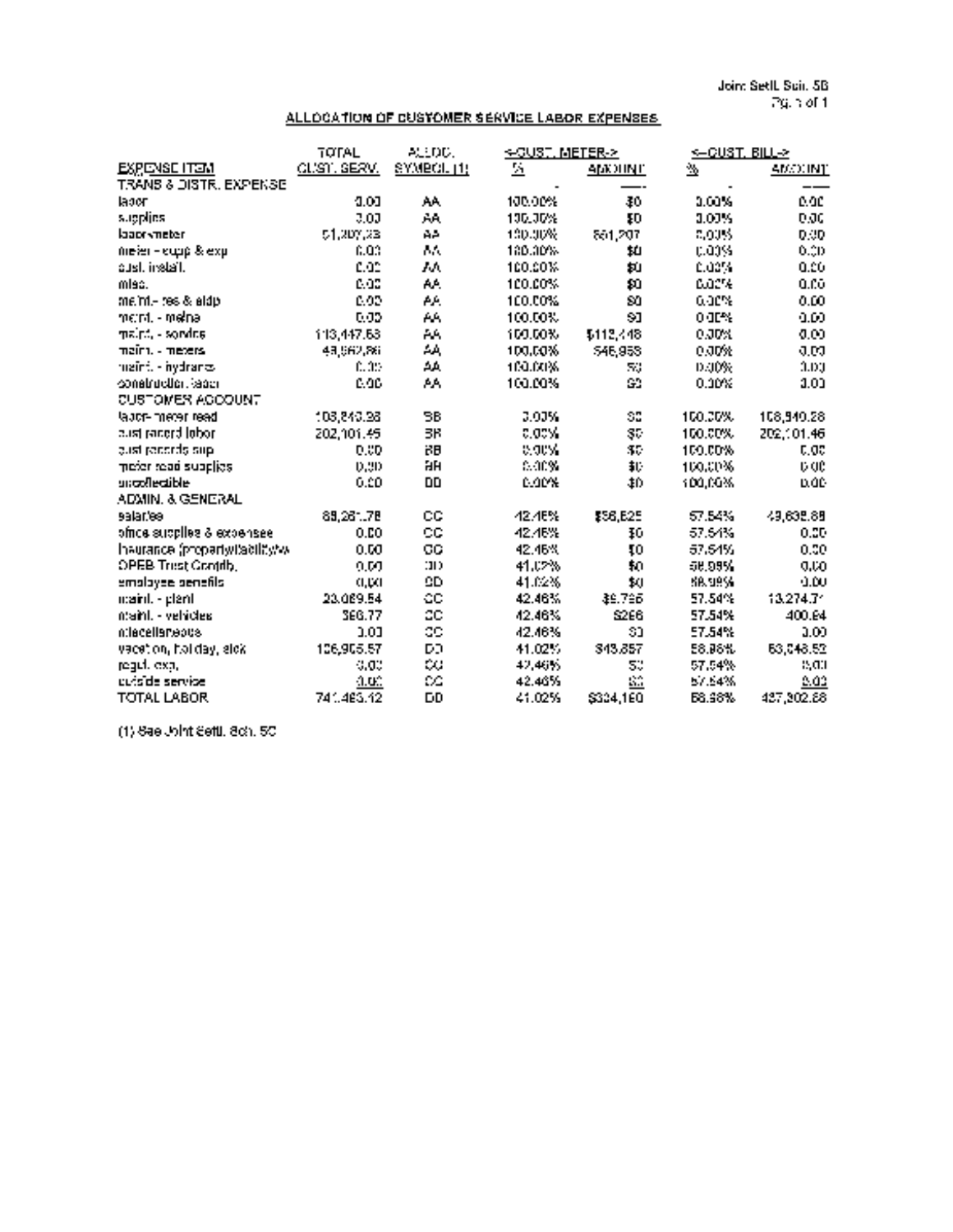### **ALLOCATION SYMBOLS - CUSTOMER SERVICE**

| <b>ALLOCATION</b> | CUSTUM. | <b>CUSTOM</b> |                            |
|-------------------|---------|---------------|----------------------------|
| <b>SYMBOL</b>     | METER.  | <b>BILL</b>   | <b>TOTAL</b>               |
| АA.               | 100.00% | <b>CO25:</b>  | 100.00% Melers             |
| FB.               | 0.00%   | 100.005       | 100.00% Billing            |
| OC.               | 42.46%  | 57.54%        | 100.00% OSM                |
| DD.               | 41.07%  | 58.98%        | 100.00% Lacer              |
| EE                | 49.67%  | 84.43%        | 100,00% All Expenses       |
| ШL                | 100.00% | <b>D.10%</b>  | <b>TELORS Capital/Debt</b> |
|                   |         |               |                            |

 $\sim$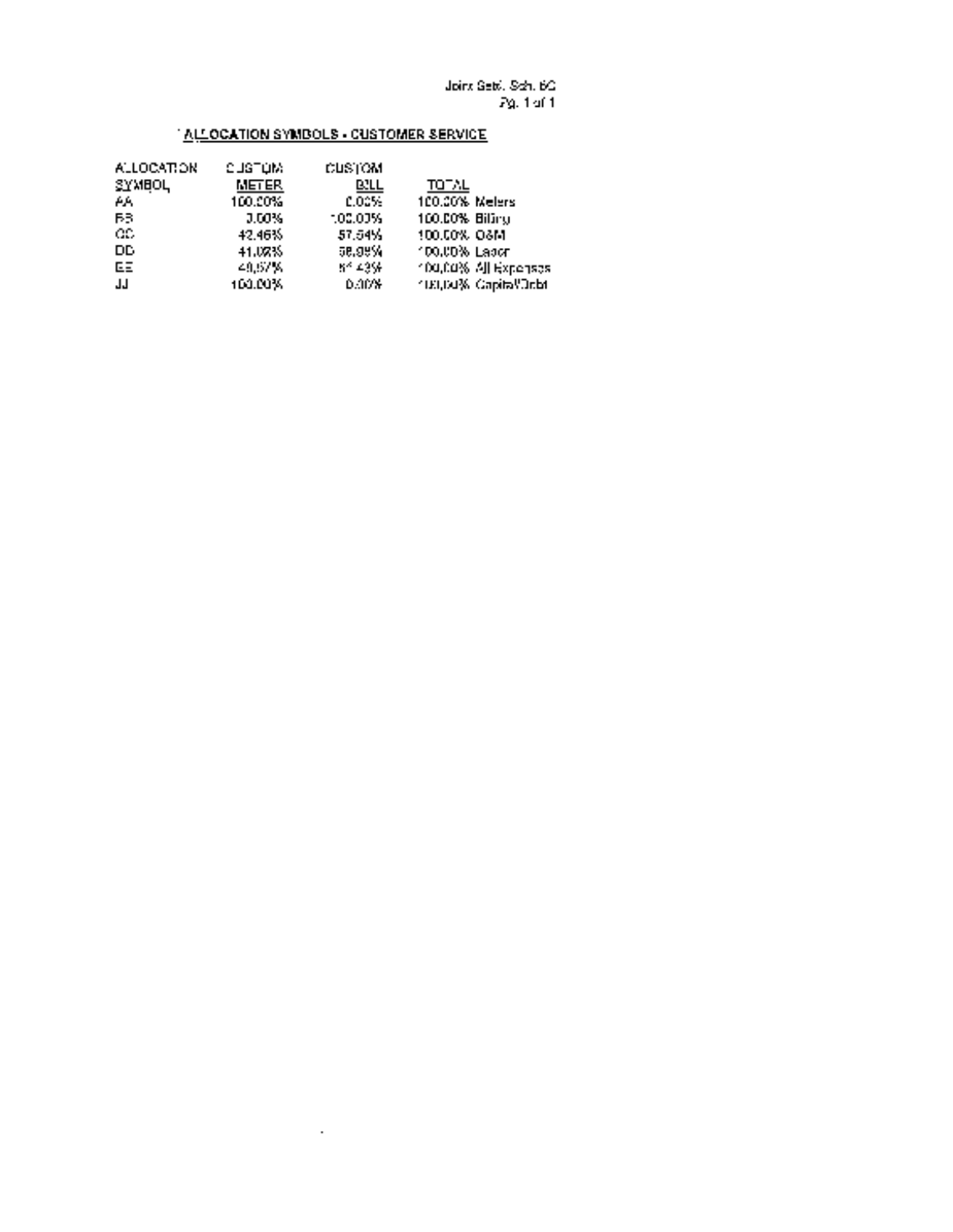Joint Setti. Sdi. 5D Pg. <sup>1</sup> of <sup>1</sup>

 $\ddot{\phantom{a}}$ 

### DETERMINATION OF EQUIVALENT METERS.

| <b>METER</b>    |               | <b>EQUIVALENCY</b> | TOUIV, 5/8 | <b>DEMAND</b>     | <b>DEMAND</b> |
|-----------------|---------------|--------------------|------------|-------------------|---------------|
| <u>Size uni</u> | <b>NUMBER</b> | FACTORILL          | IN. METERS | <b>FACTOR (2)</b> | соцімила      |
| 538.34          | 22,005        | . u:               | 22,095     | - 01              | 22.085        |
|                 | - 651         | - 80               | 5572       | - 67              | 6,055         |
| - 12            | 333           | 3.30.              | 1 JSP      | -533              | 1.10          |
| 2               | Min           | 4.6L               | 2.346      | 5.33              | 2,720         |
| Ġ,              | 12            | <b>U. 31-</b>      | $\sim 0.1$ | 11.67             | - 74          |
| Ą               | 92            | SGC.               | 96G        | 10.67             | 1,552         |
| 6               | 96            | 16.50              | 1.322      | 33.32             | -3,200        |
| 79              | 72.           | 29.EO              | للخناث     | 55.33             | 3,843         |
| בערכת           | 26,851        |                    | 36.9.4     |                   | 49.701        |

 $\ddot{\phantom{a}}$ 

(1) Based on prior KCWA dockets

 $\hat{\mathbf{r}}$ 

 $\hat{\mathbf{r}}$ 

(2) Based on rated capacity of meter sizes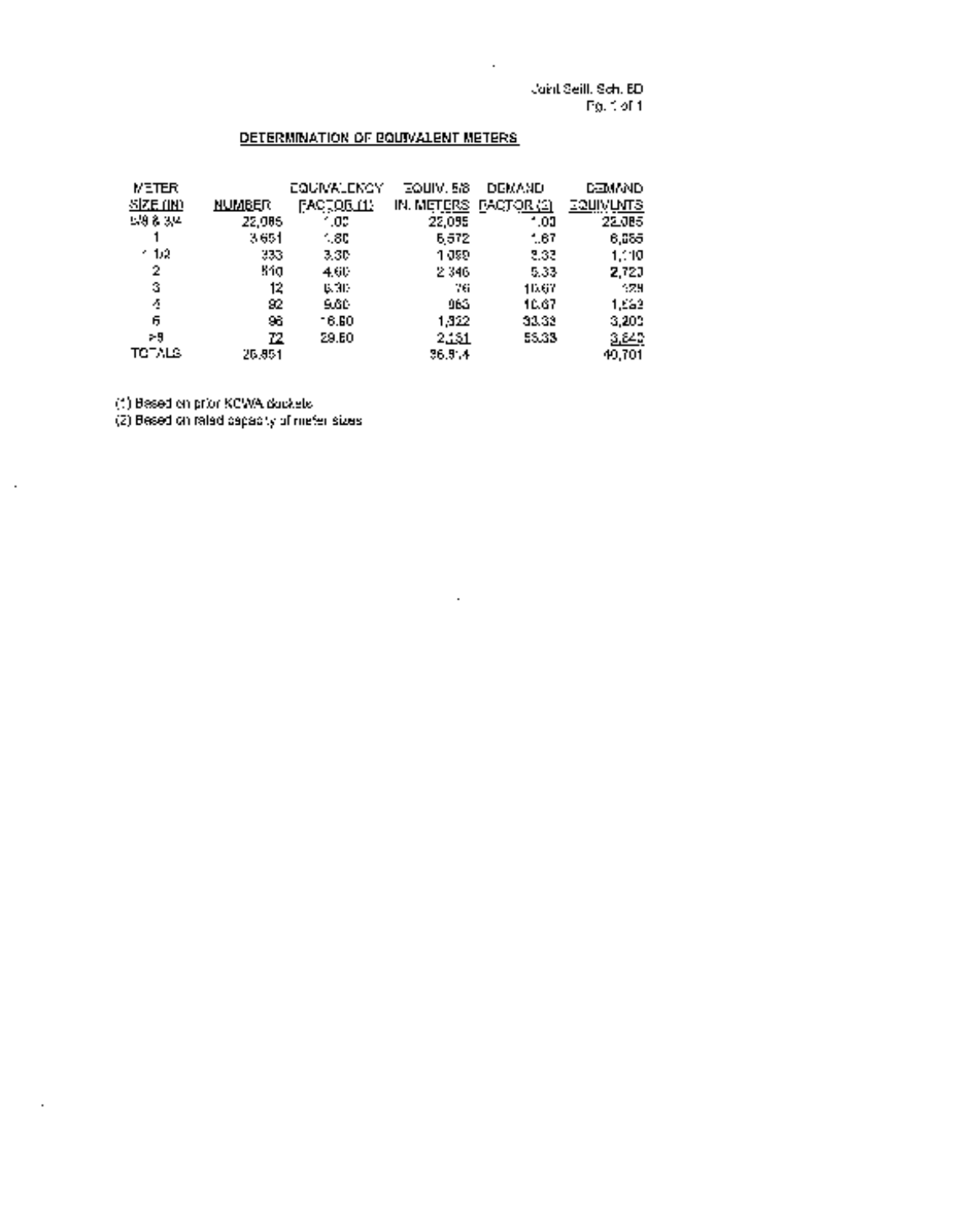### DETERMINATION OF PROPOSED SERVICE & DEMAND CHARGES SERVICE CHARGES **BILLING CHARGE** CUST. BILLING ALLOC. (1) \$947952 \$8.72 PER BILLING a de component NUMBER OF BILLINGS 108,000 108,752 METER CHARGE  $C \cup S$ [. METER ALLOC. (1,3)  $\qquad \qquad 1032,401$  $=$   $=$   $= =$   $=$   $\frac{623,97}{1000}$  METERIYK ----------- $NQ.$  EQUIV. METERS (2)  $36,814$ TOTAL SERVICE CHARGES QUARTE<u>RLY ACCOUNTS MONTHLY ACCOUNTS</u> METER METER BILLING TOTAL METER BILLING TOTAL

| MLI EN.         | NE IFR.       | ишнес         | .              |               |               | .             |
|-----------------|---------------|---------------|----------------|---------------|---------------|---------------|
| <b>SIZE IIN</b> | <b>CHARGE</b> | <b>CHARGE</b> | <b>KALARGE</b> | <b>CHARGE</b> | <b>CHARGE</b> | <b>CHARDE</b> |
| 5/8 & 3/4       | \$5.98        | 33.72         | 14.71          | 32.09         | <b>SB.72</b>  | 110.71        |
| и,              | \$10.79       | 38.72         | \$19.EO        | 13.6C         | \$9.72        | \$12.31       |
| 1.52            | \$13.77       | 48.72         | \$25.49        | \$6.59        | 38.72         | $$1 - 21$     |
| $\mathbb Z$     | \$27.56       | <b>IB.72</b>  | 535.29         | <b>SB</b> 19  | 18.72         | \$17.93       |
| $\mathbf{S}$    | 537.75        | 12.72         | 34E.47         | \$12.56       | 58.72         | <b>S21.3D</b> |
| 4               | 357.53        | 53.72         | \$56.24        | \$19.18       | <b>SHIT2</b>  | 327.89        |
| G               | \$101.27      | \$3.72        | 3109.99        | \$33.79       | -59.72        | 342.47        |
|                 |               |               | \$186.09       | 355.12        | $-30.72$      | \$67.84       |
| - 8             | \$1,7.37      | 35.72         |                |               |               |               |

(1) See Joint Settl. Sch. 5A

(2) See Joint Settl. Sob. SD

(3) Less allocation of Service Maintenance Costs to Private Fire Service see Joint Setti. Sch. 4B and less

#### DEMAND SURCHARGE

| DEMAND COSTS (4)             |       |                        |
|------------------------------|-------|------------------------|
|                              |       | -80.36 / DEMAND EGIYRI |
| <b>INO,DEMAND BOUIVS (2)</b> | 10 ZM |                        |

#### TOTAL DEMAND SURCHARGES

| <b>METER</b>     | QUARTERLY     | MONTHLY       |
|------------------|---------------|---------------|
| <u>SIZE (IN)</u> | <b>CHARGE</b> | <b>CHARGE</b> |
| ुस है अब         | 50.00         | H. AL         |
|                  | 30.00         | \$0.06        |
| 1 - 12           | 30.00         | 50.00         |
| 2                | <b>10.00</b>  | 50.00         |
| 3                | 10.00         | 50.00         |
| Æ.               | 10.00         | 10.00         |
| ú                | 50.00         | \$0.00        |
| УR.              | 50,00         | 50.00         |

(4) Share of fixed costs allocated based on meter capacity ratios

 $\bar{\phantom{a}}$ 

 $\overline{\text{Cov}}$  and to be recovered  $$0$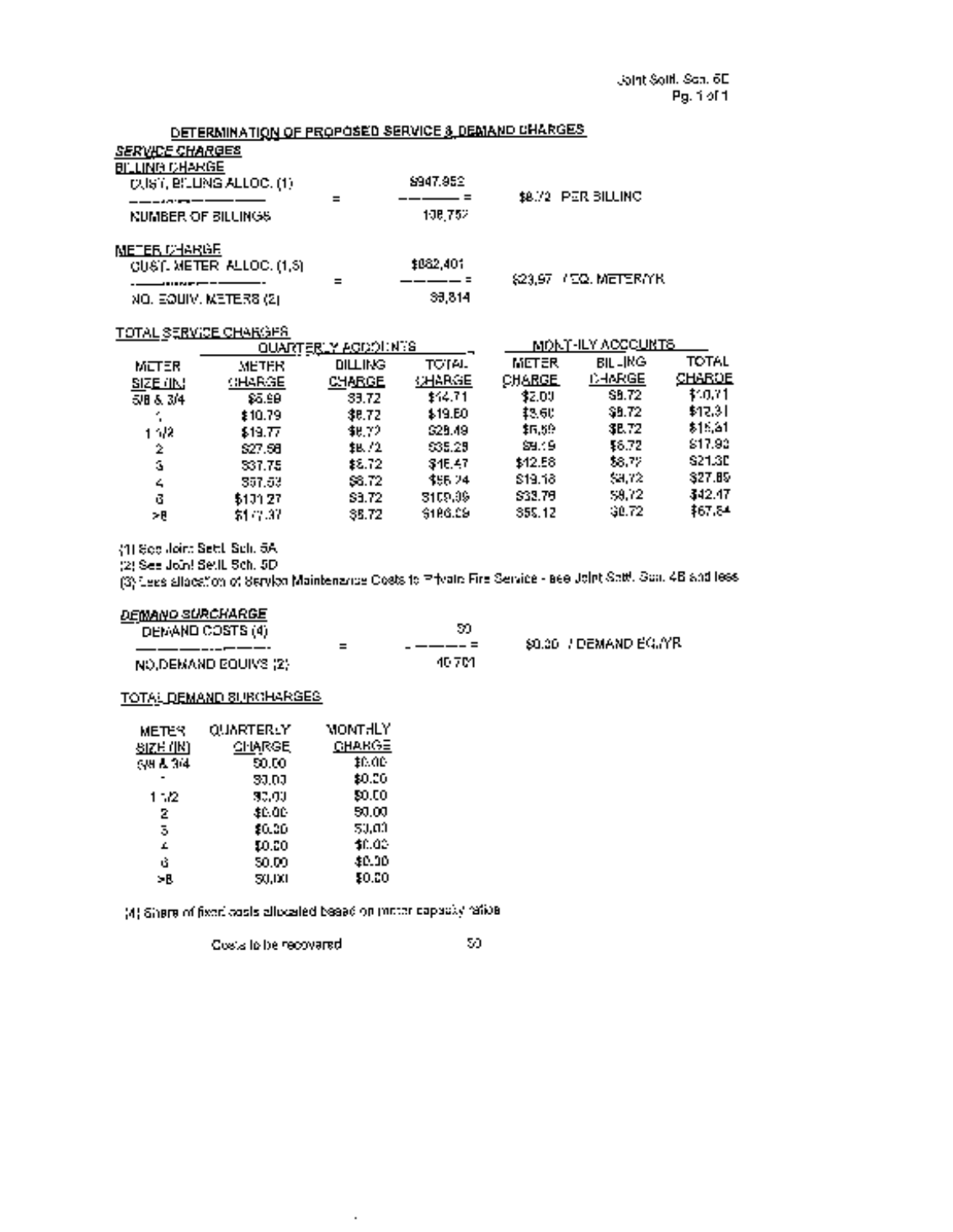#### ALLOCATION OF GENERAL WATER EXPENSES TO BASE AND EXTRA CAPACITY

|                                                             | <b>TCTAL</b>       | ALLOC.                  | 1932.                       |               | <b>FATRA CAPLINAX DAY</b> |               | EXTRA DAP. PEAK HE |                      |
|-------------------------------------------------------------|--------------------|-------------------------|-----------------------------|---------------|---------------------------|---------------|--------------------|----------------------|
| <b>EXFENSE ITEM</b>                                         | GENLWATER SYNROLIL |                         | $\mathcal{L}_{\mathcal{A}}$ | арсилит       | ÷.                        | <b>AMOCNT</b> | $\mathbf{H}$       | <b>AMOLNT</b>        |
| SOURCE OF SUPPLY                                            |                    |                         |                             |               |                           |               |                    |                      |
| maint of well electrony study.                              | \$19,427           | A6.                     | 100.00%                     | 916.427       | 5,00%                     | чĤ.           | 0.00%              | 50                   |
| purchased weler                                             | \$4,200,093        | 39                      | 100.00%                     | 14.278.098    | 0.00%                     | м.            | <b>COUNTY</b>      | V.                   |
| <b>PLMPING OPERATIONS</b>                                   |                    |                         |                             |               |                           |               |                    |                      |
| fuel for pumping                                            | 833.076            | -20                     | 101.00%                     | 325 575.      | 0.00X                     | 35            | $-0.75$            | t.                   |
| DSM AF                                                      | 3785.824           | 30                      | 102,00%                     | \$/K5,851     | 6.56%                     | 10            | 0.00%              | 53                   |
| blook through                                               | 885.455            | oρ                      | 62.64%                      | 542,000       | 57.32%                    | \$75,575      | 2,00%              | 50                   |
| pumping waxerzek                                            | 45.                | $\mathcal{A}$           | 02.64%                      | V.            | 37. NPS                   | £9            | 5.CDS              | 40                   |
| $\mathbf{m}\mathbf{e}$ in – strudones & in $\mathbf{e}$ nov | 588 ROS            | ×.                      | 82.64%                      | 348.51        | 51.3°N                    | 1.50012       | actrs.             | ξD                   |
| deed a                                                      | 10                 | $\mathbf{u}_\mathrm{c}$ | 8264%                       | 95            | 07.00%                    | 511           | n cov.             | 60                   |
| man. - ewip                                                 | 546 ZBP            | 141                     | 82.64%                      | 829.2DE       | 97.36%                    | 517,401       | n cm.              | Ξû                   |
| WATER TREATMENT                                             |                    |                         |                             |               |                           |               |                    |                      |
| chemine si                                                  | \$102,097          | БØ.                     | 100 COY.                    | £182.COT      | $-0.05%$                  | 40            | 0 TUM              | Уĥ                   |
| labor.                                                      | 5189.091           | 35                      | 400 CHS                     | \$103,091     | 2003                      | 30            | 0.00%              | $\mathbf{p}$         |
| operating / Wistmook                                        | 968.066            | อว                      | 100.00%                     | \$63,165      | 0.00%                     | 50            | 0.00%              | $\mathbf{p}$ .       |
| maint - water from ecuto                                    | \$18,263           | aa                      | 100.00%                     | \$18,29%      | acus.                     | $\mathbf{r}$  | 6.36%              | p.                   |
| ma ulte alcudum                                             | 8977               | ea.                     | 100.00%                     | 53 C          | 0.005                     | ĐC.           | C.D.H              | V.                   |
| TIGNIS & DISTRIEXPENSE                                      |                    |                         |                             |               |                           |               |                    |                      |
| clore je feolities e.g.                                     | 70                 | ri:I                    | 0.00%                       | ា             | 0.05                      | \$0.          | 105.05%            | 40                   |
| -000                                                        | 518,570            | tЬ                      | 52,31%                      | \$1,339       | 48.70%                    | 50.072        | 5.00%              | $\sim$               |
| supe les                                                    | 203.050            | <b>ED</b>               | 55, 17%                     | 714.548       | 46.70%                    | 268-092       | 0.004              | 511                  |
| iaces maior                                                 | эc                 | 40                      | 3.0 T.                      | э.            | <b>C.A.M</b>              | 82            | 0.00%              | < 0                  |
| $0$ eder - Stapp $\Lambda$ as $x$                           | ×                  | <b>SC</b>               | 0.00%                       | $\mathbf{F}$  | 0.00%                     | 20            | DCD-3              | GЛ                   |
| tang, inggell                                               | 40                 | m.                      | <b>D.CD%</b>                | 50            | 9.00%                     | 30            | a.com              | GO                   |
| med.                                                        | \$3,060            | F                       | -1.29%                      | 69.471        | 45.40%                    | 51,017        | $2.7 - 1.$         | SHL.                 |
| maint - struct, it improvi                                  | 726.762            | $\blacksquare$          | 11.05                       | 314,323       | 45.40%                    | 542.057       | 2.7 %              | \$750                |
| maint - res Sistio                                          | 519,878            | ж.                      | 11, 41%                     | 20            | <b>D.CDSS</b>             | GC.           | 100.04%            | \$15.970             |
| moint - moito                                               | <b>E470.906</b>    | b>                      | <b>NUMBER</b>               | 1250.002      | 49.70%                    | 2219.913      | C.U.W              | $\ddot{\phantom{a}}$ |
| Ingin: - santae                                             | ÷D                 | c.                      | 0.005                       | 20            | 0.00%                     | x             | 1024               | 5.7                  |
| <b>00601 - 006406</b>                                       | 90.                | e5.                     | <b>C.D.W</b>                | 50            | 1000%                     | 10            | 2004.              | 55                   |
| premi - Sydnade                                             | <b>*415</b>        | сb                      | 100.00%                     | 5415          | 0.00%                     | $\pm 5$       | 5.00%              | 50                   |
| construction letter.                                        | (\$33)             | $\mathbf{r}$            | 51.69%                      | (717)         | 15. O.N                   | $\sim 5$      | 2716               | ië t                 |
| CUSTOMER ACCOUNT                                            |                    |                         |                             |               |                           |               |                    |                      |
| labor- meler road                                           | <b>W</b>           | <b>Car</b>              | 5,05%                       | 90            | $0.00\%$                  | \$H           | 0.COV.             | εú                   |
| quel concret labor                                          | ИC.                | -20                     | o cas:                      | 15            | 0.02%                     | 50            | n che.             | ខប                   |
| cusi records sub                                            | 56.                | DБ.                     | 210155                      | \$0           | 0.005                     | ÷п            | u.cu%              | 50                   |
| moles road, supplies,                                       | аG                 | 55                      | 0.0%                        | \$9           | 0.058                     | £П            | 0.00%              | 95                   |
| WWP Robibatsement                                           | ЪC.                | 5c                      | 0.00%                       | \$11          | 5.00%                     | εo            | 0.00%              | 93                   |
| ADMIN. & GENERAL                                            |                    |                         |                             |               |                           |               |                    |                      |
| relativa.                                                   | \$340,200          | ×                       | 50.54%                      | 3002.040      | iner».                    | 686.132       | $C \mathbf{F}$     | 71.523               |
| of the supplies & experience                                | \$197,417          | $\mathbf{r}_i$          | 54.54%                      | \$175,376     | tu euw.                   | 626.904       | 9.17%              | <b>81.190</b>        |
| incurance icroceri di shi liviwa)                           | \$157,403          | <b>UP</b>               | 52.64%                      | 8173,967      | 10.00%                    | 520 822       | 3,57%              | 81.115               |
| <b>GPEB Trust Contrb.</b>                                   | 544,601            | lı٦                     | 75.50%                      | 286,757       | 22.93%                    | \$50,232      | 1.45%              | 6:03                 |
| encloses sengils.                                           | \$630,540          | hn                      | 75.5.%                      | \$407.810     | 22.3%                     | 5127.029      | 1.46%              | 51. XX               |
| maint - plant                                               | 8112,010           | 93                      | <b>MANGE</b>                | 1199.500      | 10.50%                    | \$11,572      | U.T. 135           | 523                  |
| maint - vahielte.                                           | 346,196            | 99                      | <b>UNDER</b>                | 2.41933       | 10.50%                    | -4,566        | 0.77%              | 32.91                |
| <b>Infactable negative</b>                                  | 912,108            | CD.                     | 060%                        | 510 783       | 10.95%                    | 51,520        | 0.57%              | \$XI                 |
| wouldn, holder, sick                                        | 6174,851           | <b>rn</b>               | 75.58.4                     | 5105.000      | $2 - 9.55$                | 250.979       | 1.40 M             | \$2,559              |
| read, sen                                                   | \$111,916          | 49                      | 20,54%                      | \$99.121      | $-0.0116$                 | 011,652       | 0.57%              | -5422                |
| catalde estable                                             | <b>ቆሰኤስ70</b>      | Чf.                     | -88.5475                    | <b>FM:101</b> | 10,00%                    | \$1,000       | <b>C.57%</b>       | 32DC                 |
| <b>SUB OTAL ONN</b>                                         | 56.178.704         |                         | 5.74K                       | 97,608,867    | <b>T.J. S.</b>            | \$2-11,098    | 0.4026             | -864-885             |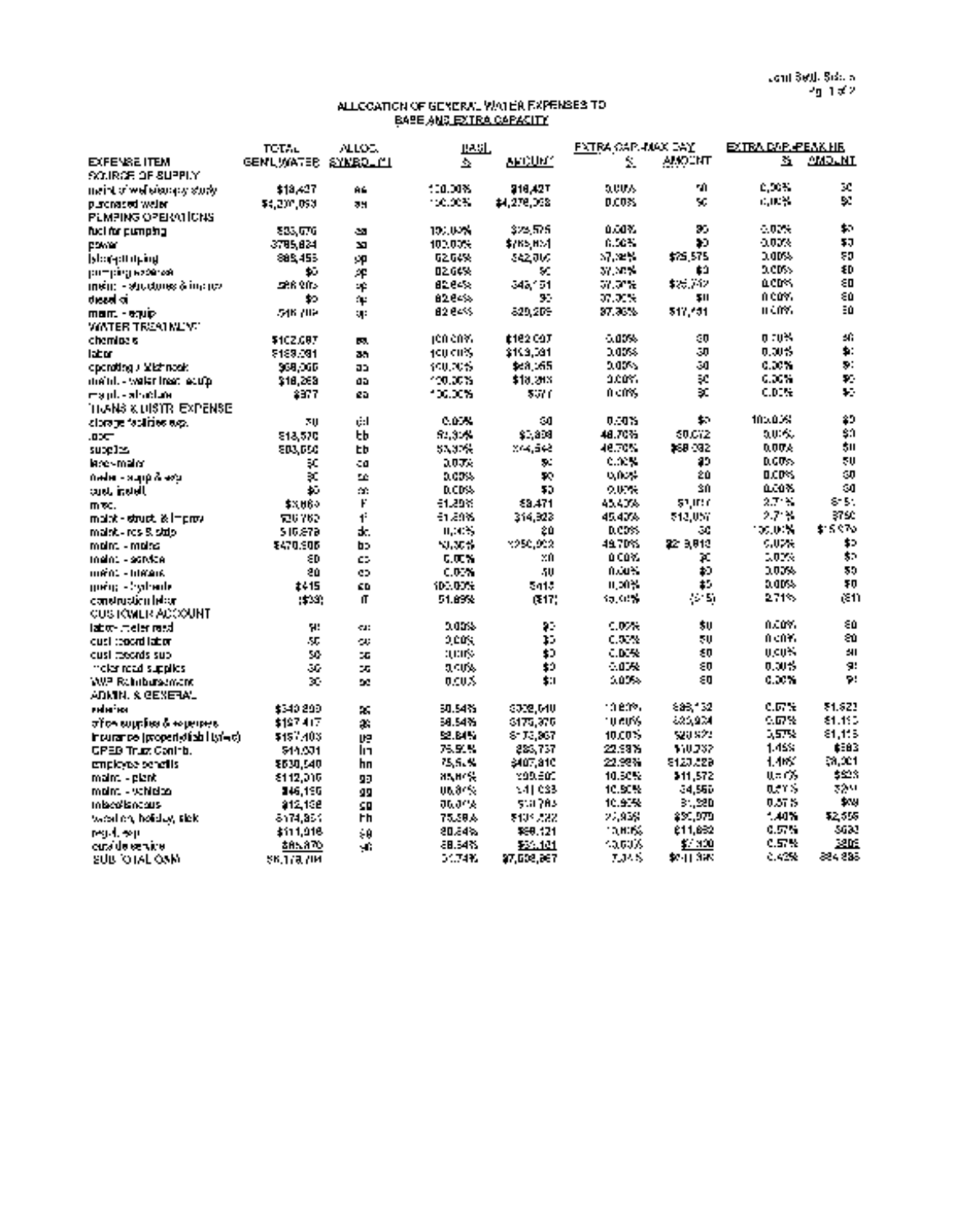#### ALLOCATION OF GENERAL WATER EXPENSES TO BASE AND PXTRA CAPACITY

|                                    | <b>TDTA</b>    | AUCO              | <b>BASE</b>    |               | GATES COPERAN DAY.          |                    | FXITRA GAPL-FEAK HR |                 |
|------------------------------------|----------------|-------------------|----------------|---------------|-----------------------------|--------------------|---------------------|-----------------|
| GXPENSE PLK                        | INFACTUALE IN  | <b>BYMROL (1)</b> | ч.             | <b>AMDLNT</b> | $\mathcal{L}_{\mathcal{L}}$ | <i>an</i> gunii    | ٧.                  | <b>AMOLNT</b>   |
| <b>FIXED DEARGES</b>               |                |                   |                |               |                             |                    |                     |                 |
| <b>Cept Sorvice</b>                | -51,709,282    | $\cdot$           | <b>BILSING</b> | ish cabjate   | 32.38%                      | 3560,004           | - 55%               | \$1.1112        |
| OSM Reserve                        | 3:0.887        | 99                | 06,07%         | \$3,200       | 10.92%                      | 21, 102            | 2.57%               | 555             |
| ПАК Пюним                          | \$109,465      |                   | 00.62%         | 502.01*       | 37.32%                      | \$94 CBT           | 5,65%               | 05/702          |
| Toenewel & Toeolscamment - Provinc | \$78,184       |                   | 60.02%         | 547.315       | 32,02%                      | \$25,748           | <b>SERV</b>         | SG 193          |
| ininastrustum Kepledement          | \$1,221,890    | ř.                | 60.52%         | 32.586.162    | 3283%                       | \$1,090,103        | <b>RESY.</b>        | 1278,684        |
| Werds Roblacement.                 | \$2,000,000    | mm                | 100,00%        | 12,000,000    | 0.00%                       | 50                 | $0.10\%$            | 29              |
| D-P                                | \$1,971,200    | $\mathbf{I}$      | <b>MLS2%</b>   | 2620.529      | 82.08%                      | 3451,478           | 6.56%               | \$18,5ch        |
| Peyroll Tayes                      | 997.FTT        | h,                | $\sim 100$ K.  | \$74.081      | 22.99%                      | -922,461           | $-10 -$             | $11.1 - 51$     |
| <b>FILCT</b>                       | 512.010        | L.                | 34.7%          | \$2,033       | 25.01%                      | 24.000             | <b>SCIENTING</b>    | \$2,402         |
| SUBTOTAL PIXED.                    | 19.504.384     |                   |                | \$5,017,006   | 25.98%                      | 52.490,064         | $-17 -$             | \$49,002        |
| <b>OPERATING REVENUE</b>           | 5266.752       | йk.               | 79.40%         | 5211.037      | 1780%                       | 546.990            | 20EX.               | 17.07           |
| TOTAL EXPLNGES                     | \$10,050,875   | H.                | 79.40%         | 314.382.602   | 17.61%                      | 50.176.642         | 2005.               | 2529.281        |
| Less                               |                |                   |                |               |                             |                    |                     |                 |
| Waasin tous income                 | (9167.201)     | H.                | 79.40%         | (\$155.783)   | 17.81%                      | (\$34,560)         | 250%                | $(56,60\%)$     |
| Informal Induction                 | 2917-2051      | ИK.               | <b>79.40%</b>  | 1\$13,7800    | -7.81%                      | (54,020)           | 2.88%               | idh i T         |
| Mediend & Ridding                  | 1915,0771      | K.                | 79.40%         | (\$11.671)    | 11. A 15.                   | 192.9551           | 2.94%               | (1659)          |
| <b>C.0% of Water Ord Free</b>      | (\$58,532)     | K.                | 70.40%         | (525,005)     | 79 N PX                     | (호 수의)             | 2.95%               | 151,0921        |
|                                    |                |                   |                | ======        |                             | <b>The Company</b> | 2.91%               | \$581,418       |
| Tolal Royanue Keru remeri.         | 517,759,661    | Ŀс,               | 79.40%         | 814, 22,478   | 17.01%                      | 50.101.975         | <b>RISSS</b>        | 30              |
| Lass: Demand Surpharge Rev-        | <u>n </u>      | L                 | 30.52%         | εø            | 32,88%                      | - 55               |                     | \$531,418       |
| Ragulad From Molered Rales         | \$17,755,001   |                   |                | 374.122.478   |                             | 69.191.075         |                     | 业               |
| Level Mator replace, ecsis-        | (\$2.000,000). | m <sub>m</sub>    | ነሀበ ሁንኙ        | (12,000.000)  | 0.00%                       | Ŧ.                 | $-0.74$             |                 |
| Phy SupSubsidy                     | 6870.D17       |                   |                | \$270,017     |                             |                    |                     |                 |
| Net After Meter Replacement.       | 516,455,878    |                   |                | 512.752.405   |                             | 22.121.975         |                     | <b>8521.412</b> |
| (f) See Join Sell Sch KR           |                |                   |                | 77.74%        |                             | <b>TACSY</b>       |                     | 3.23%           |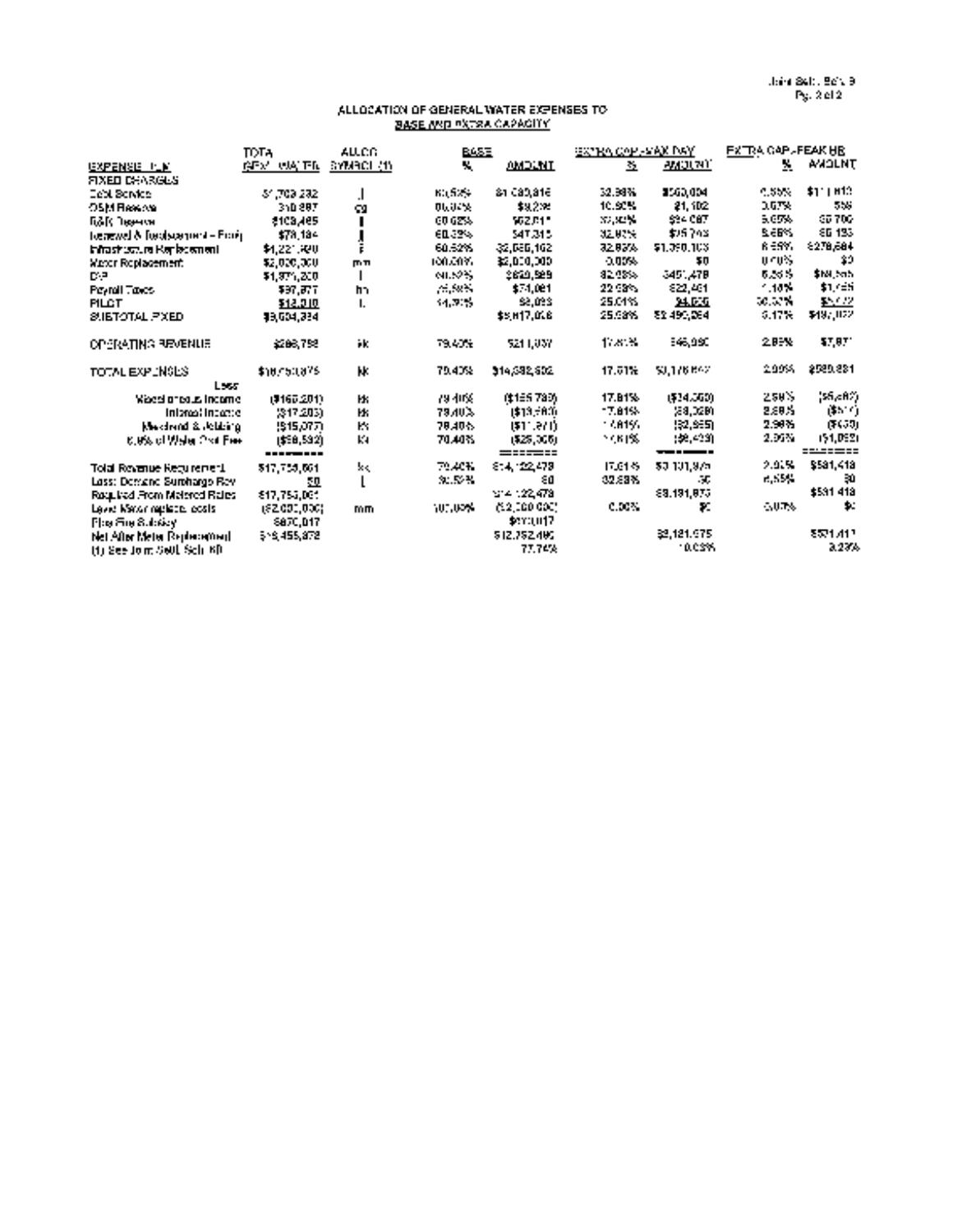#### ALLOCATION OF GENERAL WATER LABOR EXPENSE TO BASE AND EXTRA CAPACITY

|                              | TO AL             | ALLOC:          | EAFE          |           | EXTRA EARLAIDS CWY |                      | <b>PXTPA CARLPEAN HR</b> |                          |
|------------------------------|-------------------|-----------------|---------------|-----------|--------------------|----------------------|--------------------------|--------------------------|
| <b>EXPENSE ITEM</b>          | <b>BENL WATER</b> | <u>SYMBULES</u> | ¥.            | AMCUNT    | $\Delta$           | <b>AMPLN1</b>        | रू.                      | AMOUNT                   |
| РОМЕНА ОРЕНАЛОНА             |                   |                 |               |           |                    |                      |                          |                          |
| եկազանոր նց                  | 194,921           | FP              | 02.04%        | \$10.741  | 医子宫畸形              | 224,235              | 0.DIN                    | - 0                      |
| ppear, - signalmes & loyace. | 281,710           | FP              | <b>D2.04%</b> | 500,005.  | 117,28%            | 123,055              | 0.00%                    | $\mathbf{50}$            |
| melut - exulit               | \$30,909          | HΡ              | <b>B2 04%</b> | 515,350   | 3726S              | \$11,545             | c.xx.                    | $\mathcal{M}_\bullet$    |
| <b>WATER EREATMENT</b>       |                   |                 |               |           |                    |                      |                          |                          |
| labor.                       | \$164,200         | $\sim 10$       | 100.00%       | 8:84.200  | 0.50%              | $\ddot{\phantom{1}}$ | $-0.34$                  | $\mathbf{X}$             |
| TRANS & DISTRIEMPLYISE       |                   |                 |               |           |                    |                      |                          |                          |
| <b>ICE ST</b>                | SC.               | ob,             | $-3.30\%$     | ЭC.       | 46.70%             | 70                   | 3075                     | $\mathbf{y}_\mathrm{in}$ |
| maint - ros & stép.          | 37,001            | $\mathbf{r}$    | <b>UCHY</b>   | S.        | <b>CDON</b>        | 50                   | <b>ICOUPA</b>            | \$13,651                 |
| 11601 - 10401                | \$310,016         | b.              | 30703         | \$187,815 | 46.75%             | \$147,112            | <b>DCD-</b>              | $\ddot{\phantom{1}}$     |
| mant - I Woods               | 31BA              | 01              | 100.00%       | 51H1      | 5.05%              | ΕП                   | 0.00%                    | $\ddot{\phantom{a}}$     |
| <b>CUSTOMER AGOCAINT</b>     |                   |                 |               |           |                    |                      |                          |                          |
| iator melengeal              | \$0               | 130             | C.DON         | ΣD        | acus.              | $\mathbf{p}$         | 0.00%                    | 0                        |
| meta broad abun              | 50                | u.              | <b>C.D.M.</b> | ΣD        | DCON.              | $\boldsymbol{\tau}$  | 0,00%                    | 233                      |
| cust records sup-            | 50                | GR.             | 0.012         | żй        | 0.00%              | $\mathbf{r}$ .       | $\sim 100\,M_\odot$      |                          |
| ricler read supplies.        | 50                | CF.             | <b>QIDS</b>   | 80        | 0.00%              | Ŧ.                   | <b>CIRCS</b>             |                          |
| انتظامها تعدانا              | - 9               | CD.             | <b>AUGUS</b>  | 20        | 0.00%              | 30                   | $\sim 0.3\%$             | t.                       |
| ADMIN. & CENERAL             |                   |                 |               |           |                    |                      |                          |                          |
| <b>100 M 100</b>             | \$231,911         | SΑ              | <b>CD.04%</b> | 5201,050  | 15,87%             | \$25,179             | 362%                     | 21.512                   |
| mart - part                  | 285,735           | $\mathbf{A}$    | <b>28.24%</b> | 575,000   | 150%               | كالتعرات             | D.C.TX                   | 500Z                     |
| maint - venisles             | 52,661            | 96              | 26,24%        | 52,882    | 10.00%             | \$201                | <b>DET S</b>             | $-10$                    |
| miscolareous                 | 72                | ЭĒ              | 68.547.       | 85        | 10.00%             | 50                   | 0.07%                    | ÷Ρ                       |
| uchaban, holdey, sins        | 4104.817          | m.              | $-1.50 - 1.5$ | 6139,328  | 22.63%             | \$42,200             | 1,489.                   | \$2,737                  |
| regulacija.                  | 70                | 99              | 60.64%        | \$0       | - D. ears          | - 9                  | 0.67%                    | ζÙ                       |
| co sola estada               | 20                | <b>BJ</b>       | 02.04%        | 50        | 10 COY.            | ĸ                    | 0.MW                     | $\Delta$                 |
| TOTAL LABOR                  | 61.278.419.       | hh              | 78.DEN        | 3906,009  | 22,33%             | \$95,078             | 1,42%                    | 0.1562                   |

(1) See Joini Seth. Sch. GB

 $\sim$   $\sim$ 

 $\mathcal{L}_{\rm{max}}$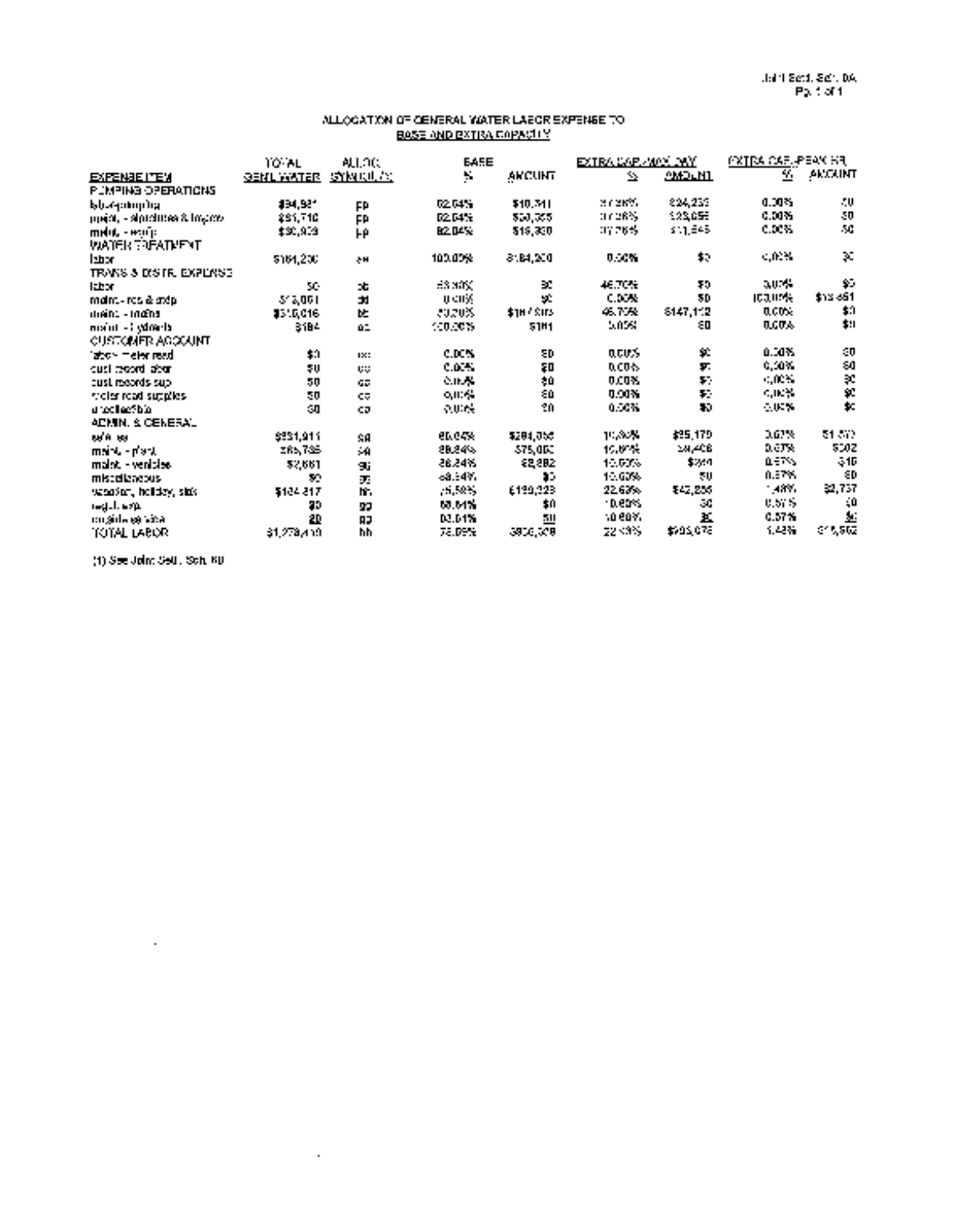### ALLOCATION SYMPHOLS - GENERAL WATER

|               |                             |                | EXTRA CAPACITY        |                  |                       |                                         |                                                      |
|---------------|-----------------------------|----------------|-----------------------|------------------|-----------------------|-----------------------------------------|------------------------------------------------------|
|               | ALCONOLIN                   | <b>RASE</b>    | <b>MAX DAY</b>        | <b>PENK HOLR</b> |                       |                                         |                                                      |
|               | 37M30L                      | ž.             | ¥.                    | x                | <b>LETAL</b>          |                                         |                                                      |
|               | 33                          | 101.00%        | 0, 3, 5               | $-0.75$          |                       | 150.00% Supply & Treatment              |                                                      |
|               | DF.                         | 63.73%         | 05. VC W              | 20125            | : 50.00% T&D Mains    |                                         |                                                      |
|               | D.                          | $-0.07$        | $-0.5$                | 2005.            | <b>C.O.N. Malers</b>  |                                         |                                                      |
|               | d.                          | 0.00%          | $0.01\%$              | 100.00%          | 100,00% Вканце        |                                         |                                                      |
|               | Ĥ.                          | activ.         | 0.0038                | 0.00%            | <b>CUSS Not User</b>  |                                         |                                                      |
|               | ſ                           | £1.89%         | 45.40%                | 2.71%            | 100,00% Med. 1810     |                                         |                                                      |
|               | 95                          | an an S        | 10.00%                | 0.57%            |                       | 100,00% Direct OSM plus 59% Truch Water |                                                      |
|               | h-                          | 75.35          | 22.95%                | $-48.5$          | 103.00% Labor         |                                         |                                                      |
|               | $\mathbf{I}$                | 60223          | 32.9%                 | 8.SY.            |                       | 100,00% TFR - same as eaplet            |                                                      |
|               | L                           | 60.22%         | J259A                 | <b>R. Fern</b>   |                       | 100.00% Deb./Cacha                      |                                                      |
|               | ŀ۴.                         | 78,40%         | ぜひん                   | <b>September</b> |                       | 100.00% All Everyons                    |                                                      |
|               | P.                          | 44.50%         | 25.C4%                | 30. MW           | 100 00% PLCT          |                                         |                                                      |
|               | ÞΑ                          | 62.34%         | 37.36%                | 0.00%            |                       | 100.00% Pomping FeoDias                 |                                                      |
|               | щĆ                          | 10.023         | 0.00%                 | <b>C.B.N</b>     |                       |                                         | 100,00% Meter costs it et to a nell meter cleas base |
| Sueba bo      |                             |                |                       |                  |                       |                                         |                                                      |
|               |                             | <b>Galivin</b> | 뷒                     |                  |                       |                                         |                                                      |
|               | Awange Day                  | 6.552          | 52.52%                |                  |                       |                                         |                                                      |
|               | Max Zwy in gronwint.        | 4.868          | 46. DP %              |                  |                       |                                         |                                                      |
|               | Masing + Dev                | 10.410         | 100.00%               |                  |                       |                                         |                                                      |
| Sendoj k      |                             |                |                       |                  | <b>EXTRA CAPACITY</b> |                                         |                                                      |
| llem.         |                             | Ann of Ti      | Sumboli               | <b>3/4E</b>      | <b>MAX DAY</b>        | <u>PERK POUL</u>                        |                                                      |
|               | Source of Supply            | \$5,812,783    | <b>Hd</b>             | \$1,852,588      | 15                    | 50                                      |                                                      |
|               | P. mani Plant               | \$0,370,946    | $\mathbf{H}^{\infty}$ | 25.249.561       | \$3,127,385           | 70                                      |                                                      |
|               | Water Treat, Flank          | 821,847,128    | 35.                   | \$21,947,179     | 20                    | εD                                      |                                                      |
|               | TAD Station                 | 17.ET2.426     | dd,                   | 却                | εo                    | \$7,272,428                             |                                                      |
|               | T&D Mains                   | 671,643,289    | ÞЬ.                   | 130.135.234      | \$13,412,051          | -0                                      |                                                      |
|               | T&D Fremads                 | 55,812         | $\mathbf{r}$          | 86 J 12          | ЛU.                   | - 11                                    |                                                      |
|               | T&C Metro                   | x              | C.                    | т.               | 50                    | -90                                     |                                                      |
|               | General Missio              | \$2,425,237    |                       | \$1,466.882      | 1785,852              | \$155,892                               |                                                      |
|               | General Clrubiures          | \$105,980      | ÿ<br>j                | 2344,250         | 1137.848              | 387.290                                 |                                                      |
| Total         |                             | \$113,673.100  |                       | \$64,977.515     | \$57,526.630          | <b>ET, 186. TDI</b>                     |                                                      |
| Percent       |                             |                |                       | PU. 235          | 32.93%                | 6.65%                                   |                                                      |
|               | (1) See Joim Sall, Schläß,  |                |                       |                  |                       |                                         |                                                      |
|               |                             |                |                       |                  |                       |                                         |                                                      |
| Syndra J      |                             |                |                       |                  | 8X ፣ የኢርትሥጵያ ዘገኘ      |                                         |                                                      |
| llem          |                             |                | Symbol                | <b>EASE</b>      | <b>MAX DAY</b>        | <b>PLAK FAIR</b>                        |                                                      |
| <b>Ukange</b> |                             | 55.443         | rki.                  | -90              | SD.                   | \$5,40                                  |                                                      |
| <b>Citre</b>  |                             | \$251          | k.                    | \$759            | \$16B                 | 520                                     |                                                      |
| PS(Wels)      |                             | \$11.005       | pp                    | ⊈7つ72            | 34.338                | 50                                      |                                                      |
| Toxi          |                             | 318.010        |                       | SKIDST.          | \$4,506               | ≵-, 472                                 |                                                      |
| Paresint      |                             |                |                       | 46.60%           | 25.01%                | 30. SAM                                 |                                                      |
|               | (1) Ban John Bald, Seri, 88 |                |                       |                  |                       |                                         |                                                      |
|               |                             |                |                       |                  |                       |                                         |                                                      |
| Symbol nu     |                             |                |                       |                  | OXTRA GAPPOITY        |                                         |                                                      |
| <u>llu – </u> |                             | S.             | Svinta.               | 2. JE            | <b>MAX 1957</b>       | и дкисли                                |                                                      |
|               | Supply Wells                | 25,000%        | HH.                   | 20.30%           | a ers.                | 3,00%                                   |                                                      |
|               | <b>Distriction</b>          | 05.00%         | als.                  | 42.34%           | 27.20%                | 3.00%                                   |                                                      |
|               | ີເຟ                         | 1              | u-                    | S. S.N.          | 27.38%                | 0.00%                                   |                                                      |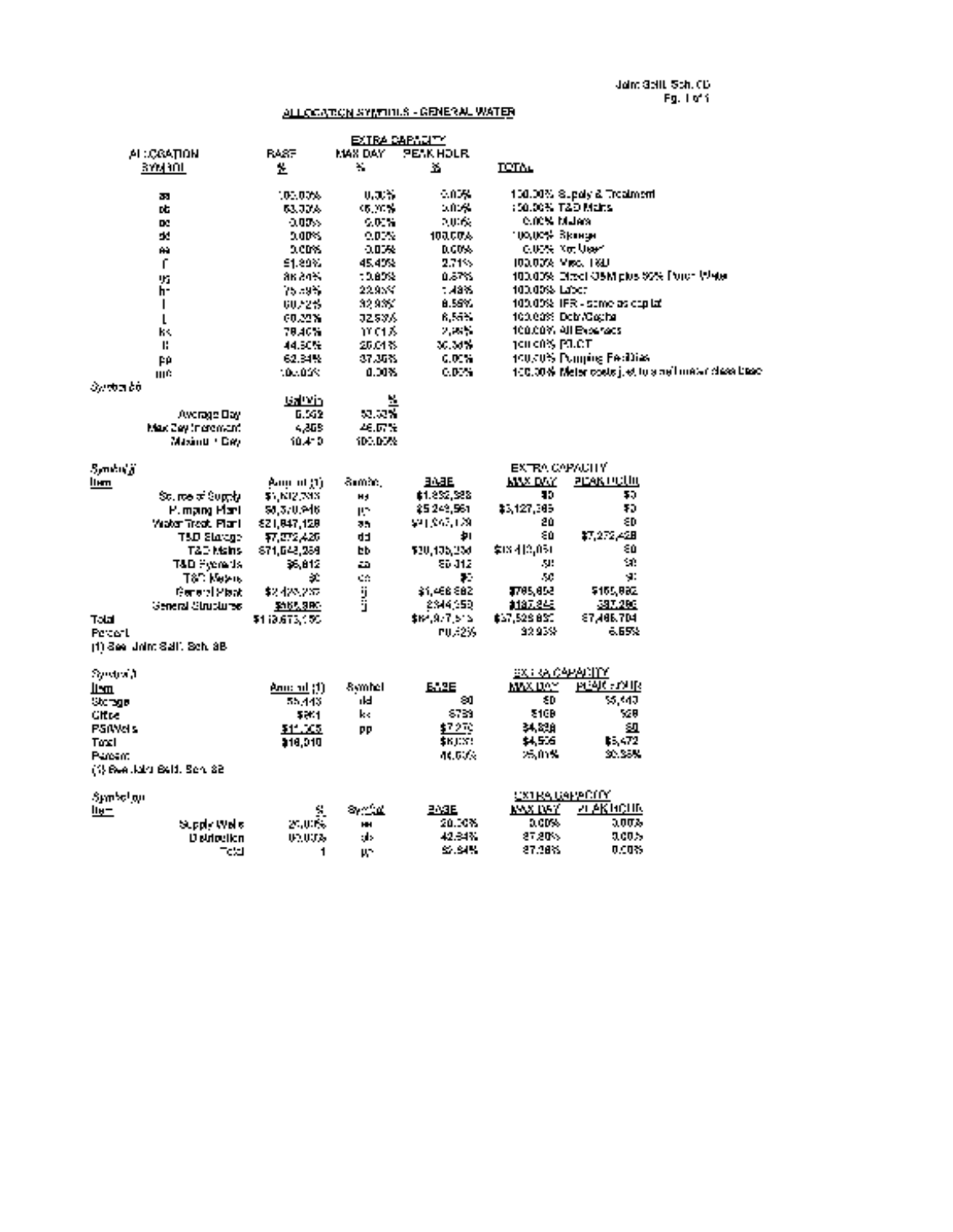#### ALLOCATION OF GENERAL WATER EXPENSES TO CUSTOMER CLASSES

#### Class Demands

| <b>CUSTUMLR</b> | <b><i>FALEMEL DEMANDS</i></b> |                 |     | <b>VAX DAY EXTRA CAPACITY</b>          |             |                |
|-----------------|-------------------------------|-----------------|-----|----------------------------------------|-------------|----------------|
| <u>CLASS</u>    | <b>IGNUSICAYS</b>             | <b>FERCUNI</b>  |     | TACTOR TIOTAL GALAXY STRAIGALIDAY.     |             | PERCENT.       |
| 8 M             | 0.024.184                     | <b>BC: 45.5</b> | 22  | 16.265.171                             | 10261.022   | 98899          |
| Maduni          | 188.783.                      | 2074            | Z.  | 275,476                                | 103,730     | 1,2992         |
|                 | 408.782                       | 7.45%           | - 4 | 686.420                                | 195,687     | 1.362          |
| Lega<br>Turi    | <b>B.SET.500</b>              | 100.00%         |     | 17.284.002                             | 10.276.463  | 100.00%        |
| <b>CUSTOMER</b> | <b>AVERAGE HIS WARDS</b>      |                 |     | IFFAK HOLIR EXTRA GAPACITY.            |             |                |
| 1035            | <b>10/12/0/11</b>             | PERCENT         |     | <u>I-ACTOR O'ALGA (BAYXIRA GAUDAY)</u> |             | <b>PERCENT</b> |
| Bund,           | 8.024.194                     | 90.A9%          | -54 | 20,452.005                             | 4.216.59%   | Martin         |
| <b>Medium</b>   | 1.38,753                      | 2.557           | 24  | 403.159                                | <b>M.67</b> | 1.2.%          |
| <b>ALCOHOL:</b> | 494,752                       | 7.48%           | 18  | 79. TL                                 | 36.MD       | 2.222          |
| 1:Id            | 3,657,998                     | 100.19%         |     | 21 804.956                             | 4, 970, 989 | 700.DOM        |

[1] Described in the April, 1992 Cost of Service Study and as used in the Dockets #2098 through 4067

#### Allocation of Costs to Classes

| <b>DLSTOWER</b>                                                      | <b>BASE COVITS</b> |               |          |             | MON, JAY LXTIVA CAPACITY, PEAK HRI EXTRA CAPACITY. |               | <b>TOTAL</b>      |
|----------------------------------------------------------------------|--------------------|---------------|----------|-------------|----------------------------------------------------|---------------|-------------------|
| DU-58                                                                | FERGENT            | <b>AMCUNT</b> | FERGENT. | waction     | DERMENT.                                           | <b>AMOUNT</b> | <b>AMOUNT</b>     |
| Sport 1                                                              | 90.40%             | \$13,575,206  | 85.83%   | 59.082.040. | <b>MANA</b>                                        | 2512,345      | 217, 20,527       |
| kledom                                                               | 2054.              | 1722.785      | $1.20 -$ | 540,480.    | 1.27%                                              | 51,550        | 1.300.BT0         |
| <u>Large</u>                                                         | 7.487.             | 1954-484      | 1.2005.  | 36.96       | 227.6                                              | 512.070       | \$1,025,357       |
| احدا                                                                 | 102.00% .          | \$14,82,492   | 100 COY. | \$8,151,075 | 100 CD3.                                           | 5671.417      | <b>ACK ANNUAL</b> |
| " Adjusted to include effimate registement costs in emethology rele- |                    |               |          |             |                                                    |               |                   |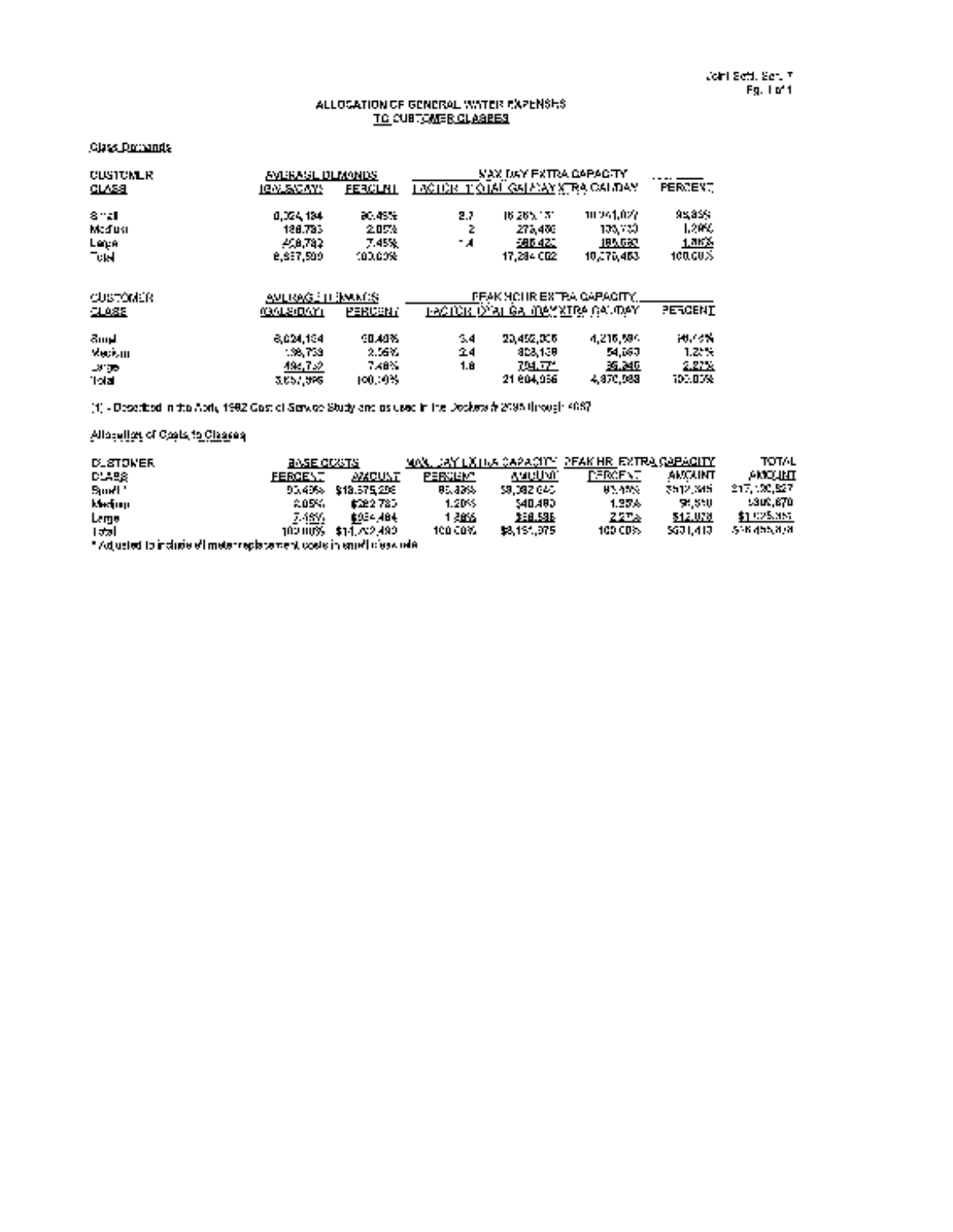Joint Setti. Sch. B Pg. I of <sup>I</sup>

 $\hat{\theta}$ 

 $\mathcal{L}^{\mathcal{L}}$ 

 $\sim 10^{11}$  km  $^{-1}$ 

### METERED WATER RATES

#### Small (5/82" meters)

| 617.120.027 | <b>SULLEY:</b> |
|-------------|----------------|
| 2,939,5M    |                |
|             |                |
| \$309,870   | 560149         |
| ea.721      |                |
|             |                |
| \$1,025,501 | 24.2900        |
| 242, 956    |                |
|             | $\mathbf{r}$   |

(1) See Sch 2

(2) See Sch 7

 $\hat{\mathbf{r}}$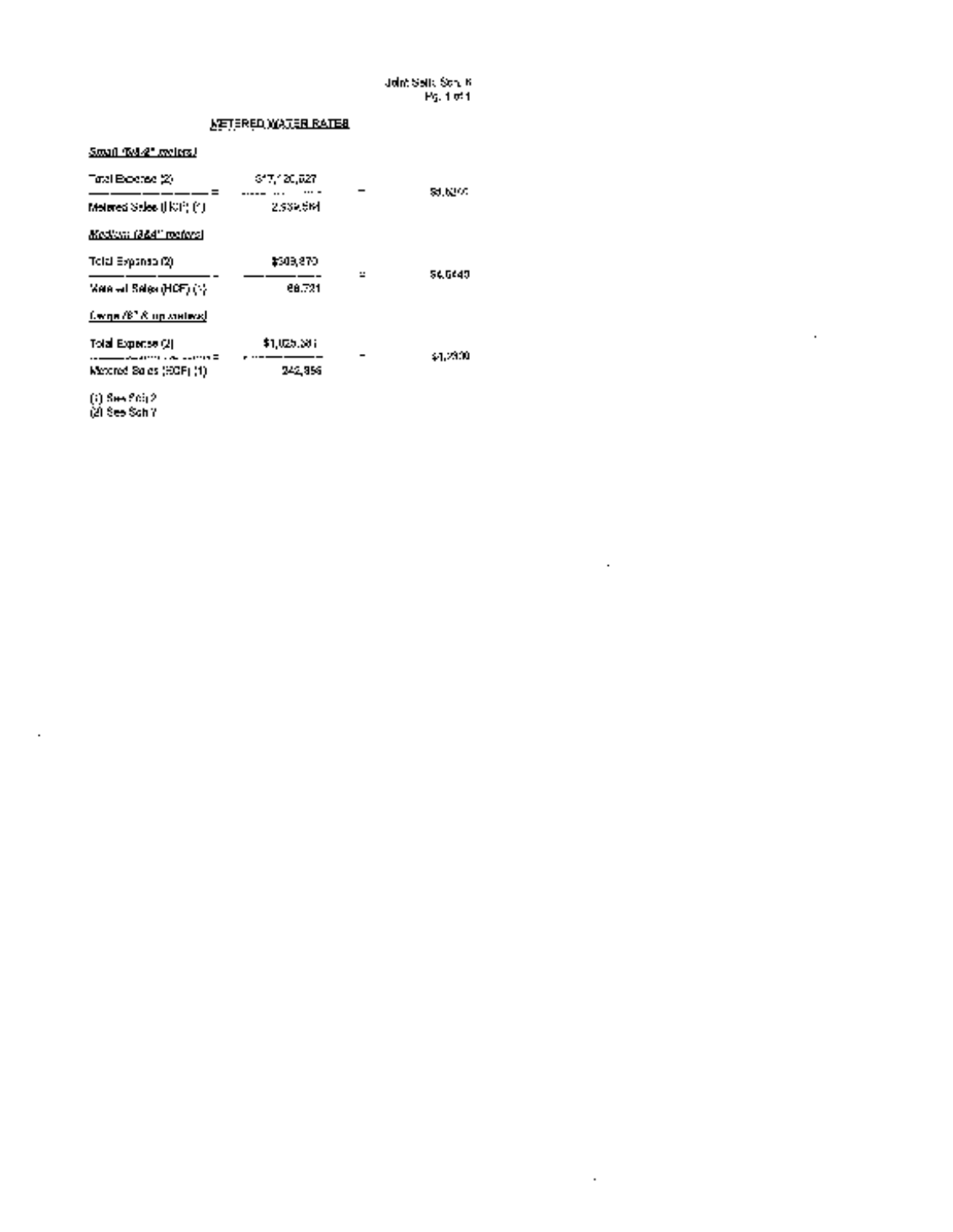$\label{eq:2.1} \frac{1}{\sqrt{2}}\int_{\mathbb{R}^3}\frac{1}{\sqrt{2}}\left(\frac{1}{\sqrt{2}}\right)^2\frac{1}{\sqrt{2}}\left(\frac{1}{\sqrt{2}}\right)^2\frac{1}{\sqrt{2}}\left(\frac{1}{\sqrt{2}}\right)^2.$ 

 $\mathcal{L}^{\text{max}}_{\text{max}}$ 

# COMPARISON TO CURRENT RATES

|                        |                | Current        | Proposed       | <b>S</b> Change | <u>% Chance</u> |
|------------------------|----------------|----------------|----------------|-----------------|-----------------|
| METERED RATES          |                |                |                |                 |                 |
| Small (5/8-21 meters)  |                | \$5,264        | 65.824         | 50.570          | 10.85%          |
| Med.um (384' meters)   |                | \$4.476        | \$4.844        | \$0,168         | 3.75%           |
| Large (6" & up metera) |                | \$3,816        | <b>\$4,230</b> | \$0,414         | 10.85%          |
| <b>SERVICE CHARGES</b> |                |                |                |                 |                 |
| Quarterly              | 5/8 & 3/4      | \$10.26        | 514.71         | 54.450          | 43,37%          |
|                        |                | \$13,57        | \$19.60        | \$5.930         | 43,70%          |
|                        | 11/2           | \$19.78        | \$28,49        | \$8,710         | 44.03%          |
|                        | 2              | \$25,17        | \$36.28        | 511.110         | 44.14%          |
|                        | Ś              | \$32.20        | \$46.47        | \$14.270        | 44.32%          |
|                        | 4              | \$45.86        | \$68.24        | \$20.360        | 44.44%          |
|                        | G              | 578.08         | \$109.99       | \$33,910        | 44.67%          |
|                        | 8 & up         | \$126.68       | \$186.09       | \$69,430        | 46.92%          |
| Monthly                | 5/8 & 3/4      | $47.5^{\circ}$ | \$10.71        | \$3,200         | 42.61%          |
|                        | 1              | \$6.61         | \$12.31        | \$3,700         | 42.97%          |
|                        | 11/2           | 810.67         | \$15.31        | S4.640          | 43.49%          |
|                        | $\overline{2}$ | \$12.47        | 3:7.50         | \$5,430         | 43.54%          |
|                        | 3              | \$14.52        | \$21.30        | \$5,480         | 43.72%          |
|                        | $\frac{1}{2}$  | \$19.37        | \$27.89        | \$8.520         | 43,99%          |
|                        | ß              | \$29.44        | \$42.47        | \$13,030        | 44.26%          |
|                        | 8 & up         | 543.67         | \$67.84        | \$20.870        | 44.43%          |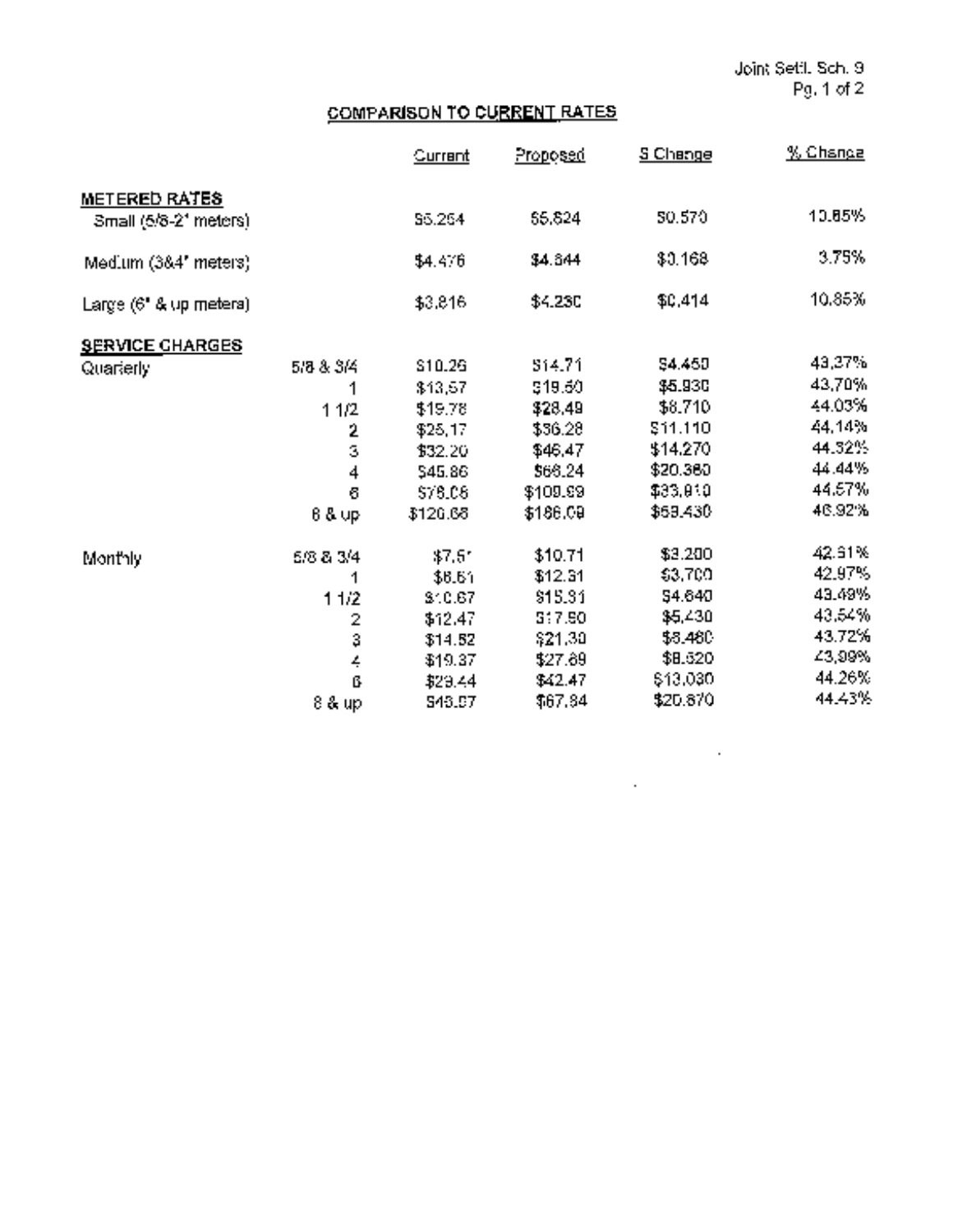Joint Settl. Sch. 9 Pg. 2 of 2

|                                                   | .                 |                    |                                                       |                    |                  |
|---------------------------------------------------|-------------------|--------------------|-------------------------------------------------------|--------------------|------------------|
| <b>FIRE CHARGES</b><br>Fire Service (per quarter) |                   | Current            | <b>COMPARISON TO CURRENT RATES</b><br><u>Proposed</u> | <u> S.Change</u>   | <u>% Change</u>  |
| Public                                            | /hydrant<br>7blll | \$139.33<br>\$3.12 | 518:13<br><b>S8.72</b>                                | 541,800<br>\$2,600 | 30.00%<br>42.48% |
| Private (par quarter).                            |                   |                    |                                                       |                    |                  |
|                                                   | 411               | \$55.39            | \$72,90                                               | \$17.210           | 30,90%           |
|                                                   | 6 in              | 3160.09            | \$195.16                                              | \$45,070           | 30.03%           |
|                                                   | 8 <sub>h</sub>    | 8312.94            | \$40E,04                                              | \$93.100           | 29.76%           |
|                                                   | 10 in.            | \$557.88           | \$723.24                                              | \$165,360          | 29.64%           |
|                                                   | <u>12 in</u>      | 5897,36            | \$1,162.88                                            | \$265,530          | 29.59%           |
|                                                   | hydraet           | \$150.09           | \$195.16                                              | \$45,070           | 30,03%           |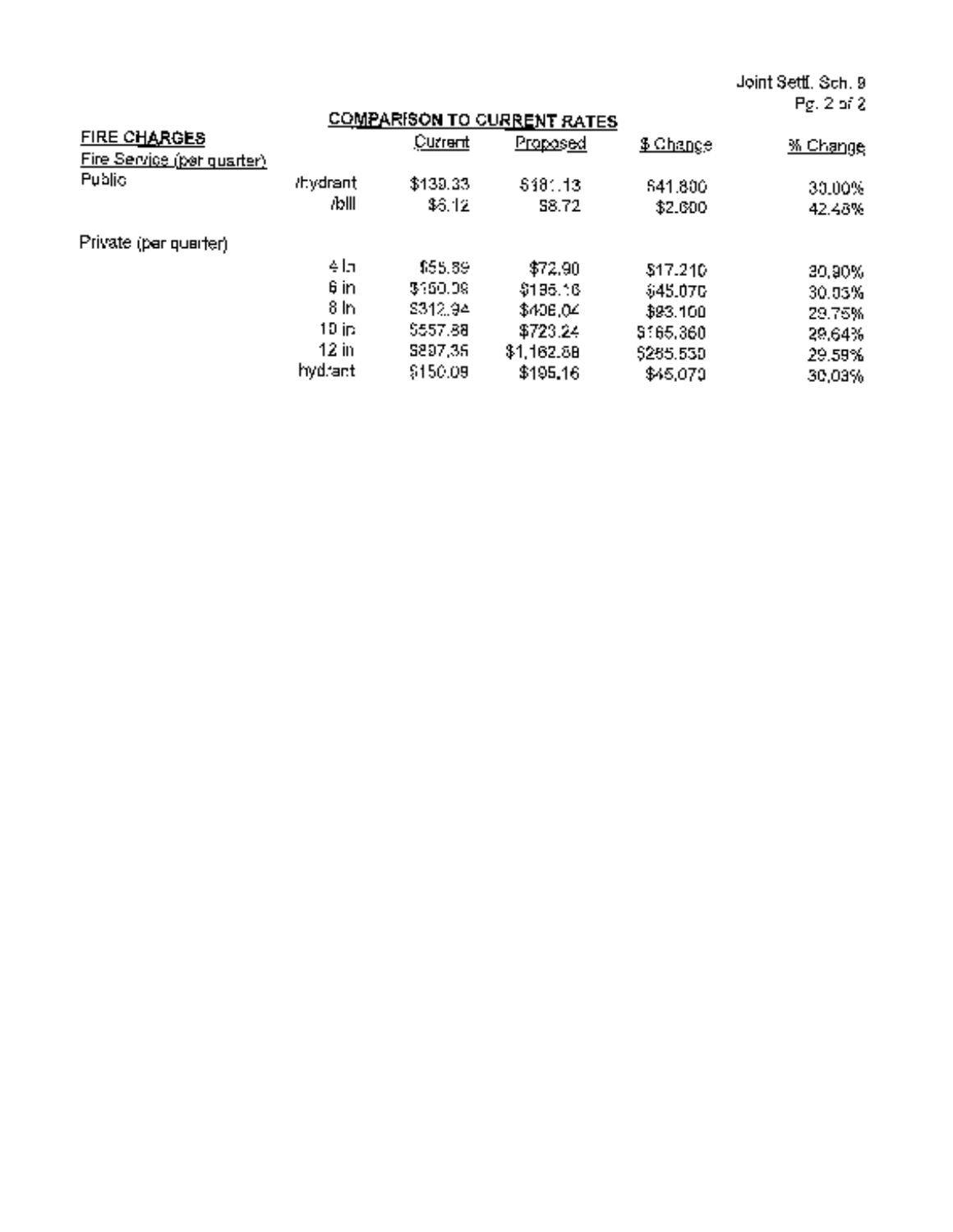Joint Settl. Sch. 10 Pg. <sup>1</sup> of I

# IMPACT OF PROPOSED RATES

| <b>METER</b>                        | QUARTERLY             | CURRENT      | PROPOSED -<br>$\sim$<br><b>Construction</b> |             |                   |
|-------------------------------------|-----------------------|--------------|---------------------------------------------|-------------|-------------------|
| SIZE                                | USE - CU FT           | <b>RATES</b> | <b>NEW BILL</b>                             | \$ INCREASE | <b>% INGREASE</b> |
| Small                               |                       |              |                                             |             |                   |
| 5/8                                 | 1,500                 | \$89.07      | \$102.07                                    | \$13.00     | 14.6%             |
| 5/8                                 | 2,000                 | \$115.34     | \$131.19                                    | 515.85      | 13.7%             |
| ခ်းခံ                               | 2,500                 | \$141.61     | \$160.31                                    | S: B.70     | 13.2%             |
| 5/8                                 | 3,500                 | \$194.15     | \$218.55                                    | \$24.40     | 12.6%             |
| 5/8                                 | 4,000                 | \$220.42     | \$247.67                                    | \$27.25     | 12.4%             |
| 5/8                                 | 5,000                 | \$272,96     | \$305,91                                    | \$32.95     | 12.1%             |
| 5/8                                 | 6,000                 | \$326.60     | \$384.15                                    | \$38.65     | 11.9%             |
| 5/9                                 | 6,666                 | \$360,49     | 5402.94                                     | \$42.45     | 11.6%             |
| 5/6                                 | 8,000                 | \$480.58     | 8480.63                                     | \$50.05     | 11.6%             |
| 5/B                                 | 10,000                | 5535.66      | \$597.11                                    | 381.45      | 11.5%             |
| 5/8                                 | 12,000                | 8640.74      | \$713.59                                    | \$72.85     | 11.4%             |
| 5/B                                 | 14.000                | \$745.82     | \$630.07                                    | \$64.25     | 11.3%             |
| 5/8                                 | 15,000                | \$798.36     | \$686.31                                    | S82.95      | 11.3%             |
| 5/8                                 | 20.000                | \$1,061.06   | \$1,179.51                                  | \$118.45    | 11.2%             |
| 5/2                                 | 25,000                | \$1,323.76   | \$1,470.71                                  | \$148.95    | 11.1%             |
| 1                                   | 30.000                | \$1,559,77   | \$1,766.70                                  | \$176.93    | 11.1%             |
| 1                                   | 40,000                | \$2,115.17   | \$2,349.10                                  | \$233,93    | 11.1%             |
| 1                                   | 45.666                | \$2,466,40   | \$2,737.33                                  | 5271.93     | 11.0%             |
|                                     | 75,000                | \$3,954.07   | \$4,587.50                                  | \$435,43    | 11.0%             |
| $\ddot{ }$                          | 100,000               | \$6,279.17   | \$5,860.28                                  | \$581.11    | $11.0\%$          |
|                                     | 200,000               | \$10,583.17  | \$11,684.28                                 | 51,151.11   | 10.9%             |
| $\frac{2}{2}$                       | 300,000               | \$15,787.17  | \$17,508.28                                 | 51,721.11   | 10.9%             |
|                                     | 400,000               | \$21,041.17  | \$23.332.28                                 | \$2.291.11  | 10.9%             |
| $\bar{z}$                           | 600,000               | \$31,549.17  | \$34,980.28                                 | \$3,431.11  | 10.9%             |
| Medium                              |                       |              |                                             |             |                   |
| 3                                   | 200.000               | \$6,684.20   | \$9,334.47                                  | \$350.27    | 3.9%              |
| ą                                   | 400,000               | 517,936.20   | \$18,622.47                                 | 9686.27     | 2.8%              |
| Ċ,                                  | 600,000               | \$26,888.20  | \$27,910.47                                 | \$1,022.27  | 3.8%              |
| 4                                   | 500,000               | 535,653.86   | \$37,218.24                                 | \$1,364.28  | 3.8%              |
| $\overline{\mathbf{4}}$             | 1,000,000             | \$44,805.96  | \$46,506.24                                 | \$1,700.38  | 3.8%              |
| 4                                   | ,200,000,             | \$53,757.86  | \$55,794.24                                 | \$2,036.36  | 5.8%              |
| Large                               |                       |              |                                             |             |                   |
| ę.                                  | 400,000               | \$15,340.08  | \$17.029.99                                 | \$1,689.91  | 11.0%             |
| $\mathbb G$                         | B00,000               | \$22,972.08  | \$25,489.99                                 | \$2,517.91  | 1.0%              |
| Ģ                                   | 800.000               | \$30,604.09  | \$33,949.99                                 | \$3,346.91  | 10.9%             |
| ō                                   | 1,200,000             | \$45,868,08  | \$50,869,99                                 | \$5,001.91  | 10.9%             |
| $\blacksquare$                      | 1,323.333             | 550,956.07   | \$56,509.98                                 | \$5,553.81  | 10.9%             |
| $\mathbf S$                         | 2,000,000             | S76,446.66   | \$84,786.09                                 | \$6,339.43  | 10,9%             |
| $\blacksquare$                      | 5,000,000             | \$190,926.66 | 6211,689.09                                 | \$20,759.43 | 10.9%             |
| ą                                   | 10.000,000            | \$381,726.66 | \$423,168.09                                | \$41,459,43 | 10.9%             |
|                                     |                       |              |                                             |             |                   |
| Municipal Fire Service 400 hydrants |                       | \$55,738.12  | \$72,460,72                                 | 516,722.60  | 30.0%             |
| Private Fire Service                | <b>Silnch Service</b> | \$150.09     | \$195.18                                    | \$45.07     | 30.0%             |

 $\ddot{\phantom{a}}$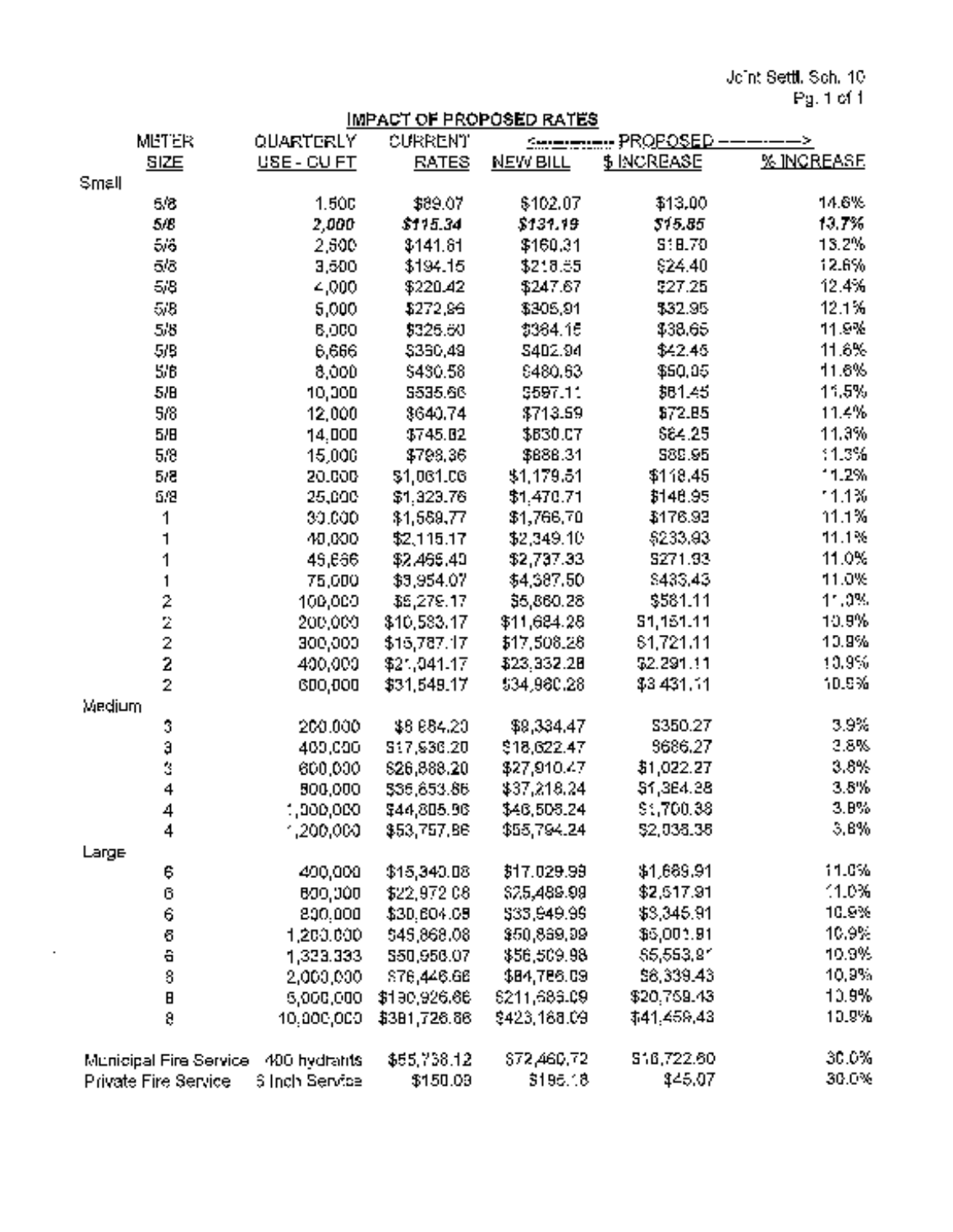Joint Setti. Sch. 11 Pg. <sup>1</sup> of2

|                         |        | <b>REVENUE RECONCILIATION</b> |           |                                             |                 |  |
|-------------------------|--------|-------------------------------|-----------|---------------------------------------------|-----------------|--|
| Service Charge:         |        | <——-- Сuпе <u>n; -——&gt;</u>  |           | <———- Proposed • <del>—•<u>—•</u>&gt;</del> |                 |  |
| <u>Quarterly</u>        | Number | Rate                          | Revenue   | Raie                                        | <u>Revoluej</u> |  |
| 5/3 & 3/4               | 88,320 | \$10.26                       | \$906,163 | \$14.71                                     | 51,299,187      |  |
|                         | 14.600 | \$13.57                       | \$198,122 | \$19.50                                     | \$284.700       |  |
| 11/2                    | 1.290  | \$19,78                       | \$25,635  | \$28,49                                     | \$36,923        |  |
| $\overline{\mathbf{z}}$ | 2,006  | \$25.17                       | \$50,541  | \$33.28                                     | \$72,850        |  |
| ă                       | 44     | \$32,20                       | 51,417    | 546,47                                      | 32,045          |  |
| 4                       | 356    | \$45.86                       | \$16,329  | 566.24                                      | \$23,581        |  |
| 6                       | 356    | \$76.09                       | \$27 084  | \$109,99                                    | \$39,156        |  |
| $B = 3$ , $\Delta$      | 268    | \$126.66                      | S33,945   | \$186.09                                    | \$49.872        |  |
| Monthly                 |        |                               |           |                                             |                 |  |
| 5/3 & 3/4               | E0     | \$7.51                        | \$451     | \$10.71                                     | \$643           |  |
|                         | 12     | 88.61                         | 5103      | \$12.81                                     | \$148           |  |
| 1.1/2                   | 10B    | \$10.37                       | 51,152    | \$15.31                                     | \$1,653         |  |
| Ż                       | 96     | \$12,47                       | 51,197    | \$17.90                                     | 51.718          |  |
| $\bar{3}$               | 12     | 514.82                        | \$178     | 521.30                                      | \$256           |  |
| $\ddot{\phantom{1}}$    | 36     | 5'9.37                        | \$897     | \$27.89                                     | \$1,004         |  |
| 6                       | 84     | \$29.44                       | \$2,473   | \$42.47                                     | \$5,567         |  |
| 8 & up                  | 60     | \$46.97                       | \$2,818   | \$67,84                                     | \$4.070         |  |

 $\sim$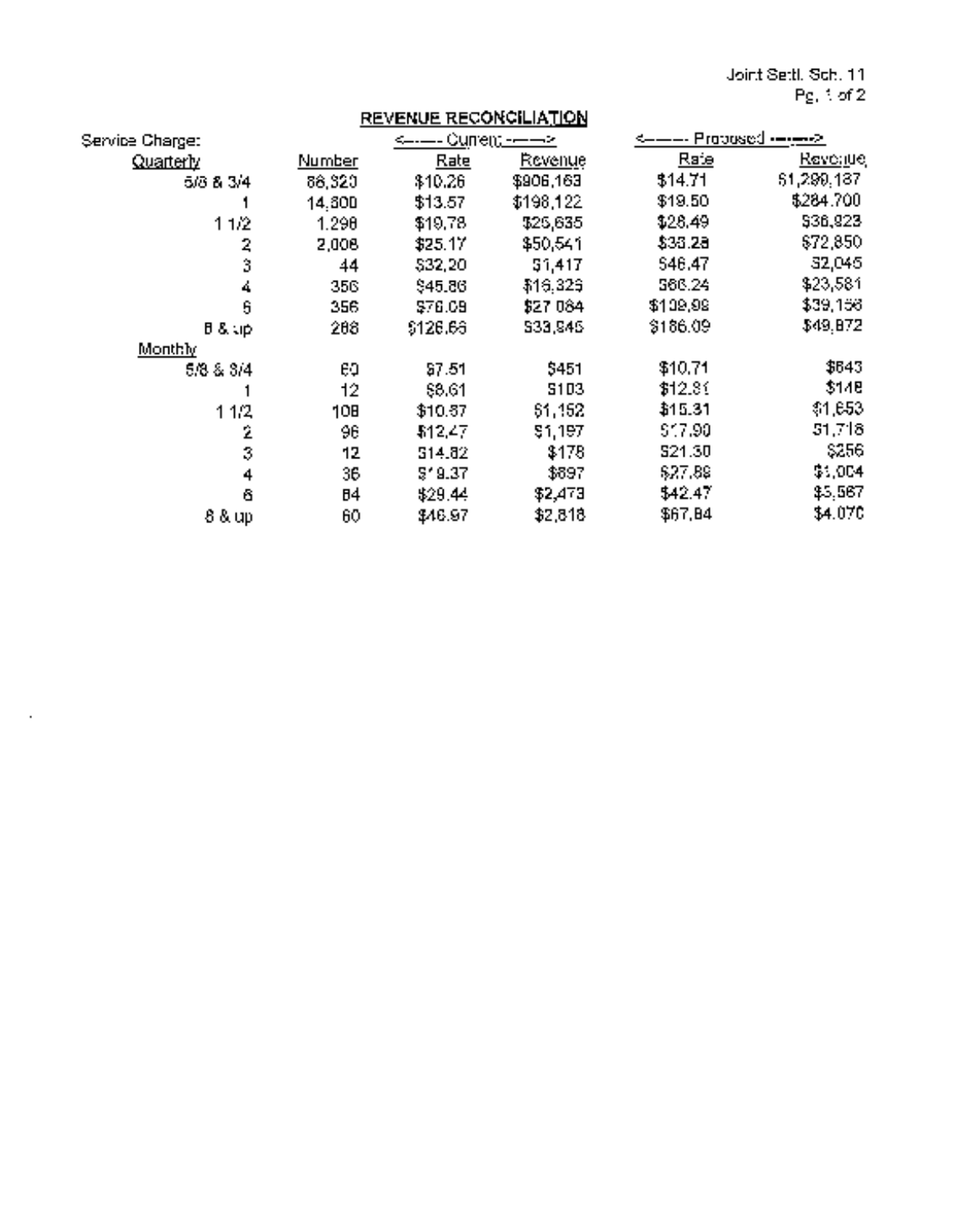Joint Setti. Sch. 11 Pg. 2of2

|                                            |            |                                      | REVENUE RECONCILIATION |              |                          |
|--------------------------------------------|------------|--------------------------------------|------------------------|--------------|--------------------------|
|                                            |            | <------ Curr <u>ent --------&gt;</u> |                        |              | ------ Proposed -------> |
|                                            | Number     | Rate                                 | Rovenue                | <b>Eate</b>  | Revenue                  |
| Consumption Charge:<br>Proposed            | 100/cu.ft. |                                      |                        |              |                          |
| Small (5/8-2" meters)                      | 2,939,584  | \$5.25                               | \$15,444,574           | \$5.82       | \$17,120,137             |
| Medium (384" mators).                      | 68.721     | $$4 - 8$                             | \$298,644              | \$4.64       | \$309,863                |
| Large (6" & up meters)<br>Fire Protection: | 242,389    | \$3.B2                               | S924,957               | 34.23        | 61.025.307               |
| Public Hydrants                            | 2,357      | \$557.32                             | 51,313,603             | \$724.52     | \$1,707,694              |
| $#$ bills                                  | 32         | \$6,12                               | \$196                  | <b>S8.72</b> | \$279                    |
| <b>Privata Fire Protection</b>             |            |                                      |                        |              |                          |
| 4 <sub>in</sub>                            | 16         | S222.70                              | \$3,564                | \$291.80     | 54.666                   |
| 6 <sub>in</sub>                            | 95         | \$600.36                             | \$57,034               | \$780.64     | \$74,181                 |
| 8 іп                                       | 16         | 51,251.76                            | \$20,028               | \$1,824.13   | \$25,987                 |
| 10 in                                      | 1          | \$2,231.52                           | \$2,222                | \$2.892.98   | \$2,893                  |
| 12 <sub>h</sub>                            | 1          | \$3,589.40                           | 63,589                 | \$4,651.52   | \$4,652                  |
| hydrant                                    | 122        | \$600.36                             | \$73,244               | \$780.64     | 495,238                  |
|                                            |            |                                      | 200005733222           |              | =========                |
| Total                                      |            |                                      | \$19,409.97C           |              | \$22,192,240             |
| Plus: Misc Revenues                        |            |                                      | \$330.651              |              | \$330,651                |
|                                            |            |                                      | =========              |              | <del>899</del> ======    |
| Pro Forma Revenue                          |            |                                      | 519.740,621            |              | 522,622,891              |
| Requirad Revenue                           |            |                                      | \$22,521,597           |              | \$22,521,597             |
| <b>D'fference</b>                          |            |                                      | $-2,780,976$           |              | \$1,294                  |
|                                            |            |                                      |                        |              | 0.01%                    |
| Increase in Revenues                       |            |                                      |                        |              | \$2,782,270              |
| Increase in Rate Revenues                  |            |                                      |                        |              | 52,782,270               |
| Percent Increase in Total Revanues         |            |                                      |                        | 14.09%       |                          |
| Percent increase in Rate Revenues          |            |                                      |                        |              | 14.33%                   |

 $\sim 10^{11}$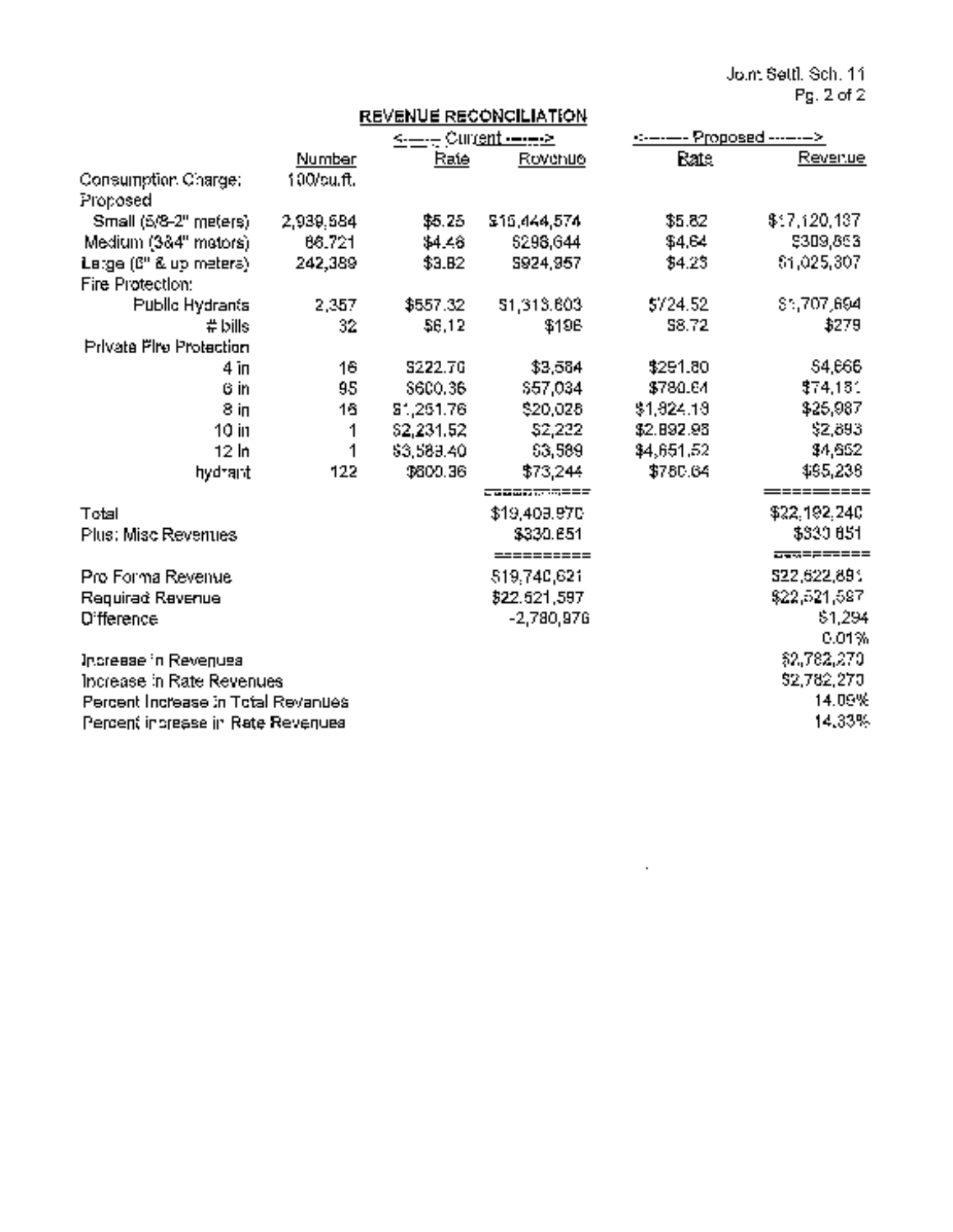# SUMMARY OF COST OF SERVICE

|                            | Test Year    | <b>Adjustments</b>     | Rate Year       |
|----------------------------|--------------|------------------------|-----------------|
| <b>Revenues</b>            |              |                        |                 |
| Service Charges            | 51,268,303   | 5553,071               | \$1,821,376     |
| Demand Surcharge:          | SΩ           | 50                     | E               |
| Metered Rates              | \$16,668.176 | $$^{\circ}$ , 787, 121 | \$18,455,297    |
| <b>Fire Protection</b>     | \$1,473.490  | \$442.078              | \$1,915,588     |
| Miscellaneous              | \$330,651    | 10                     | \$330,651       |
| <b>Total Revenue</b>       | 319.740.621  | \$2,782.270            | 922.522.891     |
| <b>Expenses</b>            |              |                        |                 |
| 08M                        |              |                        |                 |
| Supply                     | \$4,999,638  | (5683.537)             | \$4,316,101     |
| Pumping                    | 6812.335     | S211.B75               | \$1,024.210     |
| Treatment                  | 5310.572     | 8133.773               | \$444,345       |
| T&D                        | \$1,164.782  | \$130.014              | 51,294,796      |
| Customer                   | \$470.456    | \$19,883               | \$490,339       |
| <b>Admin</b>               | \$2,512,530  | \$228,828              | \$2,841,368     |
| Total O&M                  | \$10,370,313 | \$40,836               | 510.411.149     |
| <b>Fixed Charges</b>       |              |                        |                 |
| Dobt Service               | \$2,179,500  | (31,000)               | \$2,178.500     |
| Reserves and Coverage      | \$77,607     | \$68,914               | \$146,521       |
| Renewal & Replacement      | \$100,000    | <b>b</b>               | <b>S100.000</b> |
| Infrasiructura Replacement | \$5,400,000  | \$0                    | 55,400,000      |
| <b>Meter Replacement</b>   | 50           | 52,000,000             | 82,000,000      |
| CIP                        | \$0          | \$1,753,819            | \$1,753,819     |
| Payroll Taxes              | \$164.417    | \$21,204               | \$176,621       |
| PILOT                      | \$23.123     | 90                     | \$23,123        |
| <b>Total Fixed</b>         | \$7,934.647  | \$3,842.937            | \$11,777,584    |
| Operating Revenue          | \$583.313    | (S250.449)             | S332.864        |
| <b>Total Expenses</b>      | 518,888,273  | \$3,633,324            | \$22,521,597    |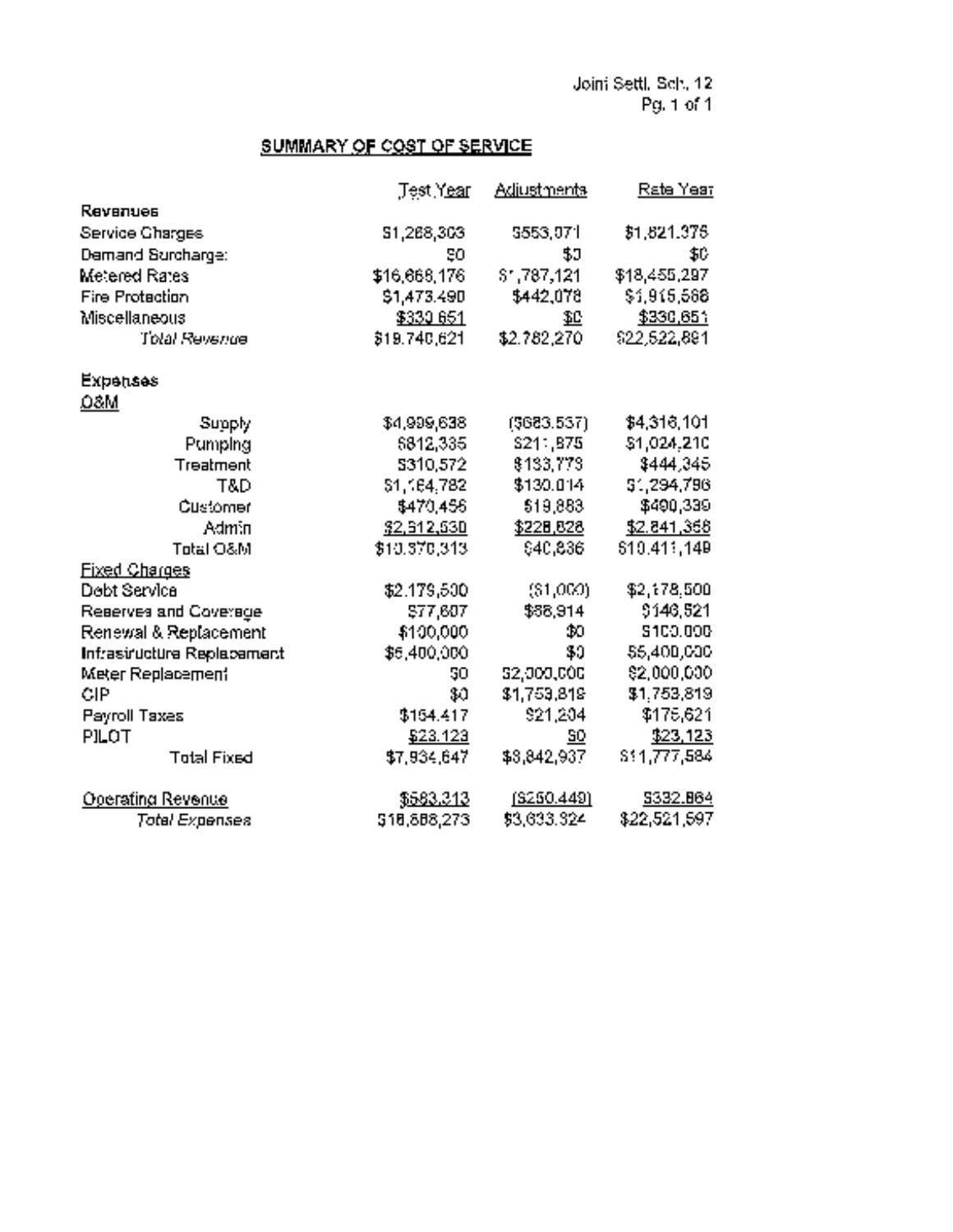Joint Settl. Sch. 15 Pg. <sup>1</sup> of 2

|                                            |     | PROPOSED STEP INCREASES |              |
|--------------------------------------------|-----|-------------------------|--------------|
| <u>YEAR 1 - CY 2018</u>                    |     |                         |              |
| Rate Year (FY 2017) Revenue Requirements = |     |                         | \$22,190,940 |
| Slep Incoases for 2018                     |     |                         |              |
| New Debt (see Joint Sett), Sch. 1D) 5.     |     | -1.750                  |              |
| Salaries ("JEyr) (See Utint Sot), Sch \$   |     | 69.S30                  |              |
| Inflation (non-lebbr O&M)                  | s   | 275.573                 |              |
| Additional Bergarits                       | 9   | 82.377                  |              |
| Addilibitei Meler Program Costs            | \$, | 309.096                 |              |
| Additional CIP Costs                       | s,  | (300,000)               |              |
| <b>IFR</b> Increase                        | ۶   | 600,000                 |              |
| Rev. Stebiiz @ 1.5%                        |     | 15,030                  |              |
|                                            | £.  | 1.257.660               |              |
| IFY 2018 Revenue Ragulrement =             |     |                         | \$23,245,606 |
| Procesad Step Increase for FY 2019         |     |                         | 1.7 TX       |